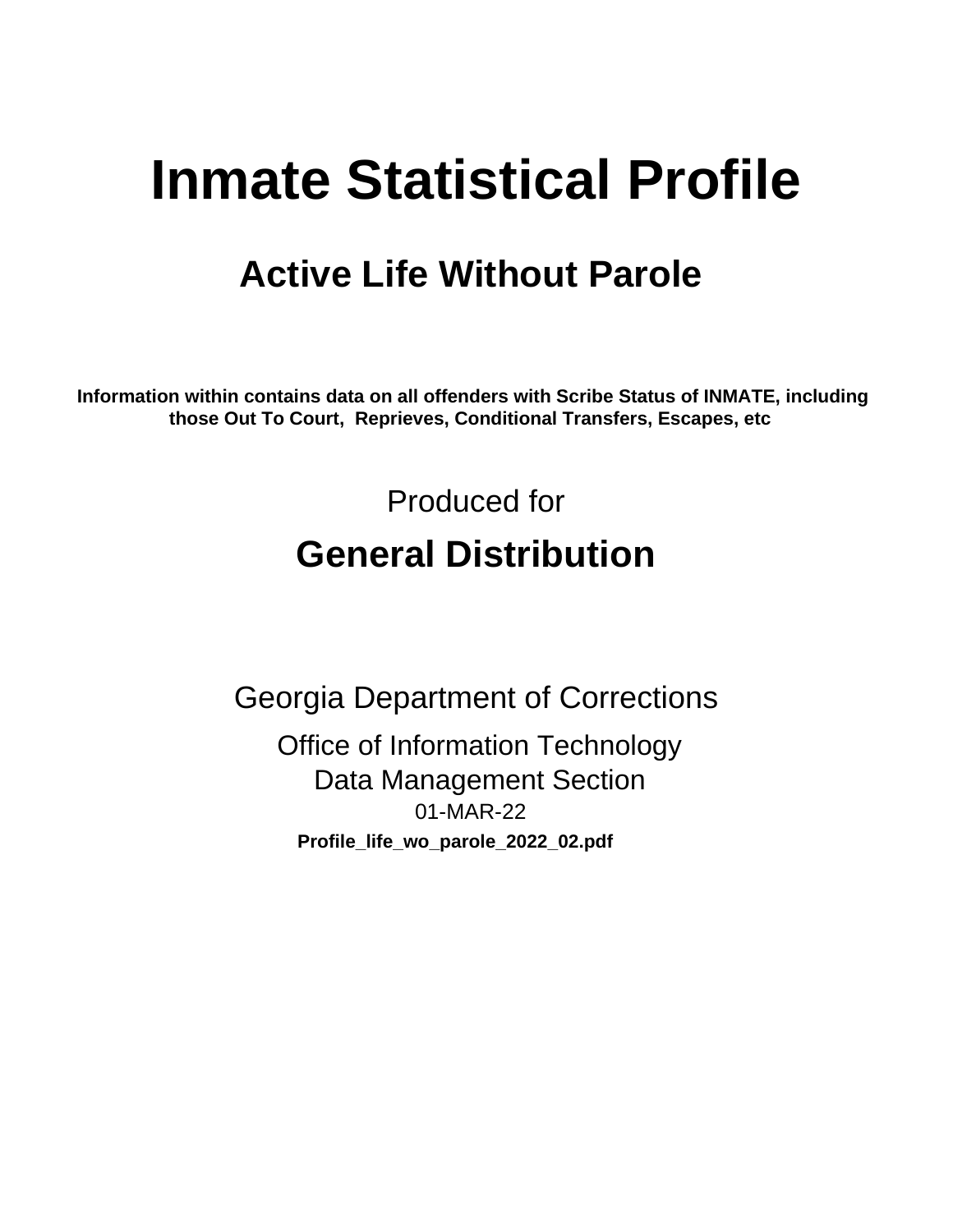#### **Inmate Statistical Profile 01-MAR-22** Contents

**Active Life Without Parole** 

Produced for General Distribution

## **Table of Contents**

|    | <b>Demographic information</b>                                        |
|----|-----------------------------------------------------------------------|
|    | 4 Current age, broken out in ten year age groups                      |
|    | 5 Race group                                                          |
|    | 6 Marital status, self-reported at entry to prison                    |
|    | 7 Number of Inmates with Dependents, self-reported at entry to prison |
|    | 8 Religious affiliation, self-reported at entry to prison             |
|    | 9 Home county - self-reported at entry to prison                      |
|    | 13 Employment status before prison, self-reported at entry to prison  |
|    | 14 Age at admission                                                   |
|    | 16 Height, measured at entry to prison                                |
|    | 17 Weight, measured at entry to prison                                |
|    | 18 Military service                                                   |
|    | <b>Correctional information</b>                                       |
|    | 19 Type of admission to prison                                        |
|    | 20 Current / last supervision level                                   |
|    | 21 Current / last institution type                                    |
|    | 22 Institution type - transitional centers                            |
|    | 23 Institution type - county prisons                                  |
|    | 24 Institution type - state prisons                                   |
|    | 25 Institution type - private prisons                                 |
|    | 26 Institution type - inmate boot camp                                |
|    | 27 Number of disciplinary reports                                     |
|    | 28 Number of transfers                                                |
|    | 29 Number of escapes                                                  |
|    | 30 Time served in current (or last) institution                       |
|    | Educational, psychological and physical information                   |
| 31 | Highest grade level attained                                          |
|    | 32 Culture fair IQ scores                                             |
|    | 33 Wide Range Achievement Test (WRAT) reading score                   |
|    | 34 Wide Range Achievement Test (WRAT) math score                      |
|    | 35 Wide Range Achievement Test (WRAT) spelling score                  |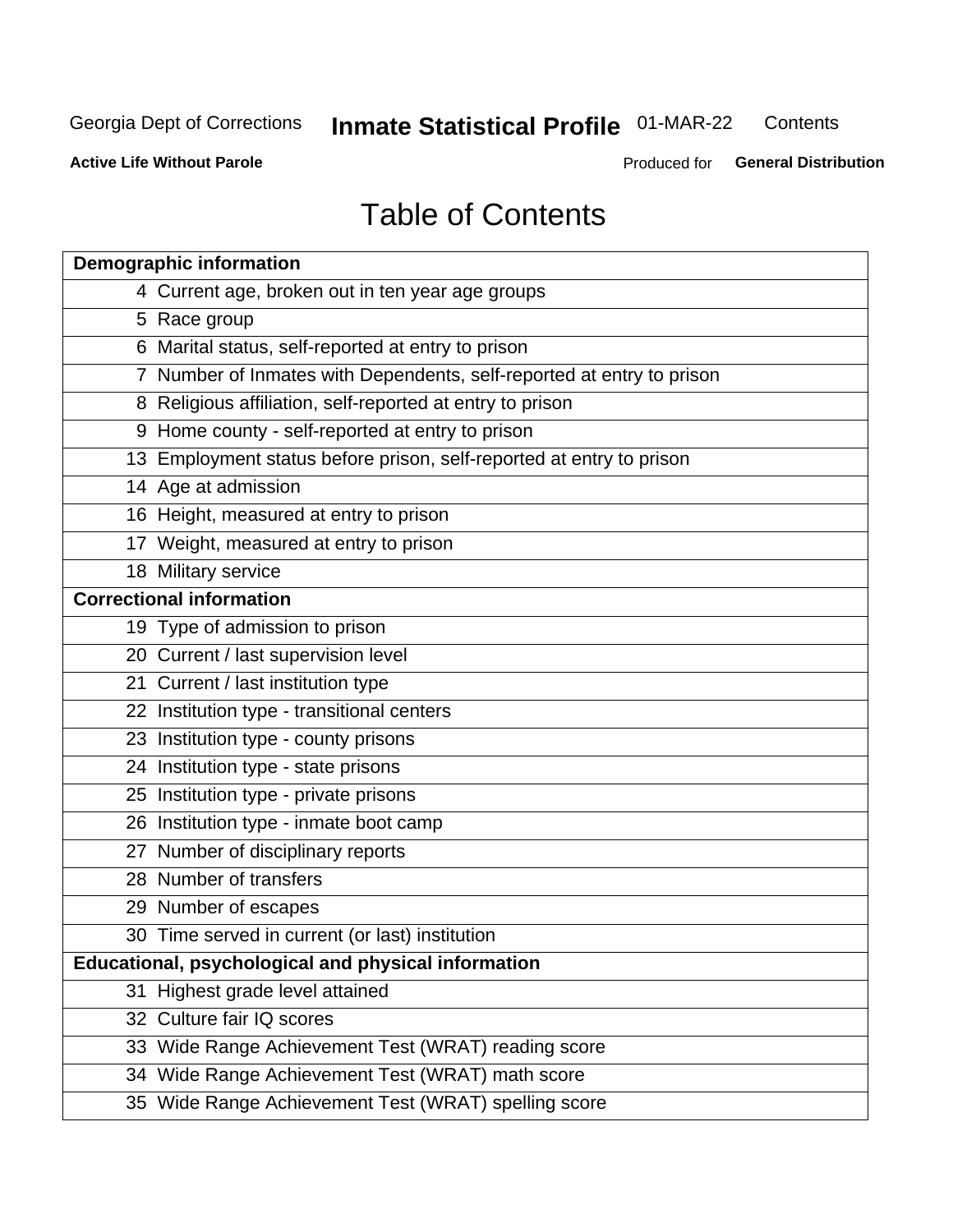## **Inmate Statistical Profile 01-MAR-22**

Contents

**Active Life Without Parole** 

Produced for General Distribution

## **Table of Contents**

| Educational, psychological and physical information              |
|------------------------------------------------------------------|
| 36 Current / last mental health treatment level                  |
| 37 PULHESDWIT medical scale - 'P' overall condition ('P'hysical) |
| 38 PULHESDWIT medical scale - 'U' upper body                     |
| 39 PULHESDWIT medical scale - 'L' lower body                     |
| 40 PULHESDWIT medical scale - 'H' hearing                        |
| 41 PULHESDWIT medical scale - 'E' vision                         |
| 42 PULHESDWIT medical scale -'S' psychiatric                     |
| 43 PULHESDWIT medical scale - 'D' dental                         |
| 44 PULHESDWIT medical scale - 'W' work ability                   |
| 45 PULHESDWIT medical scale - 'I' impairment                     |
| 46 PULHESDWIT medical scale - 'T' transportability               |
| <b>Crimes and criminal history information</b>                   |
| 47 Number of prior Georgia incarcerations                        |
| 48 Prison sentence in years                                      |
| 49 Primary offense, broken out into felonies vs misdemeanors     |
| 50 Primary offense, broken out into six broad crime categories   |
| 51 Primary offense, detailed offense code                        |
| 52 County of conviction of primary offense                       |
| 56 Circuit of conviction of primary offense                      |
| 58 Years served (jail + prison) in this incarceration            |
| <b>Medical information</b>                                       |
| 59 Results of most recent HIV test                               |
| 60 Results of most recent tuberculosis test                      |
| 61 Results of most recent syphilis test                          |
| 62 Results of most recent Hepatitis-C test                       |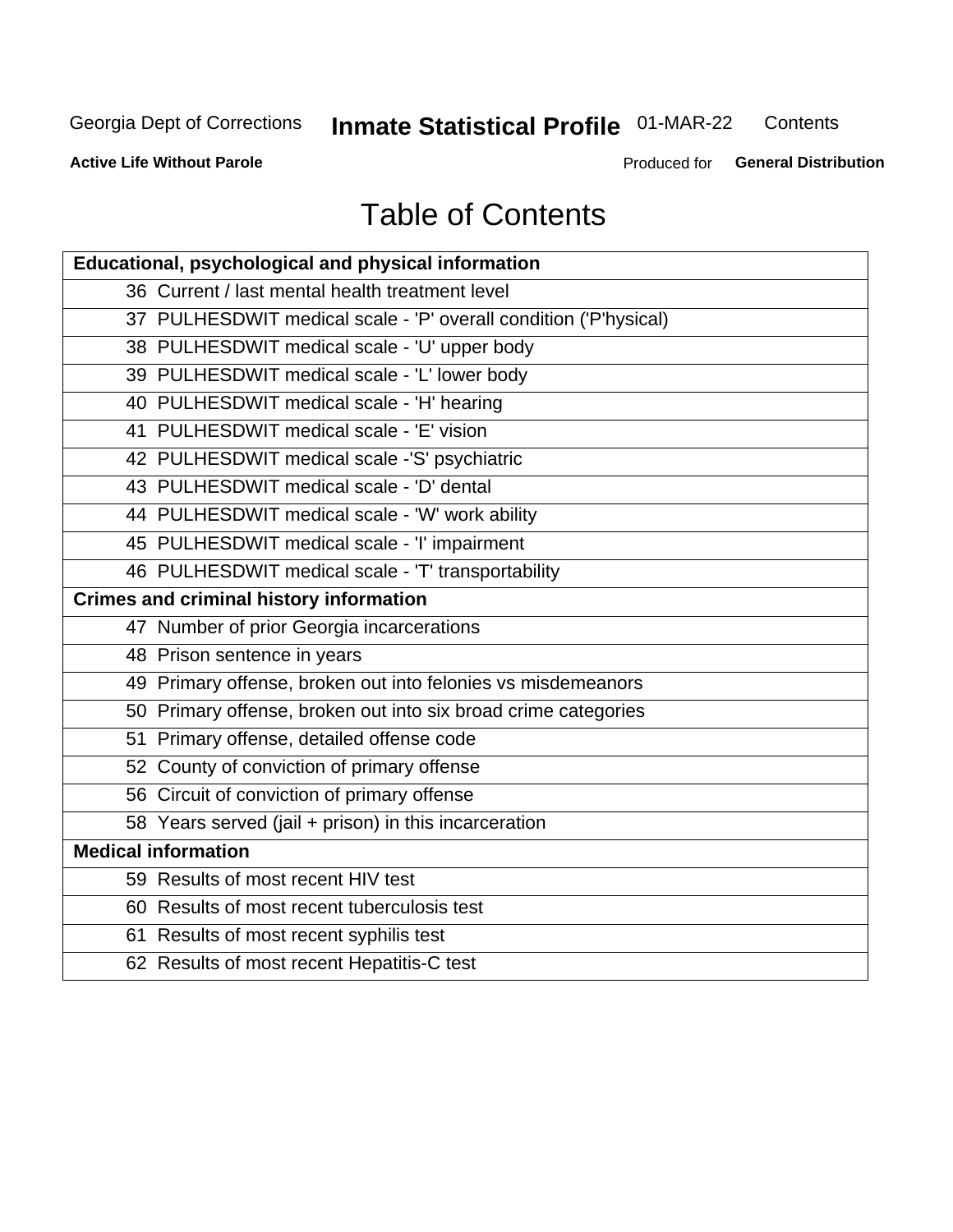### **Active Life Without Parole**

#### Produced for General Distribution

### Current age, broken out in ten-year age groups

COL % - percent each COUNT is of its particular column

|                          | <b>Male</b>     |          |         | <b>Female</b> |        |       | <b>Total</b> |        |
|--------------------------|-----------------|----------|---------|---------------|--------|-------|--------------|--------|
| <b>Current Age</b>       | <b>Count</b>    | Col %    | Row %   | <b>Count</b>  | Col %  | Row % | <b>Total</b> | Col %  |
| <b>Twenties (20-29)</b>  | 189             | 11.45%   | 95.94%  | 8             | 13.79% | 4.06% | 197          | 11.53% |
| Thirties (30-39)         | 456             | 27.62%   | 95.60%  | 21            | 36.21% | 4.40% | 477          | 27.91% |
| <b>Forties (40-49)</b>   | 444             | 26.89%   | 96.52%  | 16            | 27.59% | 3.48% | 460          | 26.92% |
| <b>Fifties (50-59)</b>   | 339             | 20.53%   | 97.41%  | 9             | 15.52% | 2.59% | 348          | 20.36% |
| <b>Sixties (60-69)</b>   | 184             | 11.14%   | 97.87%  | 4             | 6.90%  | 2.13% | 188          | 11.00% |
| Seventy + (70 and above) | 39 <sup>1</sup> | $2.36\%$ | 100.00% |               |        |       | 39           | 2.28%  |
| <b>Total Reported</b>    | 1,651           | 100%     | 96.61%  | 58            | 100%   | 3.39% | 1,709        | 100%   |

| د د له د<br><b>eported</b> |     |    |      |
|----------------------------|-----|----|------|
| <b>otal</b>                | 651 | 58 | ,709 |

| <b>Mean</b><br>(average)       | 44.28 | 41.17 | 44.18 |
|--------------------------------|-------|-------|-------|
| Median (middle)                |       | 39    | ـة 4  |
| <b>Mode</b><br>(most frequent) |       |       | 4     |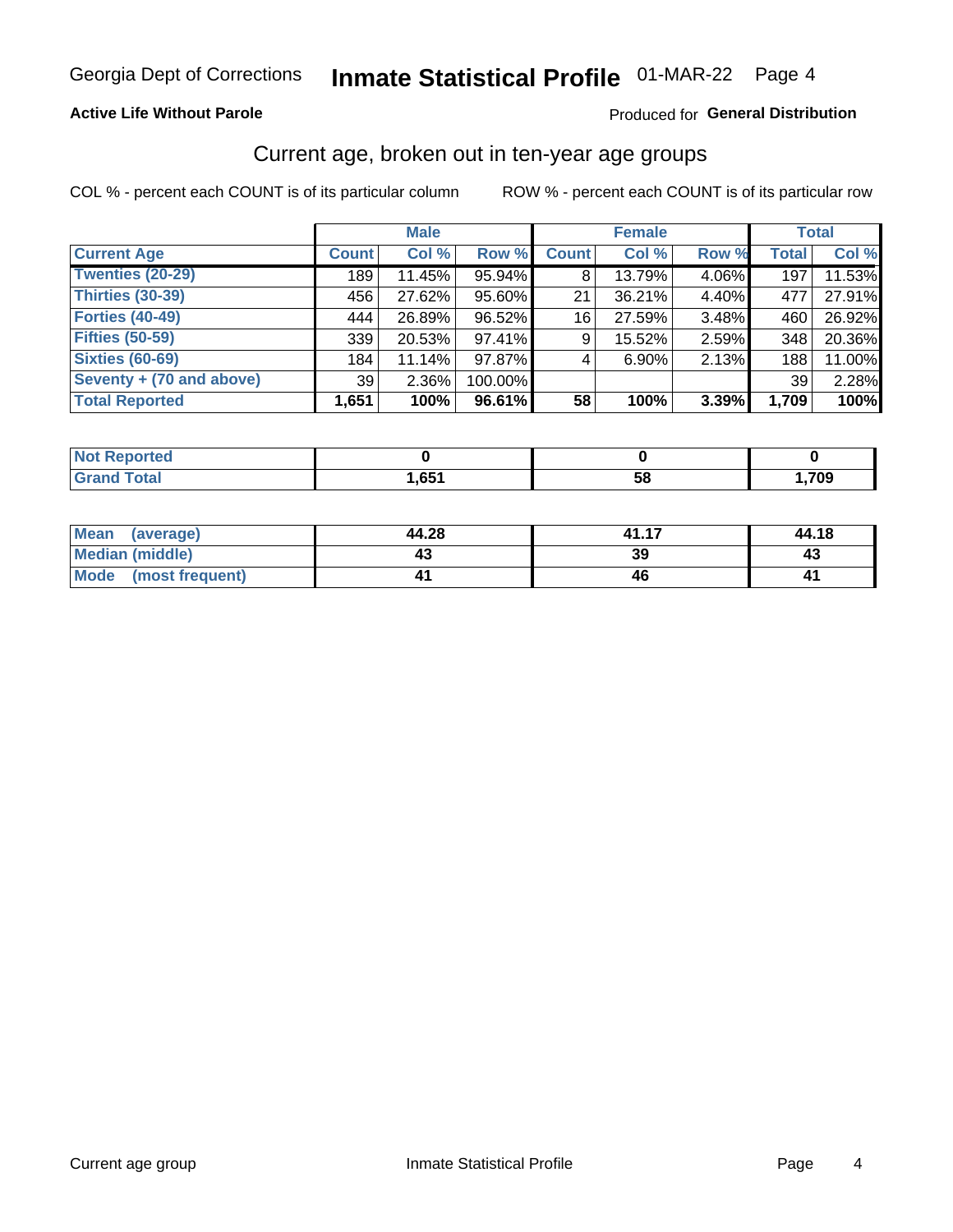## Inmate Statistical Profile 01-MAR-22 Page 5

### **Active Life Without Parole**

Produced for General Distribution

### Race group

COL % - percent each COUNT is of its particular column

|                       |                        |                 | <b>Male</b> |         |                    | <b>Female</b> |       |       | <b>Total</b> |  |
|-----------------------|------------------------|-----------------|-------------|---------|--------------------|---------------|-------|-------|--------------|--|
|                       | <b>Race Group</b>      | <b>Count</b>    | Col %       |         | <b>Row % Count</b> | Col %         | Row % | Total | Col %        |  |
|                       | <b>White</b>           | 354             | 21.44%      | 93.90%  | 23                 | 39.66%        | 6.10% | 377   | 22.06%       |  |
| 2                     | <b>Black</b>           | 1,260           | 76.32%      | 97.45%  | 33                 | 56.90%        | 2.55% | 1,293 | 75.66%       |  |
| 6                     | <b>Asian</b>           | 6               | $.36\%$     | 100.00% |                    |               |       | 6     | .35%         |  |
| 10                    | <b>Hispanic</b>        | 30 <sup>1</sup> | $1.82\%$    | 93.75%  | ◠                  | 3.45%         | 6.25% | 32    | 1.87%        |  |
| $12 \,$               | <b>Native American</b> |                 | .06%        | 100.00% |                    |               |       |       | $.06\%$      |  |
| <b>Total Reported</b> |                        | 1,651           | 100%        | 96.61%  | 58                 | 100%          | 3.39% | 1,709 | 100%         |  |

| <b>Enorted</b> |      |    |      |
|----------------|------|----|------|
| <b>Total</b>   | ,651 | 58 | ,709 |

| M | - - - |  |
|---|-------|--|
|   |       |  |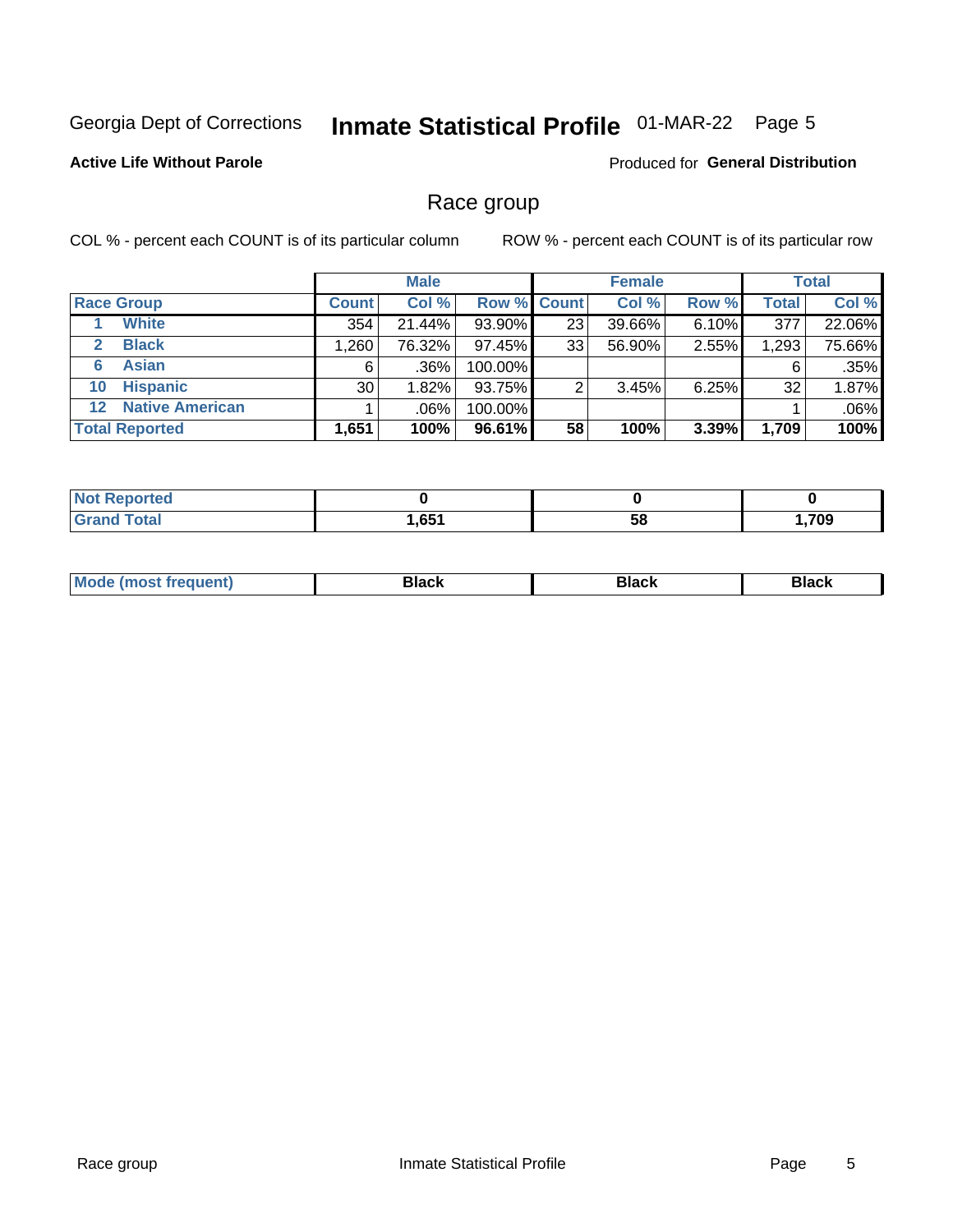## Inmate Statistical Profile 01-MAR-22 Page 6

**Active Life Without Parole** 

### Produced for General Distribution

### Marital status, self-reported at entry to prison

COL % - percent each COUNT is of its particular column

|                            | <b>Male</b>  |          |        |              | <b>Female</b> | <b>Total</b> |              |        |
|----------------------------|--------------|----------|--------|--------------|---------------|--------------|--------------|--------|
| <b>Marital Status</b>      | <b>Count</b> | Col %    | Row %  | <b>Count</b> | Col %         | Row %        | <b>Total</b> | Col %  |
| <b>Unknown</b><br>$\bf{0}$ | 33           | $2.00\%$ | 97.06% |              | 1.72%         | 2.94%        | 34           | 1.99%  |
| <b>Divorced</b><br>D       | 124          | 7.51%    | 96.88% | 4            | $6.90\%$      | 3.13%        | 128          | 7.49%  |
| <b>Married</b><br>М        | 210          | 12.72%   | 95.02% | 11           | 18.97%        | 4.98%        | 221          | 12.93% |
| <b>Separated</b><br>S.     | 46           | 2.79%    | 88.46% | 6            | 10.34%        | 11.54%       | 52           | 3.04%  |
| <b>Unmarried</b><br>U      | 1,197        | 72.50%   | 97.48% | 31           | 53.45%        | 2.52%        | 1,228        | 71.85% |
| <b>Widow</b><br>W          | 41           | 2.48%    | 89.13% | 5            | 8.62%         | 10.87%       | 46           | 2.69%  |
| <b>Total Reported</b>      | 1,651        | 100%     | 96.61% | 58           | 100%          | 3.39%        | 1,709        | 100%   |

| <b>prted</b><br>NOT |              |    |      |
|---------------------|--------------|----|------|
| <b>Total</b>        | 651<br>ו טט, | ວດ | ,709 |

|--|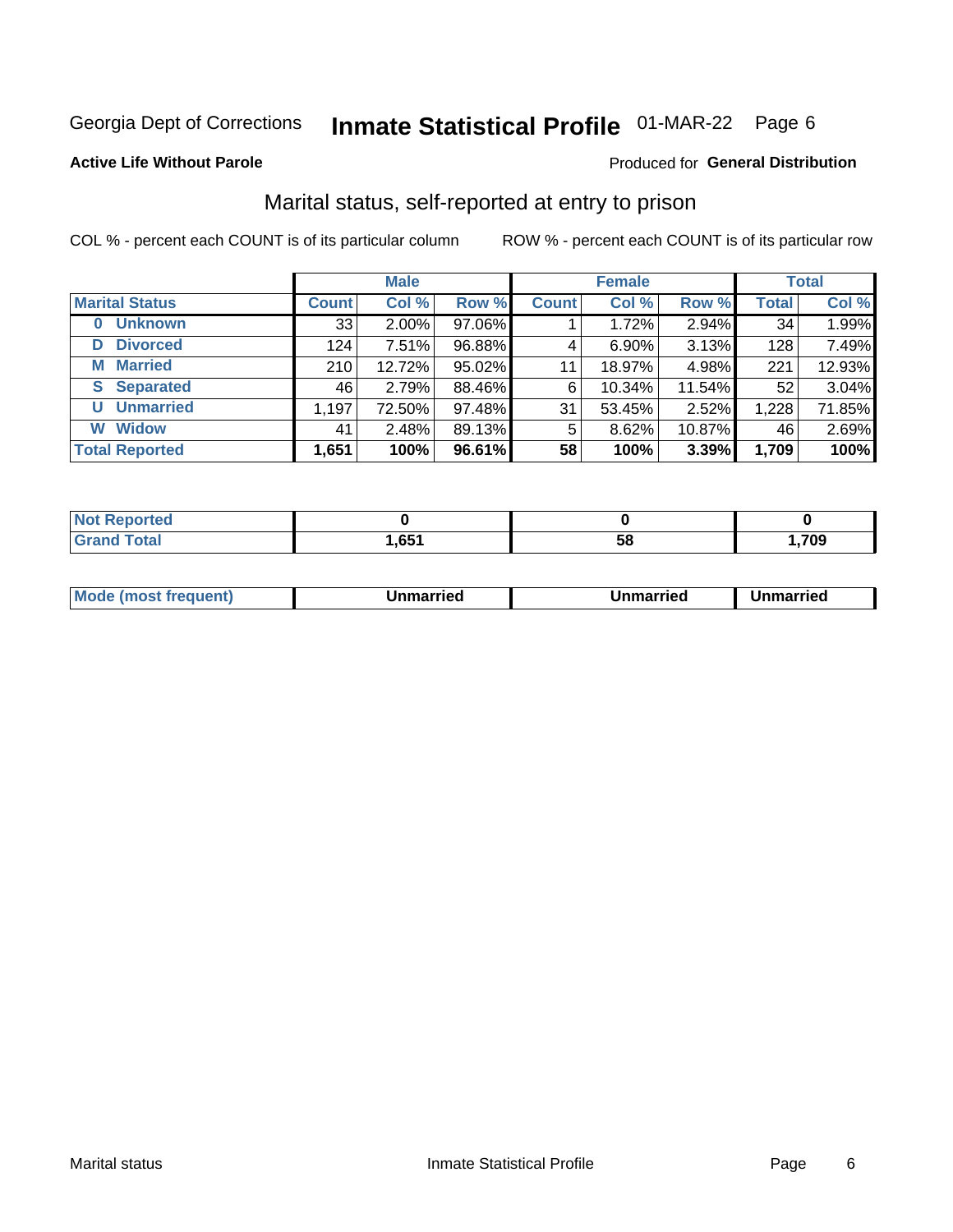## Inmate Statistical Profile 01-MAR-22 Page 7

### **Active Life Without Parole**

### Produced for General Distribution

### Number of Inmates with Dependents, Self-Reported at Entry to Prison

COL % - percent each COUNT is of its particular column

|                             |              | <b>Male</b> |         |              | <b>Female</b> |       |              | <b>Total</b> |
|-----------------------------|--------------|-------------|---------|--------------|---------------|-------|--------------|--------------|
| <b>Number of dependents</b> | <b>Count</b> | Col %       | Row %   | <b>Count</b> | Col %         | Row % | <b>Total</b> | Col %        |
| $\bf{0}$                    | 404          | 31.91%      | 95.28%  | 20           | 38.46%        | 4.72% | 424          | 32.17%       |
|                             | 297          | 23.46%      | 97.38%  | 8            | 15.38%        | 2.62% | 305          | 23.14%       |
| $\overline{2}$              | 230          | 18.17%      | 97.05%  |              | 13.46%        | 2.95% | 237          | 17.98%       |
| 3                           | 138          | 10.90%      | 93.24%  | 10           | 19.23%        | 6.76% | 148          | 11.23%       |
| 4                           | 97           | 7.66%       | 97.98%  | 2            | 3.85%         | 2.02% | 99           | 7.51%        |
| 5                           | 43           | 3.40%       | 91.49%  | 4            | 7.69%         | 8.51% | 47           | 3.57%        |
| $6\phantom{1}6$             | 27           | 2.13%       | 96.43%  |              | 1.92%         | 3.57% | 28           | 2.12%        |
| 7                           | 13           | 1.03%       | 100.00% |              |               |       | 13           | 0.99%        |
| 8                           | 7            | 0.55%       | 100.00% |              |               |       | 7            | 0.53%        |
| $\boldsymbol{9}$            | 3            | 0.24%       | 100.00% |              |               |       | 3            | 0.23%        |
| Over 10                     | 7            | 0.55%       | 100.00% |              |               |       | 7            | 0.53%        |
| <b>Total Reported</b>       | 1,266        | 100%        | 96.05%  | 52           | 100%          | 3.95% | 1,318        | 100%         |

| 385        |          | 391  |
|------------|----------|------|
| CE4<br>.טט | EС<br>ວເ | ,709 |

| <b>Mean</b><br>(average) | 1.65 | .74 |
|--------------------------|------|-----|
| Median (middle)          |      |     |
| Mode (most frequent)     |      |     |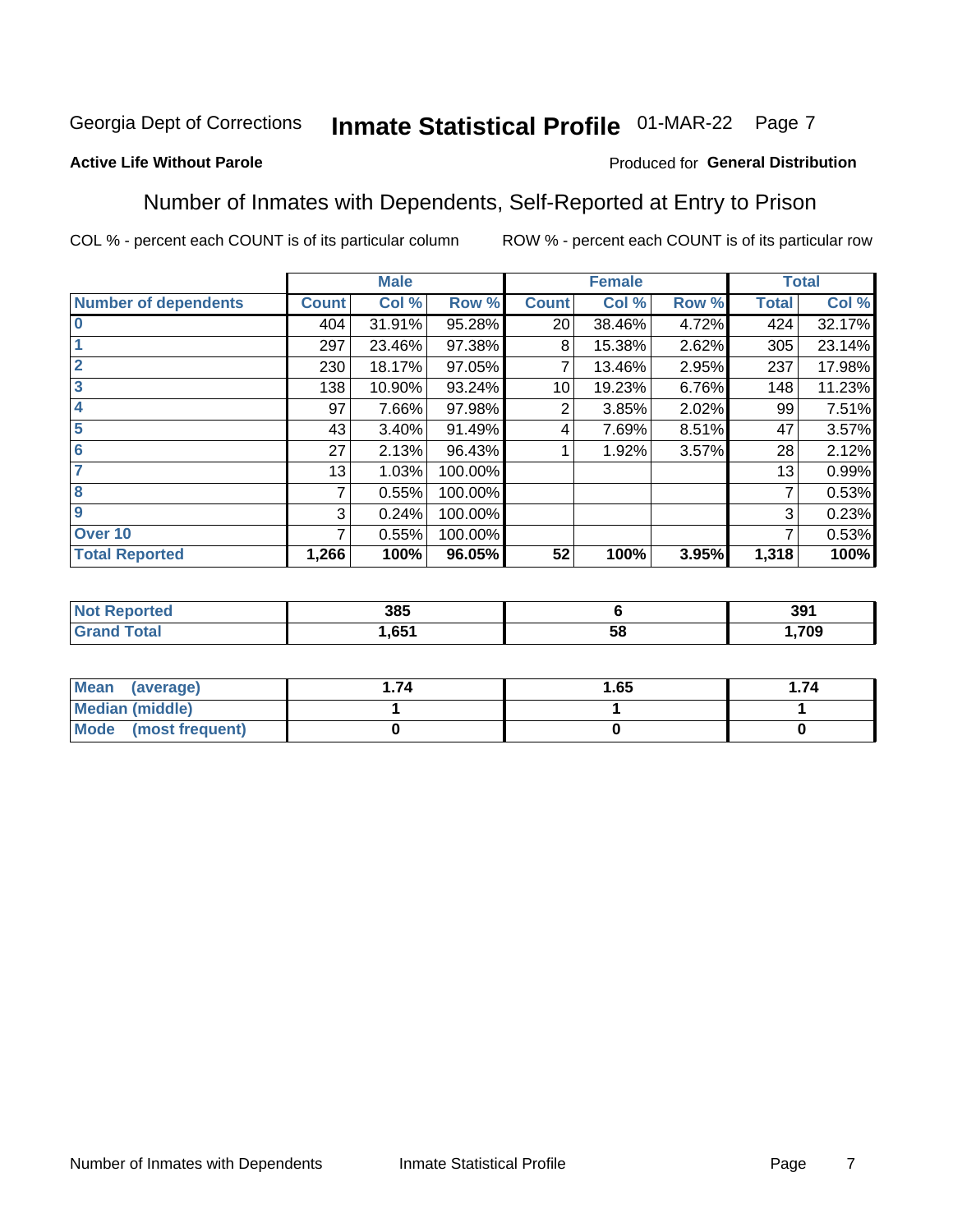## Inmate Statistical Profile 01-MAR-22 Page 8

#### **Active Life Without Parole**

#### Produced for General Distribution

### Religious affiliation, self-reported at entry to prison

COL % - percent each COUNT is of its particular column

|                 |                              |              | <b>Male</b> |         |              | <b>Female</b>             |         |              | <b>Total</b> |
|-----------------|------------------------------|--------------|-------------|---------|--------------|---------------------------|---------|--------------|--------------|
|                 | <b>Religious Affiliation</b> | <b>Count</b> | Col %       | Row %   | <b>Count</b> | $\overline{\text{Col}}$ % | Row %   | <b>Total</b> | Col %        |
| 1               | <b>Islam</b>                 | 95           | 11.10%      | 95.96%  | 4            | 8.33%                     | 4.04%   | 99           | 10.95%       |
| $\overline{2}$  | <b>Catholic</b>              | 23           | 2.69%       | 85.19%  | 4            | 8.33%                     | 14.81%  | 27           | 2.99%        |
| 3               | <b>Baptist</b>               | 405          | 47.31%      | 95.07%  | 21           | 43.75%                    | 4.93%   | 426          | 47.12%       |
| 4               | <b>Methodist</b>             | 11           | 1.29%       | 91.67%  |              | 2.08%                     | 8.33%   | 12           | 1.33%        |
| 7               | <b>Church Of God</b>         | 4            | .47%        | 100.00% |              |                           |         | 4            | .44%         |
| 8               | <b>Holiness</b>              | 17           | 1.99%       | 89.47%  | 2            | 4.17%                     | 10.53%  | 19           | 2.10%        |
| 9               | <b>Jewish</b>                | 3            | .35%        | 75.00%  | 1            | 2.08%                     | 25.00%  | 4            | .44%         |
| $\overline{12}$ | <b>Hindu</b>                 |              | .12%        | 100.00% |              |                           |         |              | .11%         |
| 13              | <b>Buddhist</b>              | 3            | .35%        | 100.00% |              |                           |         | 3            | .33%         |
| 16              | <b>Seventh Day Adventist</b> | 7            | .82%        | 100.00% |              |                           |         | 7            | .77%         |
| 17              | <b>Jehovah Witness</b>       | 13           | 1.52%       | 92.86%  | 1            | 2.08%                     | 7.14%   | 14           | 1.55%        |
| 18              | <b>Latter Day Saints</b>     | 1            | .12%        | 100.00% |              |                           |         | 1            | .11%         |
| 20              | <b>Other Prot</b>            | 74           | 8.64%       | 100.00% |              |                           |         | 74           | 8.19%        |
| 21              | <b>Messianic Judaism</b>     |              |             |         | 8            | 16.67%                    | 100.00% | 8            | .88%         |
| 23              | <b>Hebrew Israelite</b>      | 1            | .12%        | 100.00% |              |                           |         |              | .11%         |
| 25              | <b>Native American</b>       |              | .12%        | 100.00% |              |                           |         |              | .11%         |
| 28              | <b>Rastafari</b>             |              | .12%        | 50.00%  | 1            | 2.08%                     | 50.00%  | 2            | .22%         |
| 30              | <b>No Religion</b>           | 30           | 3.50%       | 96.77%  | 1            | 2.08%                     | 3.23%   | 31           | 3.43%        |
| 31              | Christian -                  | 65           | 7.59%       | 94.20%  | 4            | 8.33%                     | 5.80%   | 69           | 7.63%        |
|                 | <b>Unspecified</b>           |              |             |         |              |                           |         |              |              |
| 96              | <b>None</b>                  | 101          | 11.80%      | 100.00% |              |                           |         | 101          | 11.17%       |
|                 | <b>Total Reported</b>        | 856          | 100%        | 94.69%  | 48           | 100%                      | 5.31%   | 904          | 100%         |

| τeα | 795              | 1Ο | 805 |
|-----|------------------|----|-----|
|     | .65 <sup>1</sup> | ວເ | 709 |

| <b>Mode (most frequent)</b> | aptist | Baptist | Baptist |
|-----------------------------|--------|---------|---------|
|-----------------------------|--------|---------|---------|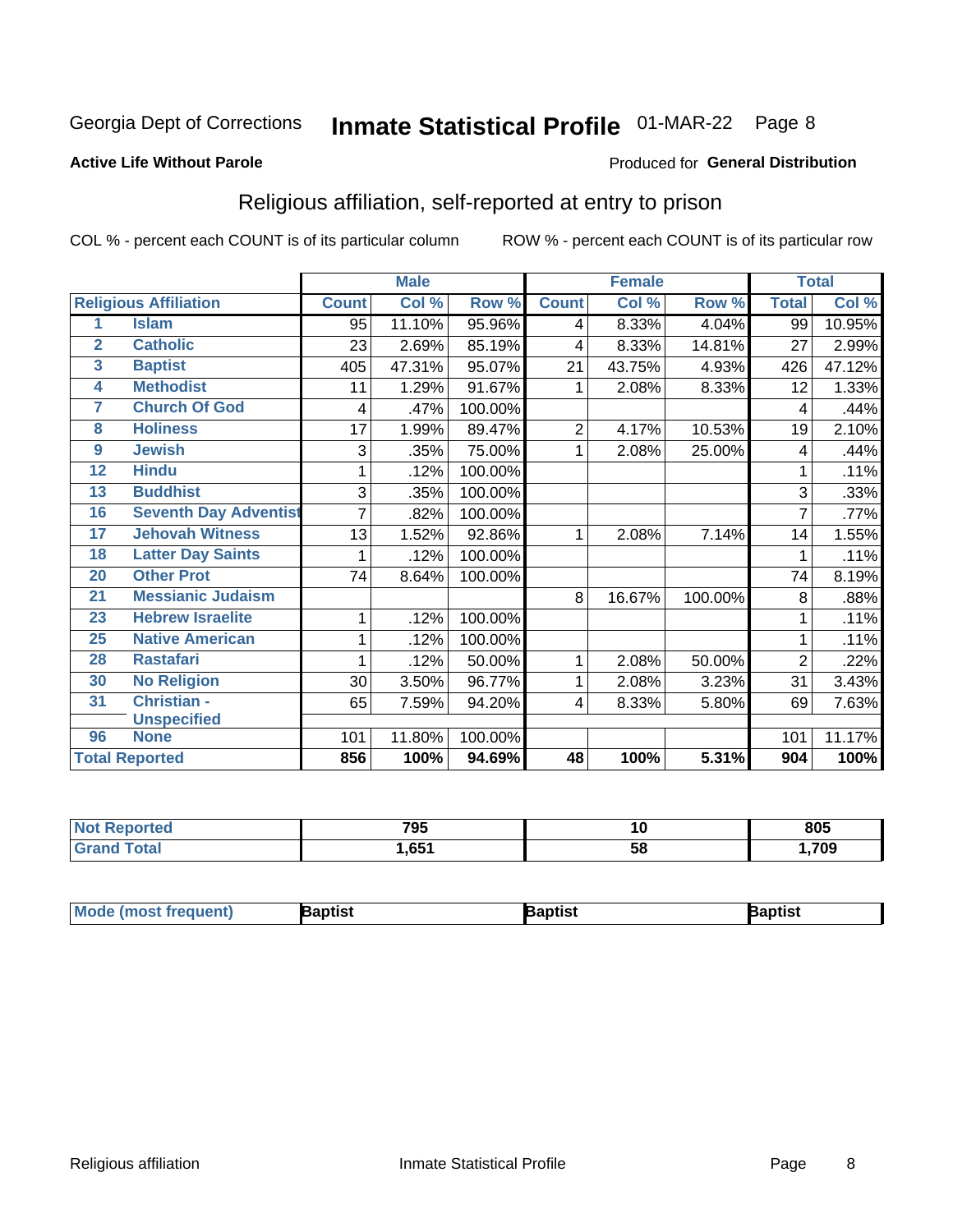## Inmate Statistical Profile 01-MAR-22 Page 9

#### **Active Life Without Parole**

#### Produced for General Distribution

### Home county, self-reported at entry to prison

COL % - percent each COUNT is of its particular column

|     |                             |                | <b>Male</b> |         |                | <b>Female</b> |        | <b>Total</b>   |        |
|-----|-----------------------------|----------------|-------------|---------|----------------|---------------|--------|----------------|--------|
|     | <b>Home County</b>          | <b>Count</b>   | Col %       | Row %   | <b>Count</b>   | Col %         | Row %  | <b>Total</b>   | Col %  |
| 000 | <b>Unknown</b>              | 336            | 20.35%      | 95.45%  | 16             | 27.59%        | 4.55%  | 352            | 20.60% |
| 001 | <b>Appling County</b>       | 6              | .36%        | 100.00% |                |               |        | 6              | .35%   |
| 002 | <b>Atkinson County</b>      | 3              | .18%        | 100.00% |                |               |        | 3              | .18%   |
| 003 | <b>Bacon County</b>         | 1              | .06%        | 100.00% |                |               |        | 1              | .06%   |
| 004 | <b>Baker County</b>         | $\overline{2}$ | .12%        | 100.00% |                |               |        | $\overline{2}$ | .12%   |
| 005 | <b>Baldwin County</b>       | 4              | .24%        | 100.00% |                |               |        | 4              | .23%   |
| 006 | <b>Banks County</b>         | 1              | .06%        | 100.00% |                |               |        | 1              | .06%   |
| 007 | <b>Barrow County</b>        | 10             | .61%        | 100.00% |                |               |        | 10             | .59%   |
| 008 | <b>Bartow County</b>        | 12             | .73%        | 100.00% |                |               |        | 12             | .70%   |
| 009 | <b>Ben Hill County</b>      | 6              | .36%        | 100.00% |                |               |        | 6              | .35%   |
| 010 | <b>Berrien County</b>       | 5              | .30%        | 100.00% |                |               |        | 5              | .29%   |
| 011 | <b>Bibb County</b>          | 44             | 2.67%       | 95.65%  | $\overline{2}$ | 3.45%         | 4.35%  | 46             | 2.69%  |
| 012 | <b>Bleckley County</b>      | 1              | .06%        | 100.00% |                |               |        | 1              | .06%   |
| 013 | <b>Brantley County</b>      | 1              | .06%        | 100.00% |                |               |        | $\mathbf{1}$   | .06%   |
| 014 | <b>Brooks County</b>        | 3              | .18%        | 100.00% |                |               |        | 3              | .18%   |
| 015 | <b>Bryan County</b>         | 2              | .12%        | 100.00% |                |               |        | $\overline{2}$ | .12%   |
| 016 | <b>Bulloch County</b>       | 4              | .24%        | 100.00% |                |               |        | 4              | .23%   |
| 017 | <b>Burke County</b>         | 11             | .67%        | 100.00% |                |               |        | 11             | .64%   |
| 018 | <b>Butts County</b>         | 4              | .24%        | 100.00% |                |               |        | 4              | .23%   |
| 019 | <b>Calhoun County</b>       | 1              | .06%        | 100.00% |                |               |        | 1              | .06%   |
| 020 | <b>Camden County</b>        | 5              | .30%        | 100.00% |                |               |        | 5              | .29%   |
| 021 | <b>Candler County</b>       | 6              | .36%        | 100.00% |                |               |        | 6              | .35%   |
| 022 | <b>Carroll County</b>       | $\overline{7}$ | .42%        | 87.50%  | 1              | 1.72%         | 12.50% | 8              | .47%   |
| 023 | <b>Catoosa County</b>       | 5              | .30%        | 100.00% |                |               |        | 5              | .29%   |
| 025 | <b>Chatham County</b>       | 61             | 3.69%       | 100.00% |                |               |        | 61             | 3.57%  |
| 026 | <b>Chattahoochee County</b> | 1              | .06%        | 100.00% |                |               |        | 1              | .06%   |
| 027 | <b>Chattooga County</b>     | 1              | .06%        | 100.00% |                |               |        | 1              | .06%   |
| 028 | <b>Cherokee County</b>      | 7              | .42%        | 100.00% |                |               |        | $\overline{7}$ | .41%   |
| 029 | <b>Clarke County</b>        | 22             | 1.33%       | 95.65%  | 1              | 1.72%         | 4.35%  | 23             | 1.35%  |
| 030 | <b>Clay County</b>          | 1              | .06%        | 100.00% |                |               |        | 1              | .06%   |
| 031 | <b>Clayton County</b>       | 57             | 3.45%       | 95.00%  | 3              | 5.17%         | 5.00%  | 60             | 3.51%  |
| 033 | <b>Cobb County</b>          | 58             | 3.51%       | 98.31%  | 1              | 1.72%         | 1.69%  | 59             | 3.45%  |
| 034 | <b>Coffee County</b>        | 7              | .42%        | 77.78%  | $\overline{2}$ | 3.45%         | 22.22% | 9              | .53%   |
| 035 | <b>Colquitt County</b>      | 3              | .18%        | 100.00% |                |               |        | 3              | .18%   |
| 036 | <b>Columbia County</b>      | 8              | .48%        | 100.00% |                |               |        | 8              | .47%   |
| 037 | <b>Cook County</b>          | 3              | .18%        | 100.00% |                |               |        | 3              | .18%   |
| 038 | <b>Coweta County</b>        | 6              | .36%        | 100.00% |                |               |        | 6              | .35%   |
| 040 | <b>Crisp County</b>         | 5              | .30%        | 100.00% |                |               |        | 5              | .29%   |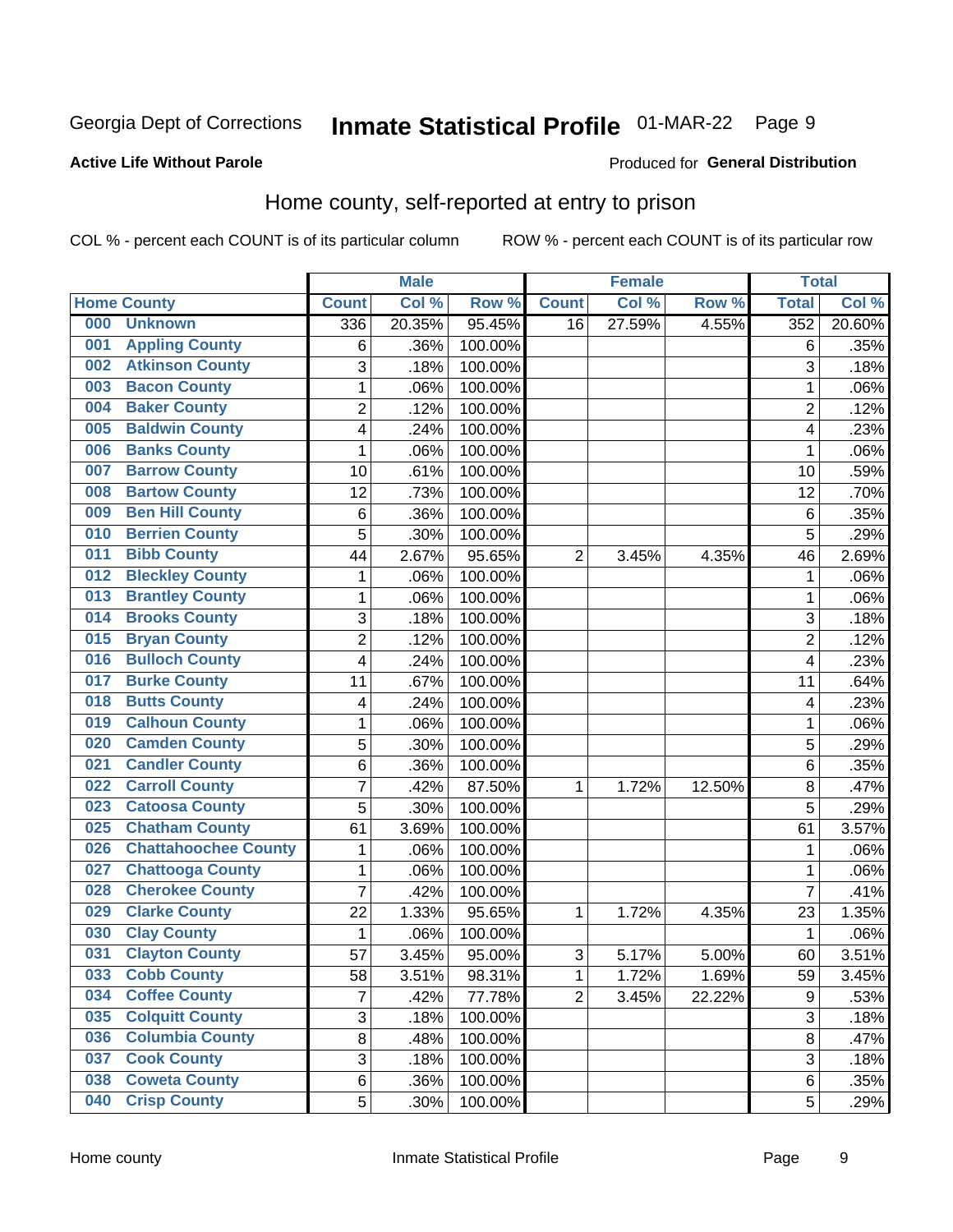## Inmate Statistical Profile 01-MAR-22 Page 10

Produced for General Distribution

#### **Active Life Without Parole**

### Home county, self-reported at entry to prison

COL % - percent each COUNT is of its particular column

|     |                          |                           | <b>Male</b> |                  |                  | <b>Female</b> |         | <b>Total</b>            |        |
|-----|--------------------------|---------------------------|-------------|------------------|------------------|---------------|---------|-------------------------|--------|
|     | <b>Home County</b>       | <b>Count</b>              | Col %       | Row <sup>%</sup> | <b>Count</b>     | Col %         | Row %   | <b>Total</b>            | Col %  |
| 043 | <b>Decatur County</b>    | 7                         | .42%        | 100.00%          |                  |               |         | 7                       | .41%   |
| 044 | <b>Dekalb County</b>     | 118                       | 7.15%       | 98.33%           | $\overline{2}$   | 3.45%         | 1.67%   | 120                     | 7.02%  |
| 045 | <b>Dodge County</b>      | 1                         | .06%        | 100.00%          |                  |               |         | 1                       | .06%   |
| 046 | <b>Dooly County</b>      | 1                         | .06%        | 100.00%          |                  |               |         | 1                       | .06%   |
| 047 | <b>Dougherty County</b>  | 24                        | 1.45%       | 92.31%           | $\overline{2}$   | 3.45%         | 7.69%   | 26                      | 1.52%  |
| 048 | <b>Douglas County</b>    | 20                        | 1.21%       | 100.00%          |                  |               |         | 20                      | 1.17%  |
| 049 | <b>Early County</b>      | 3                         | .18%        | 100.00%          |                  |               |         | 3                       | .18%   |
| 051 | <b>Effingham County</b>  | 5                         | .30%        | 83.33%           | 1                | 1.72%         | 16.67%  | 6                       | .35%   |
| 052 | <b>Elbert County</b>     | 4                         | .24%        | 100.00%          |                  |               |         | $\overline{\mathbf{4}}$ | .23%   |
| 053 | <b>Emanuel County</b>    | 6                         | .36%        | 100.00%          |                  |               |         | 6                       | .35%   |
| 054 | <b>Evans County</b>      |                           |             |                  | 1                | 1.72%         | 100.00% | 1                       | .06%   |
| 056 | <b>Fayette County</b>    | 7                         | .42%        | 100.00%          |                  |               |         | $\overline{7}$          | .41%   |
| 057 | <b>Floyd County</b>      | 21                        | 1.27%       | 91.30%           | $\boldsymbol{2}$ | 3.45%         | 8.70%   | 23                      | 1.35%  |
| 058 | <b>Forsyth County</b>    | $\ensuremath{\mathsf{3}}$ | .18%        | 60.00%           | $\overline{2}$   | 3.45%         | 40.00%  | 5                       | .29%   |
| 059 | <b>Franklin County</b>   | 3                         | .18%        | 100.00%          |                  |               |         | 3                       | .18%   |
| 060 | <b>Fulton County</b>     | 185                       | 11.21%      | 98.40%           | 3                | 5.17%         | 1.60%   | 188                     | 11.00% |
| 061 | <b>Gilmer County</b>     | $\overline{2}$            | .12%        | 100.00%          |                  |               |         | $\overline{2}$          | .12%   |
| 063 | <b>Glynn County</b>      | 13                        | .79%        | 100.00%          |                  |               |         | 13                      | .76%   |
| 064 | <b>Gordon County</b>     | 8                         | .48%        | 100.00%          |                  |               |         | 8                       | .47%   |
| 066 | <b>Greene County</b>     | 3                         | .18%        | 100.00%          |                  |               |         | $\overline{3}$          | .18%   |
| 067 | <b>Gwinnett County</b>   | 48                        | 2.91%       | 94.12%           | 3                | 5.17%         | 5.88%   | 51                      | 2.98%  |
| 068 | <b>Habersham County</b>  | $\overline{2}$            | .12%        | 100.00%          |                  |               |         | $\overline{2}$          | .12%   |
| 069 | <b>Hall County</b>       | 15                        | .91%        | 88.24%           | $\overline{2}$   | 3.45%         | 11.76%  | 17                      | .99%   |
| 070 | <b>Hancock County</b>    | $\mathbf 2$               | .12%        | 100.00%          |                  |               |         | $\overline{2}$          | .12%   |
| 071 | <b>Haralson County</b>   | $\overline{c}$            | .12%        | 100.00%          |                  |               |         | $\overline{2}$          | .12%   |
| 072 | <b>Harris County</b>     | 5                         | .30%        | 100.00%          |                  |               |         | 5                       | .29%   |
| 073 | <b>Hart County</b>       | 3                         | .18%        | 100.00%          |                  |               |         | 3                       | .18%   |
| 074 | <b>Heard County</b>      | 1                         | .06%        | 100.00%          |                  |               |         | 1                       | .06%   |
| 075 | <b>Henry County</b>      | 18                        | 1.09%       | 100.00%          |                  |               |         | 18                      | 1.05%  |
| 076 | <b>Houston County</b>    | 21                        | 1.27%       | 95.45%           | 1                | 1.72%         | 4.55%   | 22                      | 1.29%  |
| 078 | <b>Jackson County</b>    | 11                        | .67%        | 100.00%          |                  |               |         | 11                      | .64%   |
| 080 | <b>Jeff Davis County</b> | $\mathbf 1$               | .06%        | 100.00%          |                  |               |         | 1                       | .06%   |
| 081 | <b>Jefferson County</b>  | $\overline{7}$            | .42%        | 87.50%           | 1                | 1.72%         | 12.50%  | 8                       | .47%   |
| 082 | <b>Jenkins County</b>    | 3                         | .18%        | 100.00%          |                  |               |         | 3                       | .18%   |
| 083 | <b>Johnson County</b>    | $\mathbf 1$               | .06%        | 100.00%          |                  |               |         | 1                       | .06%   |
| 084 | <b>Jones County</b>      | 1                         | .06%        | 100.00%          |                  |               |         | 1                       | .06%   |
| 087 | <b>Laurens County</b>    | 4                         | .24%        | 100.00%          |                  |               |         | 4                       | .23%   |
| 088 | <b>Lee County</b>        | 3                         | .18%        | 100.00%          |                  |               |         | 3                       | .18%   |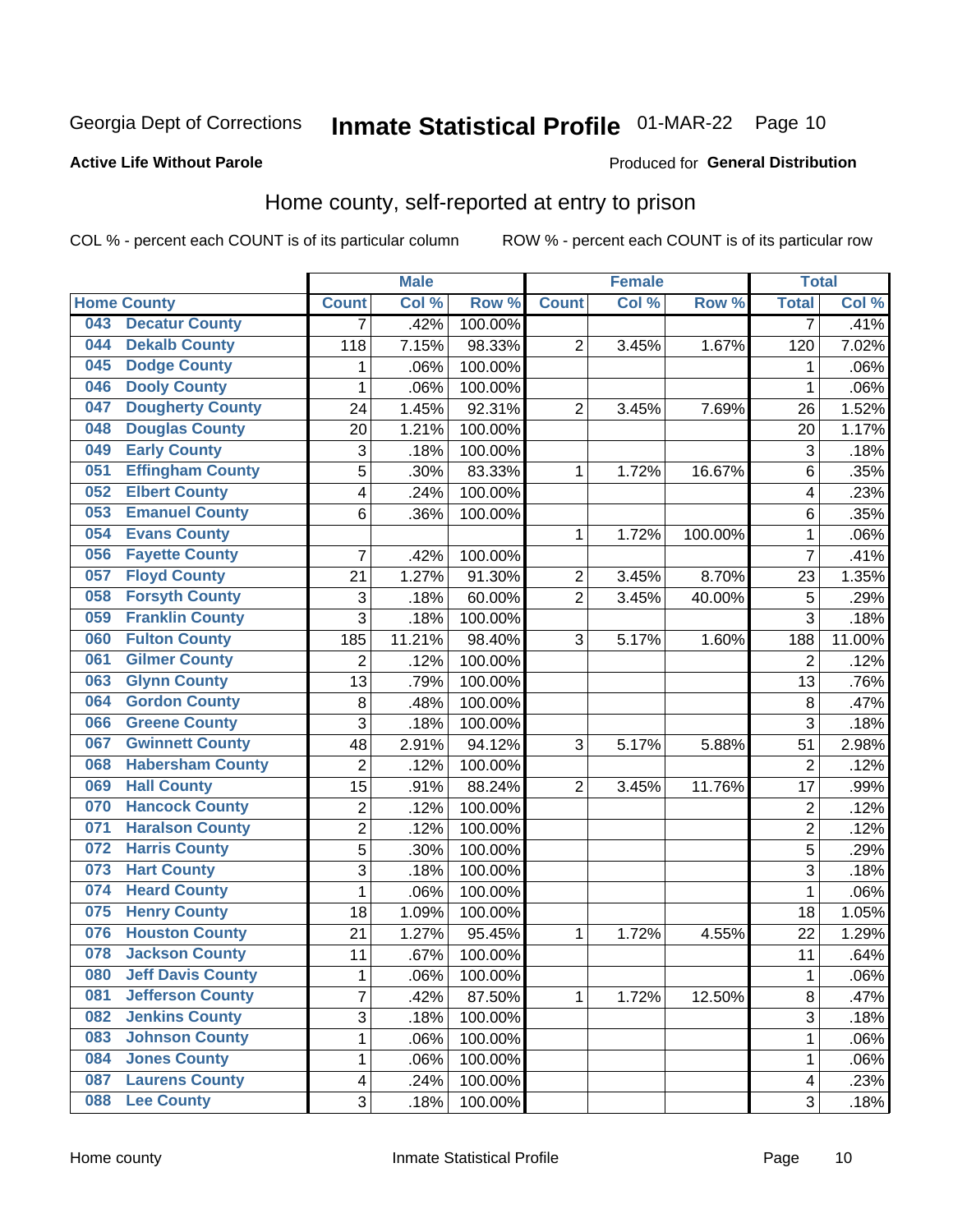## Inmate Statistical Profile 01-MAR-22 Page 11

#### **Active Life Without Parole**

#### Produced for General Distribution

### Home county, self-reported at entry to prison

COL % - percent each COUNT is of its particular column

|                  |                          |                | <b>Male</b> |         |                | <b>Female</b> |        | <b>Total</b>   |       |
|------------------|--------------------------|----------------|-------------|---------|----------------|---------------|--------|----------------|-------|
|                  | <b>Home County</b>       | <b>Count</b>   | Col %       | Row %   | <b>Count</b>   | Col %         | Row %  | <b>Total</b>   | Col % |
| 089              | <b>Liberty County</b>    | 10             | .61%        | 90.91%  | 1              | 1.72%         | 9.09%  | 11             | .64%  |
| 090              | <b>Lincoln County</b>    | $\overline{2}$ | .12%        | 100.00% |                |               |        | $\overline{2}$ | .12%  |
| 091              | <b>Long County</b>       | $\mathbf 1$    | .06%        | 100.00% |                |               |        | 1              | .06%  |
| 092              | <b>Lowndes County</b>    | 12             | .73%        | 100.00% |                |               |        | 12             | .70%  |
| 093              | <b>Lumpkin County</b>    | 1              | .06%        | 100.00% |                |               |        | 1              | .06%  |
| 094              | <b>Macon County</b>      | $\mathbf 1$    | .06%        | 100.00% |                |               |        | 1              | .06%  |
| 095              | <b>Madison County</b>    | 1              | .06%        | 100.00% |                |               |        | 1              | .06%  |
| 096              | <b>Marion County</b>     | 1              | .06%        | 50.00%  | 1              | 1.72%         | 50.00% | $\overline{2}$ | .12%  |
| 097              | <b>Mcduffie County</b>   | 4              | .24%        | 100.00% |                |               |        | 4              | .23%  |
| 098              | <b>Mcintosh County</b>   | $\mathbf 1$    | .06%        | 100.00% |                |               |        | 1              | .06%  |
| 099              | <b>Meriwether County</b> | 3              | .18%        | 100.00% |                |               |        | 3              | .18%  |
| 100              | <b>Miller County</b>     | $\overline{c}$ | .12%        | 100.00% |                |               |        | $\overline{2}$ | .12%  |
| 101              | <b>Mitchell County</b>   | 3              | .18%        | 100.00% |                |               |        | 3              | .18%  |
| 102              | <b>Monroe County</b>     | 6              | .36%        | 100.00% |                |               |        | 6              | .35%  |
| 103              | <b>Montgomery County</b> | 1              | .06%        | 100.00% |                |               |        | 1              | .06%  |
| 104              | <b>Morgan County</b>     | $\overline{2}$ | .12%        | 100.00% |                |               |        | $\overline{2}$ | .12%  |
| 106              | <b>Muscogee County</b>   | 33             | 2.00%       | 100.00% |                |               |        | 33             | 1.93% |
| 107              | <b>Newton County</b>     | 7              | .42%        | 77.78%  | $\overline{2}$ | 3.45%         | 22.22% | 9              | .53%  |
| 109              | <b>Oglethorpe County</b> | 4              | .24%        | 100.00% |                |               |        | 4              | .23%  |
| 110              | <b>Paulding County</b>   | 11             | .67%        | 100.00% |                |               |        | 11             | .64%  |
| 111              | <b>Peach County</b>      | 1              | .06%        | 100.00% |                |               |        | 1              | .06%  |
| $\overline{112}$ | <b>Pickens County</b>    | $\mathbf 1$    | .06%        | 100.00% |                |               |        | 1              | .06%  |
| 113              | <b>Pierce County</b>     | 6              | .36%        | 100.00% |                |               |        | 6              | .35%  |
| 114              | <b>Pike County</b>       | 2              | .12%        | 100.00% |                |               |        | $\overline{2}$ | .12%  |
| $\overline{115}$ | <b>Polk County</b>       | 5              | .30%        | 100.00% |                |               |        | 5              | .29%  |
| 117              | <b>Putnam County</b>     | 5              | .30%        | 83.33%  | 1              | 1.72%         | 16.67% | 6              | .35%  |
| 119              | <b>Rabun County</b>      | $\overline{2}$ | .12%        | 100.00% |                |               |        | $\overline{2}$ | .12%  |
| 120              | <b>Randolph County</b>   | $\overline{2}$ | .12%        | 100.00% |                |               |        | $\overline{2}$ | .12%  |
| $121$            | <b>Richmond County</b>   | 57             | 3.45%       | 95.00%  | 3              | 5.17%         | 5.00%  | 60             | 3.51% |
| 122              | <b>Rockdale County</b>   | 8              | .48%        | 100.00% |                |               |        | 8              | .47%  |
| 124              | <b>Screven County</b>    | 1              | .06%        | 100.00% |                |               |        | 1              | .06%  |
| 125              | <b>Seminole County</b>   | 2              | .12%        | 100.00% |                |               |        | $\overline{c}$ | .12%  |
| 126              | <b>Spalding County</b>   | 14             | .85%        | 100.00% |                |               |        | 14             | .82%  |
| 127              | <b>Stephens County</b>   | $\overline{2}$ | .12%        | 66.67%  | 1              | 1.72%         | 33.33% | $\sqrt{3}$     | .18%  |
| 128              | <b>Stewart County</b>    | $\mathbf 1$    | .06%        | 100.00% |                |               |        | 1              | .06%  |
| 129              | <b>Sumter County</b>     | 8              | .48%        | 100.00% |                |               |        | 8              | .47%  |
| 132              | <b>Tattnall County</b>   | 6              | .36%        | 100.00% |                |               |        | 6              | .35%  |
| $\overline{133}$ | <b>Taylor County</b>     | $\mathbf{1}$   | .06%        | 100.00% |                |               |        | 1              | .06%  |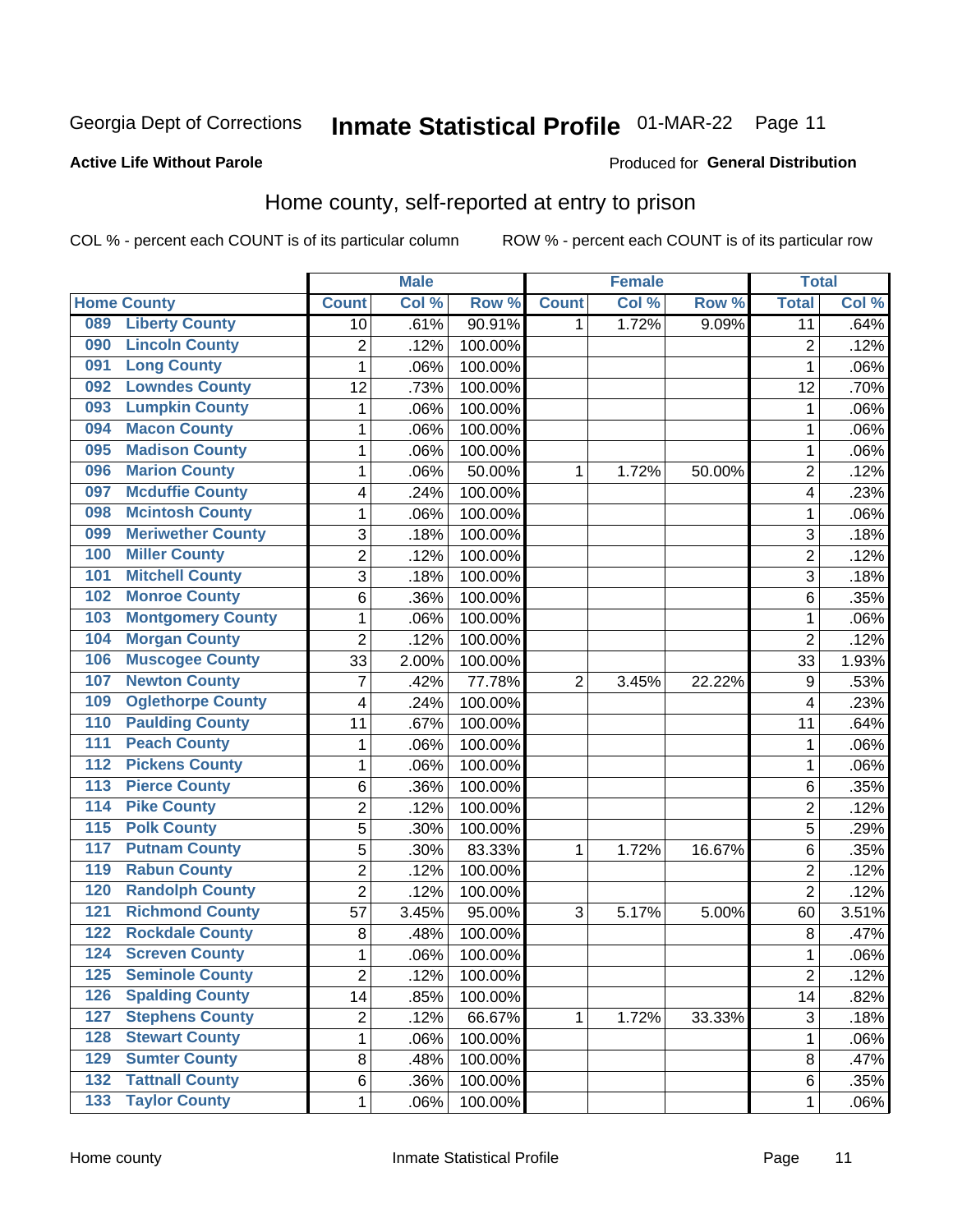## Inmate Statistical Profile 01-MAR-22 Page 12

#### **Active Life Without Parole**

### Produced for General Distribution

### Home county, self-reported at entry to prison

COL % - percent each COUNT is of its particular column

|                                    |                | <b>Male</b> |         |              | <b>Female</b> |        | <b>Total</b>   |       |
|------------------------------------|----------------|-------------|---------|--------------|---------------|--------|----------------|-------|
| <b>Home County</b>                 | <b>Count</b>   | Col %       | Row %   | <b>Count</b> | Col %         | Row %  | <b>Total</b>   | Col % |
| <b>Telfair County</b><br>134       | 2              | .12%        | 100.00% |              |               |        | 2              | .12%  |
| <b>Thomas County</b><br>136        | 5              | .30%        | 100.00% |              |               |        | 5              | .29%  |
| <b>Tift County</b><br>137          | 8              | .48%        | 100.00% |              |               |        | 8              | .47%  |
| <b>Toombs County</b><br>138        | 10             | .61%        | 100.00% |              |               |        | 10             | .59%  |
| <b>Treutlen County</b><br>140      | 5              | .30%        | 100.00% |              |               |        | 5              | .29%  |
| <b>Troup County</b><br>141         | 6              | .36%        | 100.00% |              |               |        | 6              | .35%  |
| <b>Twiggs County</b><br>143        | $\overline{c}$ | .12%        | 100.00% |              |               |        | $\overline{2}$ | .12%  |
| <b>Union County</b><br>144         | 1              | .06%        | 100.00% |              |               |        | 1              | .06%  |
| <b>Upson County</b><br>145         | 5              | .30%        | 100.00% |              |               |        | 5              | .29%  |
| <b>Walker County</b><br>146        | 4              | .24%        | 80.00%  | 1            | 1.72%         | 20.00% | 5              | .29%  |
| <b>Walton County</b><br>147        | 15             | .91%        | 100.00% |              |               |        | 15             | .88%  |
| <b>Ware County</b><br>148          | 12             | .73%        | 100.00% |              |               |        | 12             | .70%  |
| <b>Warren County</b><br>149        | $\overline{2}$ | .12%        | 66.67%  | 1            | 1.72%         | 33.33% | 3              | .18%  |
| <b>Washington County</b><br>150    | 6              | .36%        | 100.00% |              |               |        | 6              | .35%  |
| <b>Wayne County</b><br>151         | 9              | .55%        | 100.00% |              |               |        | 9              | .53%  |
| <b>Wheeler County</b><br>153       | 1              | .06%        | 100.00% |              |               |        | 1              | .06%  |
| <b>White County</b><br>154         | 1              | .06%        | 50.00%  | 1            | 1.72%         | 50.00% | $\overline{2}$ | .12%  |
| <b>Whitfield County</b><br>155     | 14             | .85%        | 100.00% |              |               |        | 14             | .82%  |
| <b>Wilcox County</b><br>156        | 1              | .06%        | 100.00% |              |               |        |                | .06%  |
| <b>Wilkes County</b><br>157        | 4              | .24%        | 100.00% |              |               |        | 4              | .23%  |
| <b>Wilkinson County</b><br>158     | $\overline{2}$ | .12%        | 100.00% |              |               |        | $\overline{2}$ | .12%  |
| <b>Worth County</b><br>159         | 1              | .06%        | 100.00% |              |               |        | 1              | .06%  |
| <b>Other Custody/Out Of</b><br>999 | 3              | .18%        | 100.00% |              |               |        | 3              | .18%  |
| <b>State</b>                       |                |             |         |              |               |        |                |       |
| <b>Total Rported</b>               | 1,651          | 100%        | 96.61%  | 58           | 100%          | 3.39%  | 1,709          | 100%  |

| <b>Not Reported</b> |      |    |     |
|---------------------|------|----|-----|
| <b>Total</b>        | .651 | ວດ | 709 |

| Mode (most frequent)<br><b>Fulton County</b> | <b>Gwinnett County</b> | <b>Fulton County</b> |
|----------------------------------------------|------------------------|----------------------|
|----------------------------------------------|------------------------|----------------------|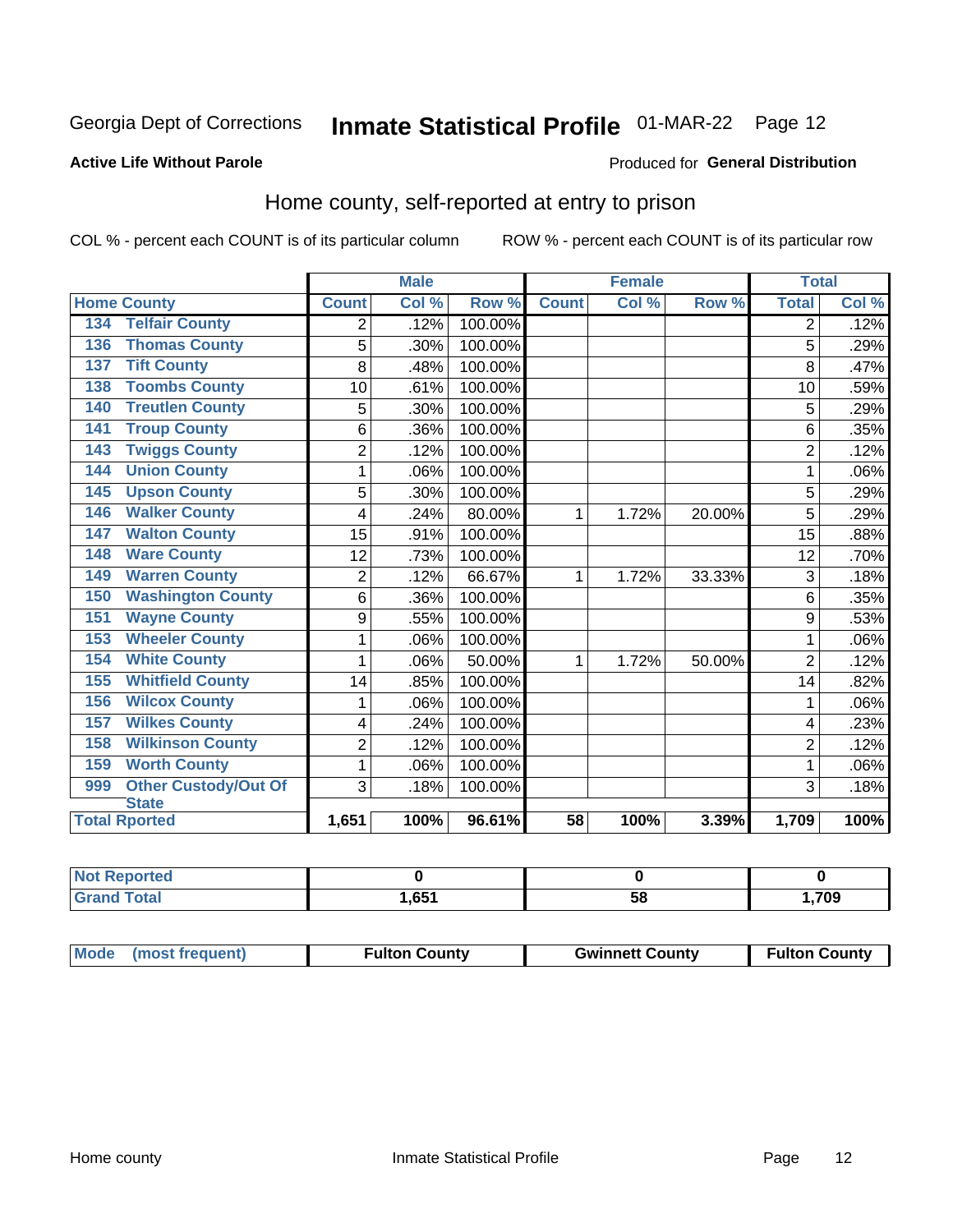## Inmate Statistical Profile 01-MAR-22 Page 13

### **Active Life Without Parole**

### Produced for General Distribution

### Employment status before prison, self-reported at entry to prison

COL % - percent each COUNT is of its particular column

|                           |              | <b>Male</b> |         |              | <b>Female</b> |        |       | <b>Total</b> |  |
|---------------------------|--------------|-------------|---------|--------------|---------------|--------|-------|--------------|--|
| <b>Employment Status</b>  | <b>Count</b> | Col %       | Row %   | <b>Count</b> | Col %         | Row %  | Total | Col %        |  |
| <b>Full Time</b><br>01    | 515          | 45.10%      | 96.26%  | 20           | 48.78%        | 3.74%  | 535   | 45.22%       |  |
| <b>Part Time</b><br>02    | 81           | 7.09%       | 100.00% |              |               |        | 81    | 6.85%        |  |
| Unempl $<$ 6M<br>03       | 69           | 6.04%       | 98.57%  |              | 2.44%         | 1.43%  | 70    | 5.92%        |  |
| Unempl > 6M<br>04         | 291          | 25.48%      | 95.41%  | 14           | 34.15%        | 4.59%  | 305   | 25.78%       |  |
| <b>Never Worked</b><br>05 | 105          | 9.19%       | 100.00% |              |               |        | 105   | 8.88%        |  |
| <b>Student</b><br>06      | 33           | 2.89%       | 100.00% |              |               |        | 33    | 2.79%        |  |
| <b>Incapable</b><br>07    | 48           | 4.20%       | 88.89%  | 6            | 14.63%        | 11.11% | 54    | 4.56%        |  |
| <b>Total Reported</b>     | 1,142        | 100%        | 96.53%  | 41           | 100%          | 3.47%  | 1,183 | 100%         |  |

| 509                     | . . | 526 |
|-------------------------|-----|-----|
| C <sub>5</sub> 1<br>uJ. | ວເ  | 700 |

| Mc | ∙u∥<br>----<br>ıme | ίuΙ<br>Πmε |
|----|--------------------|------------|
|    |                    |            |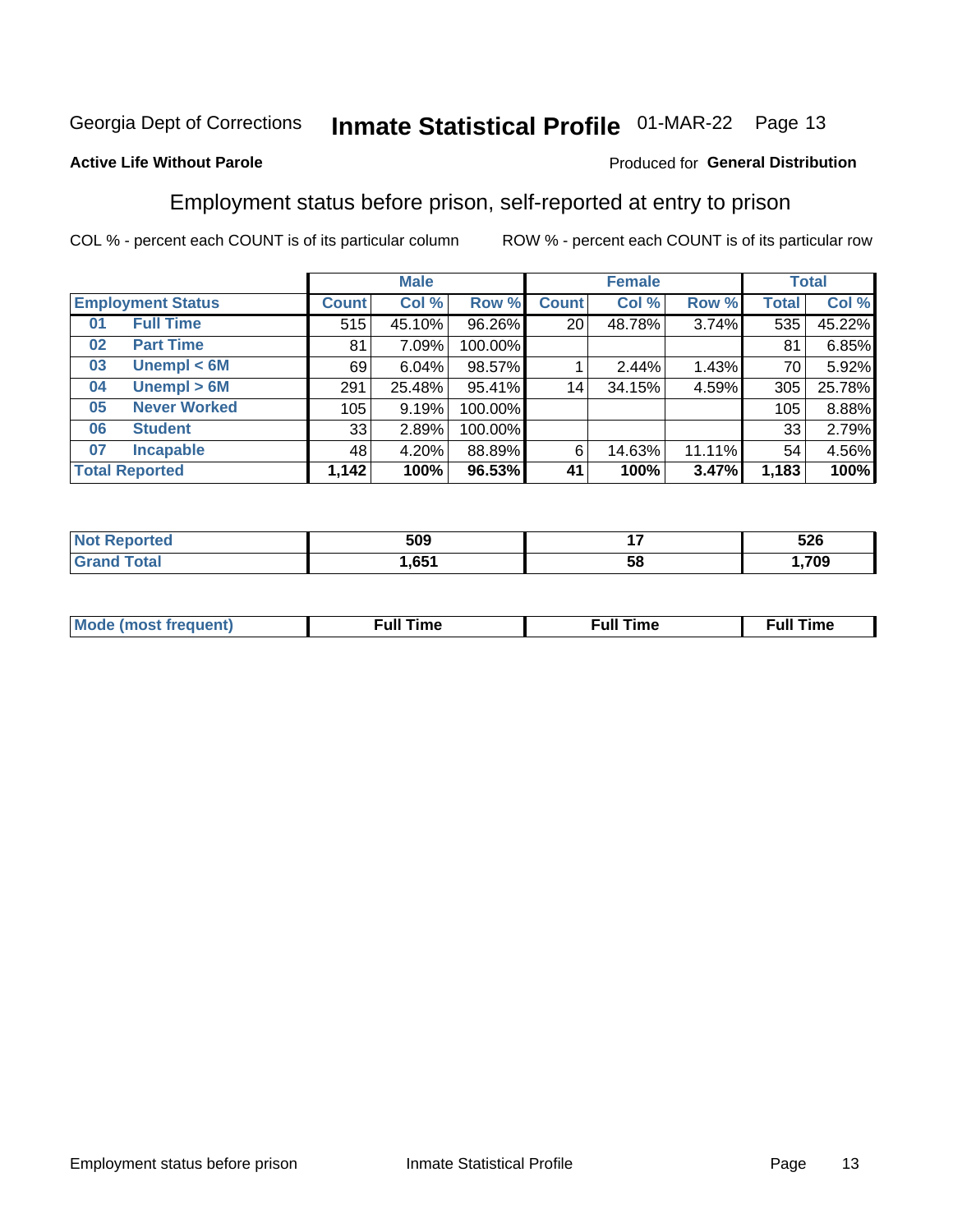### **Active Life Without Parole**

Produced for General Distribution

### Age at admission

COL % - percent each COUNT is of its particular column

|                         |              | <b>Male</b> |         |                | <b>Female</b> |        |              | <b>Total</b> |
|-------------------------|--------------|-------------|---------|----------------|---------------|--------|--------------|--------------|
| <b>Age At Admission</b> | <b>Count</b> | Col %       | Row %   | <b>Count</b>   | Col %         | Row %  | <b>Total</b> | Col %        |
| 15                      | 2            | 0.12%       | 100.00% |                |               |        | 2            | 0.12%        |
| 16                      | 1            | 0.06%       | 100.00% |                |               |        | 1            | 0.06%        |
| $\overline{17}$         | 8            | 0.48%       | 100.00% |                |               |        | 8            | 0.47%        |
| 18                      | 8            | 0.48%       | 100.00% |                |               |        | 8            | 0.47%        |
| 19                      | 24           | 1.45%       | 100.00% |                |               |        | 24           | 1.40%        |
| $\overline{20}$         | 43           | 2.60%       | 97.73%  | 1              | 1.72%         | 2.27%  | 44           | 2.57%        |
| 21                      | 40           | 2.42%       | 95.24%  | $\overline{2}$ | 3.45%         | 4.76%  | 42           | 2.46%        |
| 22                      | 64           | 3.88%       | 96.97%  | $\overline{2}$ | 3.45%         | 3.03%  | 66           | 3.86%        |
| 23                      | 58           | 3.51%       | 98.31%  | 1              | 1.72%         | 1.69%  | 59           | 3.45%        |
| 24                      | 62           | 3.76%       | 93.94%  | 4              | 6.90%         | 6.06%  | 66           | 3.86%        |
| $\overline{25}$         | 72           | 4.36%       | 94.74%  | 4              | 6.90%         | 5.26%  | 76           | 4.45%        |
| 26                      | 76           | 4.60%       | 96.20%  | 3              | 5.17%         | 3.80%  | 79           | 4.62%        |
| $\overline{27}$         | 65           | 3.94%       | 94.20%  | 4              | 6.90%         | 5.80%  | 69           | 4.04%        |
| 28                      | 70           | 4.24%       | 97.22%  | $\overline{2}$ | 3.45%         | 2.78%  | 72           | 4.21%        |
| 29                      | 72           | 4.36%       | 98.63%  | 1              | 1.72%         | 1.37%  | 73           | 4.27%        |
| 30                      | 58           | 3.51%       | 100.00% |                |               |        | 58           | 3.39%        |
| 31                      | 70           | 4.24%       | 98.59%  | 1              | 1.72%         | 1.41%  | 71           | 4.15%        |
| 32                      | 68           | 4.12%       | 95.77%  | 3              | 5.17%         | 4.23%  | 71           | 4.15%        |
| 33                      | 54           | 3.27%       | 94.74%  | 3              | 5.17%         | 5.26%  | 57           | 3.34%        |
| 34                      | 39           | 2.36%       | 92.86%  | 3              | 5.17%         | 7.14%  | 42           | 2.46%        |
| 35                      | 47           | 2.85%       | 95.92%  | $\overline{2}$ | 3.45%         | 4.08%  | 49           | 2.87%        |
| 36                      | 57           | 3.45%       | 98.28%  | 1              | 1.72%         | 1.72%  | 58           | 3.39%        |
| $\overline{37}$         | 44           | 2.67%       | 97.78%  | 1              | 1.72%         | 2.22%  | 45           | 2.63%        |
| 38                      | 51           | 3.09%       | 100.00% |                |               |        | 51           | 2.98%        |
| 39                      | 40           | 2.42%       | 86.96%  | 6              | 10.34%        | 13.04% | 46           | 2.69%        |
| 40                      | 37           | 2.24%       | 94.87%  | $\overline{2}$ | 3.45%         | 5.13%  | 39           | 2.28%        |
| 41                      | 46           | 2.79%       | 97.87%  | 1              | 1.72%         | 2.13%  | 47           | 2.75%        |
| 42                      | 38           | 2.30%       | 100.00% |                |               |        | 38           | 2.22%        |
| 43                      | 32           | 1.94%       | 94.12%  | $\overline{2}$ | 3.45%         | 5.88%  | 34           | 1.99%        |
| 44                      | 23           | 1.39%       | 92.00%  | $\overline{2}$ | 3.45%         | 8.00%  | 25           | 1.46%        |
| 45                      | 34           | 2.06%       | 97.14%  | 1              | 1.72%         | 2.86%  | 35           | 2.05%        |
| 46                      | 26           | 1.57%       | 92.86%  | $\overline{2}$ | 3.45%         | 7.14%  | 28           | 1.64%        |
| 47                      | 29           | 1.76%       | 100.00% |                |               |        | 29           | 1.70%        |
| 48                      | 23           | 1.39%       | 88.46%  | 3              | 5.17%         | 11.54% | 26           | 1.52%        |
| 49                      | 26           | 1.57%       | 100.00% |                |               |        | 26           | 1.52%        |
| 50                      | 26           | 1.57%       | 100.00% |                |               |        | 26           | 1.52%        |
| $\overline{51}$         | 13           | 0.79%       | 100.00% |                |               |        | 13           | 0.76%        |
| 52                      | 13           | 0.79%       | 100.00% |                |               |        | 13           | 0.76%        |
| 53                      | 16           | 0.97%       | 100.00% |                |               |        | 16           | 0.94%        |
| 54                      | 13           | 0.79%       | 100.00% |                |               |        | 13           | 0.76%        |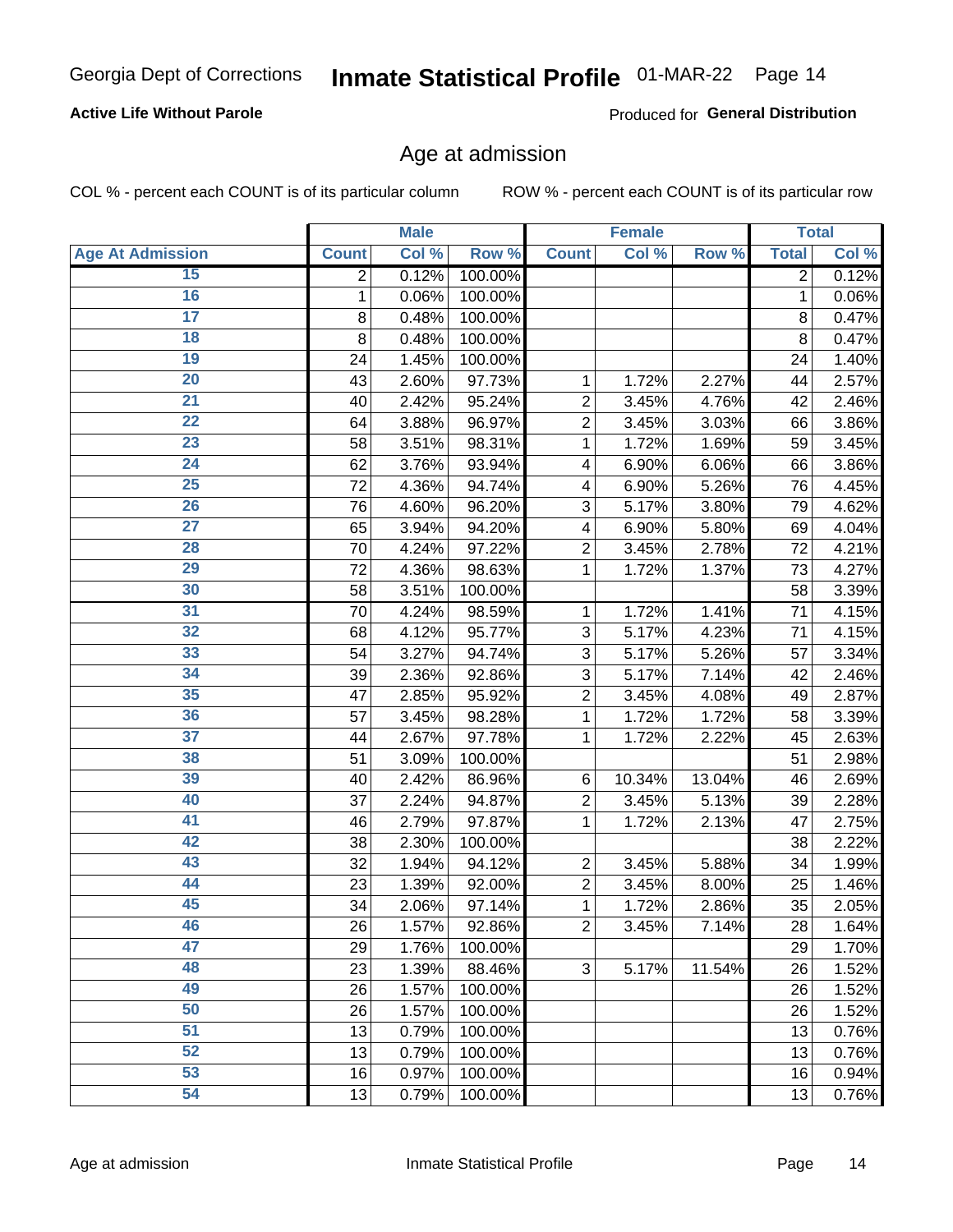### **Active Life Without Parole**

Produced for General Distribution

### Age at admission

COL % - percent each COUNT is of its particular column

|                         |              | <b>Male</b> |         |              | <b>Female</b> |       |       | <b>Total</b> |
|-------------------------|--------------|-------------|---------|--------------|---------------|-------|-------|--------------|
| <b>Age At Admission</b> | <b>Count</b> | Col %       | Row %   | <b>Count</b> | Col %         | Row % | Total | Col %        |
| 55                      | 13           | 0.79%       | 92.86%  |              | 1.72%         | 7.14% | 14    | 0.82%        |
| 56                      | 8            | 0.48%       | 100.00% |              |               |       | 8     | 0.47%        |
| 57                      | 10           | 0.61%       | 100.00% |              |               |       | 10    | 0.59%        |
| 58                      | 5            | 0.30%       | 100.00% |              |               |       | 5     | 0.29%        |
| 59                      | 5            | 0.30%       | 100.00% |              |               |       | 5     | 0.29%        |
| 60                      | 5            | 0.30%       | 100.00% |              |               |       | 5     | 0.29%        |
| 61                      | 3            | 0.18%       | 100.00% |              |               |       | 3     | 0.18%        |
| 62                      | 2            | 0.12%       | 100.00% |              |               |       | 2     | 0.12%        |
| 63                      |              | 0.06%       | 100.00% |              |               |       |       | 0.06%        |
| 64                      | 2            | 0.12%       | 100.00% |              |               |       | 2     | 0.12%        |
| 65                      |              | 0.06%       | 100.00% |              |               |       |       | 0.06%        |
| 66                      | 3            | 0.18%       | 100.00% |              |               |       | 3     | 0.18%        |
| 67                      | 2            | 0.12%       | 100.00% |              |               |       | 2     | 0.12%        |
| 69                      | 2            | 0.12%       | 100.00% |              |               |       | 2     | 0.12%        |
| 74                      |              | 0.06%       | 100.00% |              |               |       |       | 0.06%        |
| <b>Total Reported</b>   | 1,651        | 100%        | 96.61%  | 58           | 100%          | 3.39% | 1,709 | 100%         |

| <b>Not Reported</b> |      |   |     |
|---------------------|------|---|-----|
| <b>Total</b>        | ,651 | ວ | 709 |

| <b>Mean</b><br>(average) | 33.94   | 33.31    | 33.92   |
|--------------------------|---------|----------|---------|
| <b>Median (middle)</b>   | ົ<br>JZ | າາ<br>აა | ົ<br>∠ت |
| Mode<br>(most frequent)  | 26      | 39       | 26      |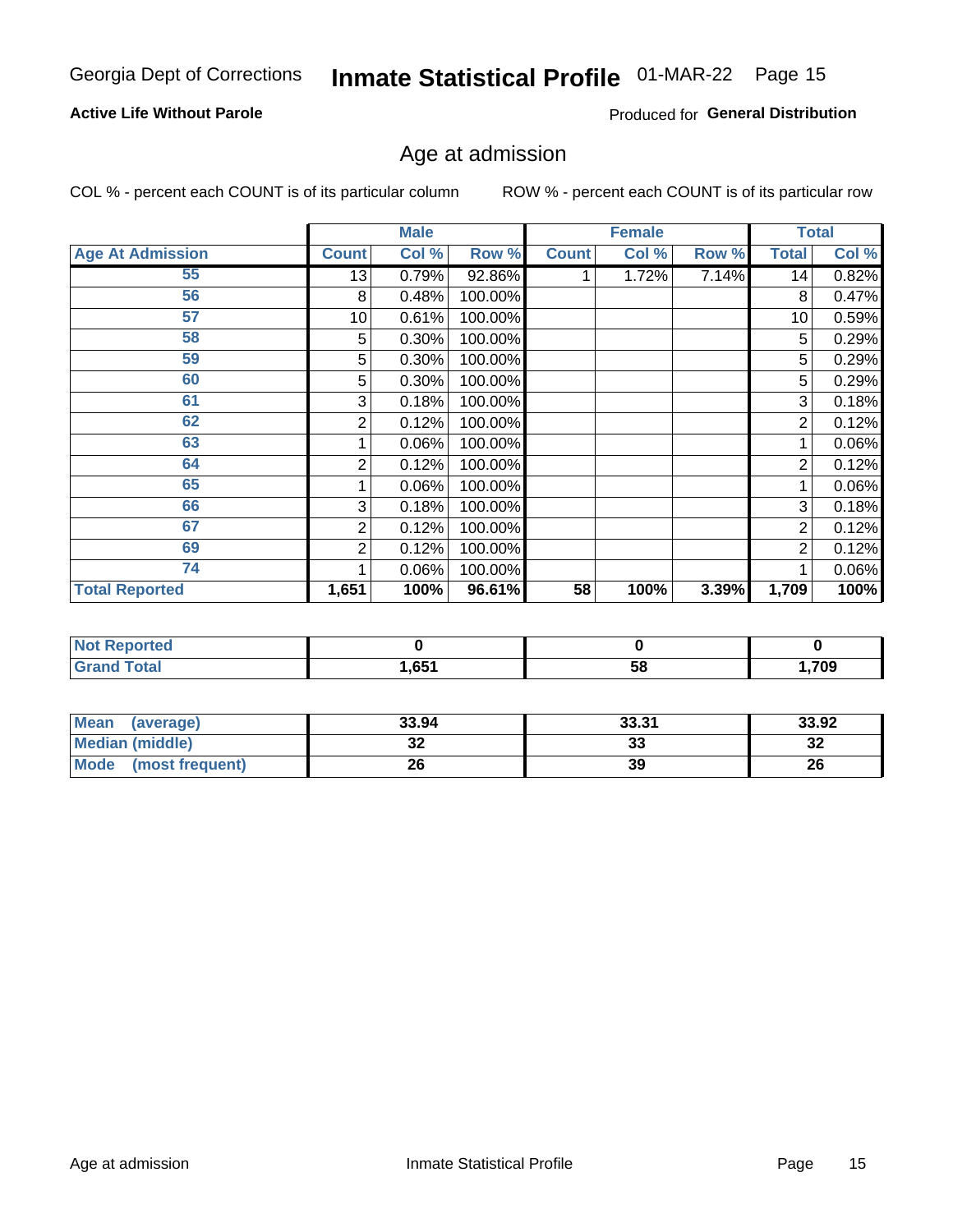### **Active Life Without Parole**

#### Produced for General Distribution

### Height, measured at entry to prison

COL % - percent each COUNT is of its particular column

|                       |                | <b>Male</b> |         |                 | <b>Female</b> |         |                | <b>Total</b> |
|-----------------------|----------------|-------------|---------|-----------------|---------------|---------|----------------|--------------|
| <b>Height</b>         | <b>Count</b>   | Col %       | Row %   | <b>Count</b>    | Col %         | Row %   | <b>Total</b>   | Col %        |
| $\bf{0}$              | 6              | 0.36%       | 100.00% |                 |               |         | 6              | 0.35%        |
| 4'10"                 |                |             |         | 1               | 1.72%         | 100.00% | $\mathbf{1}$   | 0.06%        |
| 4'11''                |                |             |         | 1               | 1.72%         | 100.00% | $\mathbf{1}$   | 0.06%        |
| 5'00''                | 4              | 0.24%       | 100.00% |                 |               |         | 4              | 0.23%        |
| 5'01"                 | 4              | 0.24%       | 80.00%  | 1               | 1.72%         | 20.00%  | 5              | 0.29%        |
| 5'02"                 | 8              | 0.48%       | 72.73%  | 3               | 5.17%         | 27.27%  | 11             | 0.64%        |
| 5'03''                | 15             | 0.91%       | 55.56%  | 12              | 20.69%        | 44.44%  | 27             | 1.58%        |
| 5'04"                 | 18             | 1.09%       | 62.07%  | 11              | 18.97%        | 37.93%  | 29             | 1.70%        |
| 5'05"                 | 43             | 2.60%       | 81.13%  | 10              | 17.24%        | 18.87%  | 53             | 3.10%        |
| 5'06''                | 105            | 6.36%       | 95.45%  | 5               | 8.62%         | 4.55%   | 110            | 6.44%        |
| 5'07''                | 118            | 7.15%       | 95.16%  | 6               | 10.34%        | 4.84%   | 124            | 7.26%        |
| 5'08''                | 163            | 9.87%       | 98.79%  | $\overline{2}$  | 3.45%         | 1.21%   | 165            | 9.65%        |
| 5'09''                | 221            | 13.39%      | 99.10%  | $\overline{2}$  | 3.45%         | 0.90%   | 223            | 13.05%       |
| 5'10''                | 202            | 12.24%      | 99.02%  | $\overline{2}$  | 3.45%         | 0.98%   | 204            | 11.94%       |
| 5'11''                | 198            | 11.99%      | 100.00% |                 |               |         | 198            | 11.59%       |
| 6'00''                | 184            | 11.14%      | 99.46%  | 1               | 1.72%         | 0.54%   | 185            | 10.83%       |
| 6'01''                | 137            | 8.30%       | 99.28%  |                 | 1.72%         | 0.72%   | 138            | 8.07%        |
| 6'02"                 | 107            | 6.48%       | 100.00% |                 |               |         | 107            | 6.26%        |
| 6'03''                | 53             | 3.21%       | 100.00% |                 |               |         | 53             | 3.10%        |
| 6'04"                 | 37             | 2.24%       | 100.00% |                 |               |         | 37             | 2.17%        |
| 6'05"                 | 16             | 0.97%       | 100.00% |                 |               |         | 16             | 0.94%        |
| 6'06''                | 8              | 0.48%       | 100.00% |                 |               |         | $\,8\,$        | 0.47%        |
| 6'07''                | $\overline{2}$ | 0.12%       | 100.00% |                 |               |         | $\overline{2}$ | 0.12%        |
| 6'08''                | $\overline{2}$ | 0.12%       | 100.00% |                 |               |         | $\overline{2}$ | 0.12%        |
| <b>Total Reported</b> | 1,651          | 100%        | 96.61%  | $\overline{58}$ | 100%          | 3.39%   | 1,709          | 100%         |

| NOT<br>rtea<br>.<br>$\sim$ |      |    |      |
|----------------------------|------|----|------|
| $int^{\bullet}$            | .651 | 58 | ,709 |

| Mean | (average)       | 5'10" | 5'05"           | 5'10"<br>J |
|------|-----------------|-------|-----------------|------------|
|      |                 |       |                 |            |
| Mode | (most frequent) | 5'09" | EINS !!<br>ว บง | 5'09"      |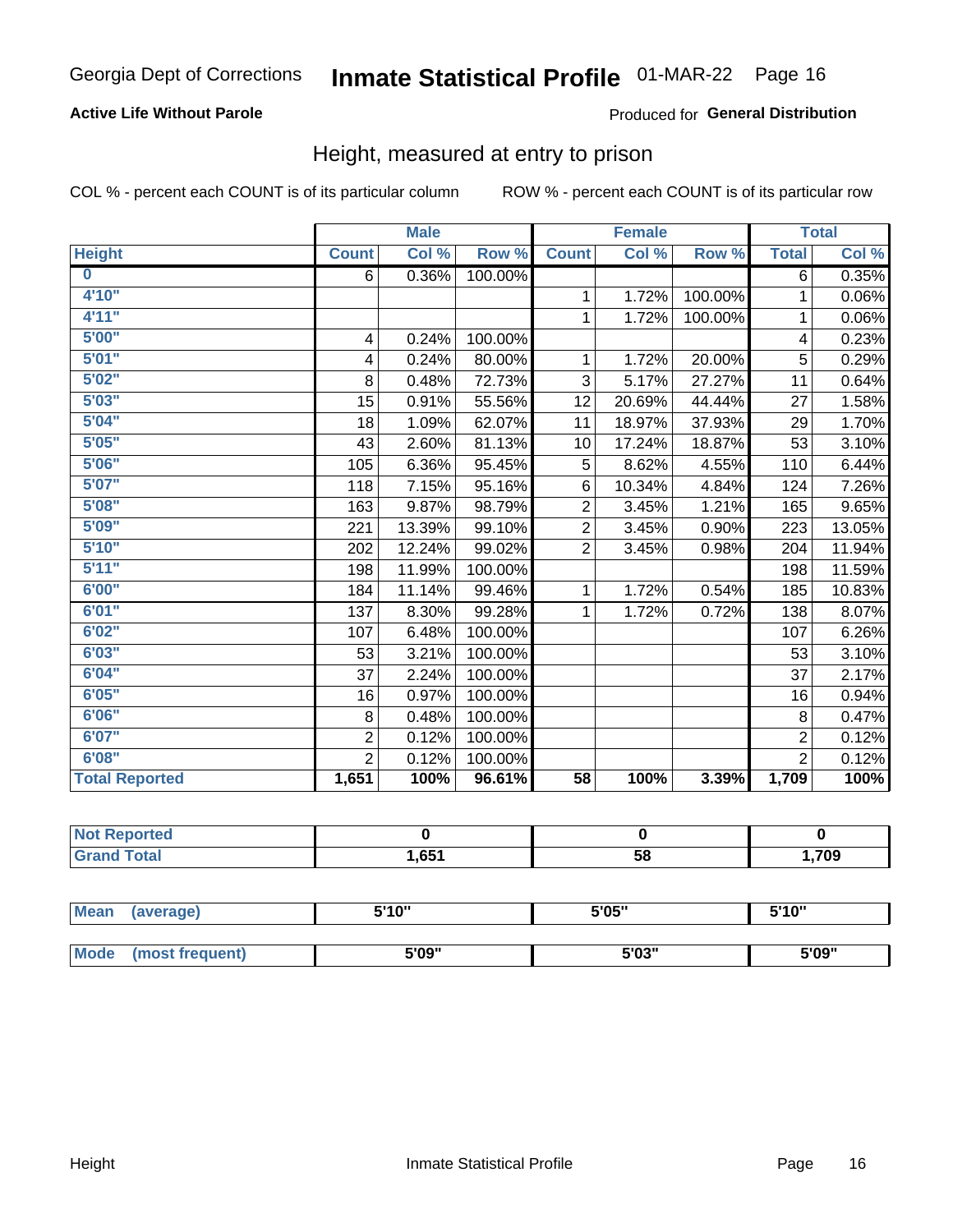#### **Active Life Without Parole**

Produced for General Distribution

### Weight, measured at entry to prison

COL % - percent each COUNT is of its particular column

|                                     |                         | <b>Male</b>             |                  |                 | <b>Female</b>    |         |                | <b>Total</b>         |  |
|-------------------------------------|-------------------------|-------------------------|------------------|-----------------|------------------|---------|----------------|----------------------|--|
| Weight                              | <b>Count</b>            | Col %                   | Row <sup>%</sup> | <b>Count</b>    | Col %            | Row %   | <b>Total</b>   | Col %                |  |
| 100 - 109 pounds                    | 1                       | 0.06%                   | 50.00%           | 1               | 1.72%            | 50.00%  | $\overline{2}$ | 0.12%                |  |
| 110 - 119 pounds                    | 4                       | 0.24%                   | 80.00%           | 1               | 1.72%            | 20.00%  | 5              | 0.29%                |  |
| 120 - 129 pounds                    | 9                       | 0.55%                   | 69.23%           | 4               | 6.90%            | 30.77%  | 13             | 0.76%                |  |
| 130 - 139 pounds                    | 46                      | 2.79%                   | 95.83%           | $\overline{2}$  | 3.45%            | 4.17%   | 48             | 2.82%                |  |
| 140 - 149 pounds                    | 101                     | 6.13%                   | 96.19%           | 4               | 6.90%            | 3.81%   | 105            | 6.16%                |  |
| 150 - 159 pounds                    | 147                     | 8.93%                   | 94.23%           | 9               | 15.52%           | 5.77%   | 156            | 9.15%                |  |
| 160 - 169 pounds                    | 204                     | 12.39%                  | 96.68%           | $\overline{7}$  | 12.07%           | 3.32%   | 211            | 12.38%               |  |
| 170 - 179 pounds                    | 211                     | 12.81%                  | 98.60%           | 3               | 5.17%            | 1.40%   | 214            | 12.55%               |  |
| 180 - 189 pounds                    | 206                     | 12.51%                  | 98.10%           | 4               | 6.90%            | 1.90%   | 210            | 12.32%               |  |
| 190 - 199 pounds                    | 141                     | 8.56%                   | 95.92%           | 6               | 10.34%           | 4.08%   | 147            | 8.62%                |  |
| 200 - 209 pounds                    | 153                     | 9.29%                   | 95.63%           | $\overline{7}$  | 12.07%           | 4.38%   | 160            | 9.38%                |  |
| 210 - 219 pounds                    | 102                     | 6.19%                   | 97.14%           | 3               | 5.17%            | 2.86%   | 105            | 6.16%                |  |
| 220 - 229 pounds                    | 102                     | 6.19%                   | 100.00%          |                 |                  |         | 102            | 5.98%                |  |
| 230 - 239 pounds                    | 60                      | 3.64%                   | 96.77%           | $\overline{2}$  | 3.45%            | 3.23%   | 62             | 3.64%                |  |
| 240 - 249 pounds                    | 53                      | 3.22%                   | 100.00%          |                 |                  |         | 53             | 3.11%                |  |
| 250 - 259 pounds                    | 31                      | 1.88%                   | 96.88%           | 1               | 1.72%            | 3.13%   | 32             | 1.88%                |  |
| 260 - 269 pounds                    | 18                      | 1.09%                   | 100.00%          |                 |                  |         | 18             | 1.06%                |  |
| 270 - 279 pounds                    | 15                      | 0.91%                   | 93.75%           | 1               | 1.72%            | 6.25%   | 16             | 0.94%                |  |
| 280 - 289 pounds                    | 15                      | 0.91%                   | 93.75%           | 1               | 1.72%            | 6.25%   | 16             | 0.94%                |  |
| 290 - 299 pounds                    | $\overline{\mathbf{4}}$ | 0.24%                   | 80.00%           | 1               | 1.72%            | 20.00%  | 5              | 0.29%                |  |
| 300 - 309 pounds                    | 6                       | 0.36%                   | 100.00%          |                 |                  |         | 6              | 0.35%                |  |
| 310 - 319 pounds                    | $\overline{2}$          | 0.12%                   | 100.00%          |                 |                  |         | $\overline{2}$ | 0.12%                |  |
| 320 - 329 pounds                    | 4                       | 0.24%                   | 100.00%          |                 |                  |         | 4              | 0.23%                |  |
| 330 - 339 pounds                    | 5                       | 0.30%                   | 100.00%          |                 |                  |         | 5              | 0.29%                |  |
| 340 - 349 pounds                    | 1                       | 0.06%                   | 100.00%          |                 |                  |         | 1              | 0.06%                |  |
| 350 - 359 pounds                    | $\overline{2}$          | 0.12%                   | 100.00%          |                 |                  |         | $\overline{2}$ | 0.12%                |  |
| 360 - 369 pounds                    | 1                       | 0.06%                   | 100.00%          |                 |                  |         | $\mathbf 1$    | 0.06%                |  |
| 370 - 379 pounds                    | 1                       | 0.06%                   | 100.00%          |                 |                  |         | $\mathbf 1$    | 0.06%                |  |
| 390 - 399 pounds                    |                         |                         |                  | 1               | 1.72%            | 100.00% | $\mathbf 1$    | 0.06%                |  |
| 400 pounds and over                 | $\overline{2}$          | 0.12%                   | 100.00%          |                 |                  |         | $\overline{2}$ | 0.12%                |  |
| <b>Total Reported</b>               | 1,647                   | 100%                    | 96.60%           | 58              | 100%             | 3.40%   | 1,705          | $\overline{100.0\%}$ |  |
|                                     |                         |                         |                  |                 |                  |         |                |                      |  |
| <b>Not Reported</b>                 |                         | $\overline{\mathbf{4}}$ |                  |                 | 0                |         |                | 4                    |  |
| <b>Grand Total</b>                  |                         | 1,651                   |                  | $\overline{58}$ |                  |         | 1,709          |                      |  |
| <b>Mean</b>                         |                         | 189                     |                  |                 | 181              |         |                | 189                  |  |
| (average)<br><b>Median (middle)</b> |                         | $\overline{183}$        |                  |                 | 174.5            |         |                | 181                  |  |
| <b>Mode</b><br>(most frequent)      |                         | 180                     |                  |                 | $\overline{200}$ |         |                |                      |  |
|                                     |                         |                         |                  |                 |                  |         | 180            |                      |  |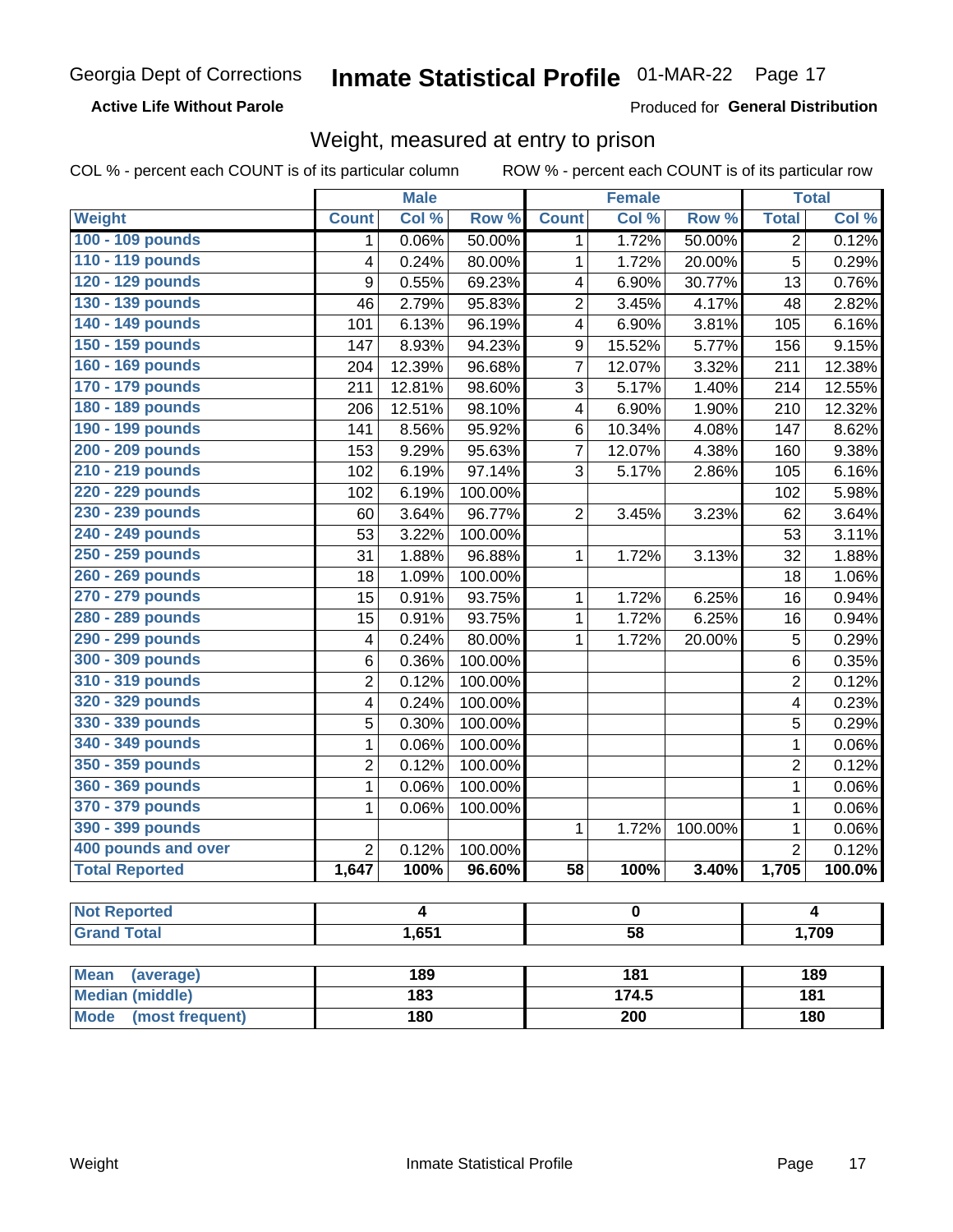## Inmate Statistical Profile 01-MAR-22 Page 18

**Active Life Without Parole** 

#### Produced for General Distribution

### Veterans validated by Veteran's Administration

COL % - percent each COUNT is of its particular column

|                          |              | <b>Male</b> |             | <b>Female</b> |       |              | <b>Total</b> |
|--------------------------|--------------|-------------|-------------|---------------|-------|--------------|--------------|
| <b>Military service</b>  | <b>Count</b> | Col %       | Row % Count | Col %         | Row % | <b>Total</b> | Col %        |
| <b>Others</b><br>0       | 49           | 43.36%      | 100.00%     |               |       | 49           | 42.98%       |
| <b>Air Force</b>         | 40           | 35.40%      | 97.56%      | 100.00%       | 2.44% | 41           | 35.96%       |
| <b>Army</b>              | 6            | 5.31%       | 100.00%     |               |       | 6            | 5.26%        |
| <b>Navy</b><br>3         |              | 6.19%       | 100.00%     |               |       |              | 6.14%        |
| <b>Coast Guard</b><br>5. | 11           | 9.73%       | 100.00%     |               |       | 11           | 9.65%        |
| <b>Total Reported</b>    | 113          | 100%        | 99.12%      | 100%          | .88%  | 114          | 100%         |

| тес        | .538 | --<br>IJ | .595 |
|------------|------|----------|------|
| <b>ota</b> | .651 | 5٤       | 709  |

| Mo<br>m | ∖‡h∧rc<br>____ | $-0.002$<br>28 F T<br>UI CE | <b>Others</b><br>____ |
|---------|----------------|-----------------------------|-----------------------|
|         |                |                             |                       |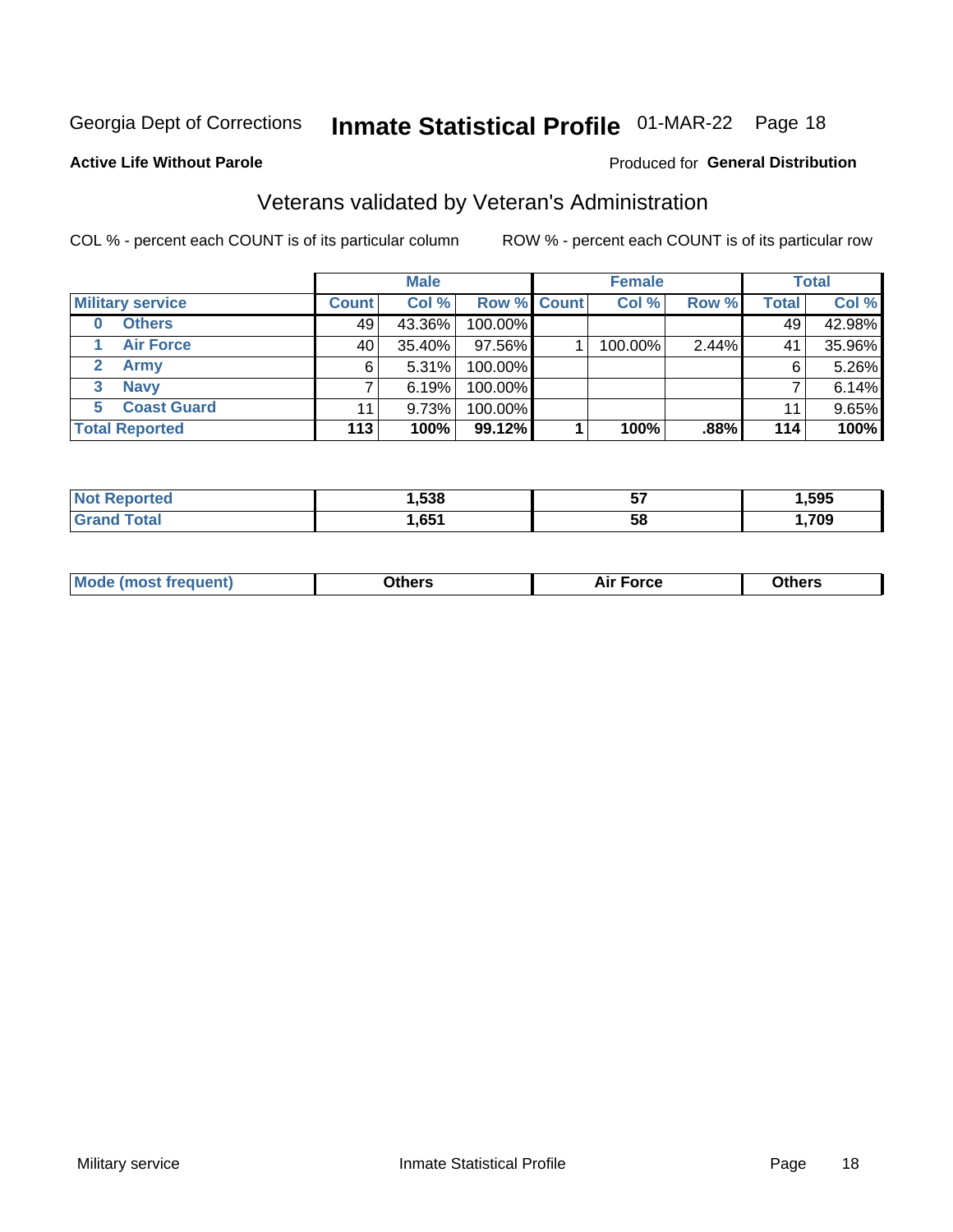## Inmate Statistical Profile 01-MAR-22 Page 19

#### **Active Life Without Parole**

#### Produced for General Distribution

### Type of admission to prison

COL % - percent each COUNT is of its particular column

|                                        |                 | <b>Male</b> |                    |    | <b>Female</b> |       |              | <b>Total</b> |
|----------------------------------------|-----------------|-------------|--------------------|----|---------------|-------|--------------|--------------|
| <b>Type of Admission</b>               | <b>Count</b>    | Col %       | <b>Row % Count</b> |    | Col %         | Row % | <b>Total</b> | Col %        |
| <b>New Sentence</b><br>52 <sub>2</sub> | 1,566           | 94.85%      | 96.43%             | 58 | 100.00%       | 3.57% | 1,624        | 95.03%       |
| <b>Probation Rev Partial</b><br>53     | 9               | .55%        | 100.00%            |    |               |       | 9            | .53%         |
| <b>Probation Rev Remainder</b><br>54   | 24              | 1.45%       | 100.00%            |    |               |       | 24           | 1.40%        |
| <b>Parole Rev New Sentence</b><br>55   | 22              | 1.33%       | 100.00%            |    |               |       | 22           | 1.29%        |
| <b>Parole Rev No New</b><br>56         | 18              | 1.09%       | 100.00%            |    |               |       | 18           | 1.05%        |
| <b>Sentence</b>                        |                 |             |                    |    |               |       |              |              |
| <b>Life W/O Parole</b><br>70           | 11 <sub>1</sub> | .67%        | 100.00%            |    |               |       | 11           | .64%         |
| <b>Unknown</b><br>82                   |                 | .06%        | 100.00%            |    |               |       |              | .06%         |
| <b>Total Reported</b>                  | 1,651           | 100%        | 96.61%             | 58 | 100%          | 3.39% | 1,709        | 100%         |

| <b>Not Reported</b> |       |    |        |
|---------------------|-------|----|--------|
| <b>Grand Total</b>  | 1,651 | วง | ,709.، |

| Mode (most frequent) | <b>New Sentence</b> | <b>New Sentence</b> | <b>New Sentence</b> |
|----------------------|---------------------|---------------------|---------------------|
|                      |                     |                     |                     |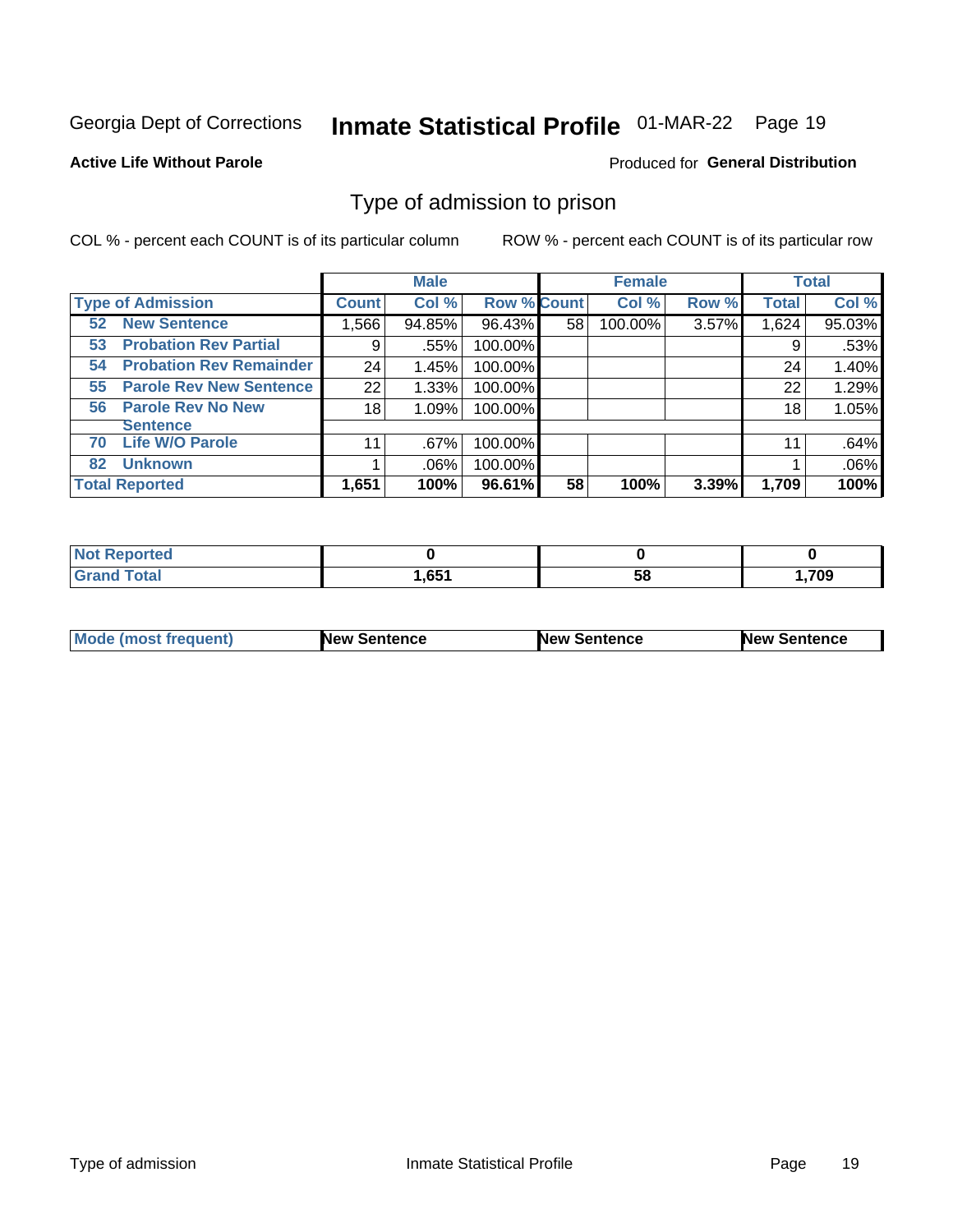## Inmate Statistical Profile 01-MAR-22 Page 20

**Active Life Without Parole** 

### **Produced for General Distribution**

### Current / last supervision level

COL % - percent each COUNT is of its particular column

|                        |              | <b>Male</b> |                    |    | <b>Female</b> |       |       | <b>Total</b> |
|------------------------|--------------|-------------|--------------------|----|---------------|-------|-------|--------------|
| <b>Security Status</b> | <b>Count</b> | Col%        | <b>Row % Count</b> |    | Col %         | Row % | Total | Col %        |
| 4 Medium               | a            | .55%        | 100.00%            |    | $.00\%$       |       |       | .53%         |
| 5 Close                | .642         | 99.45%      | 96.59%             | 58 | 100.00%       | 3.41% | 1,700 | 99.47%       |
| <b>Total Reported</b>  | 1,651        | 100%        | 96.61%             | 58 | 100%          | 3.39% | 1,709 | 100%         |

| <b>Still being diagnosed</b> |       |    |       |
|------------------------------|-------|----|-------|
| <b>Not Reported</b>          |       |    |       |
| <b>Grand Total</b>           | 1,651 | 58 | 1,709 |

| <b>Mode (most frequent)</b> | Close | ∵lose | Close |
|-----------------------------|-------|-------|-------|
|                             |       |       |       |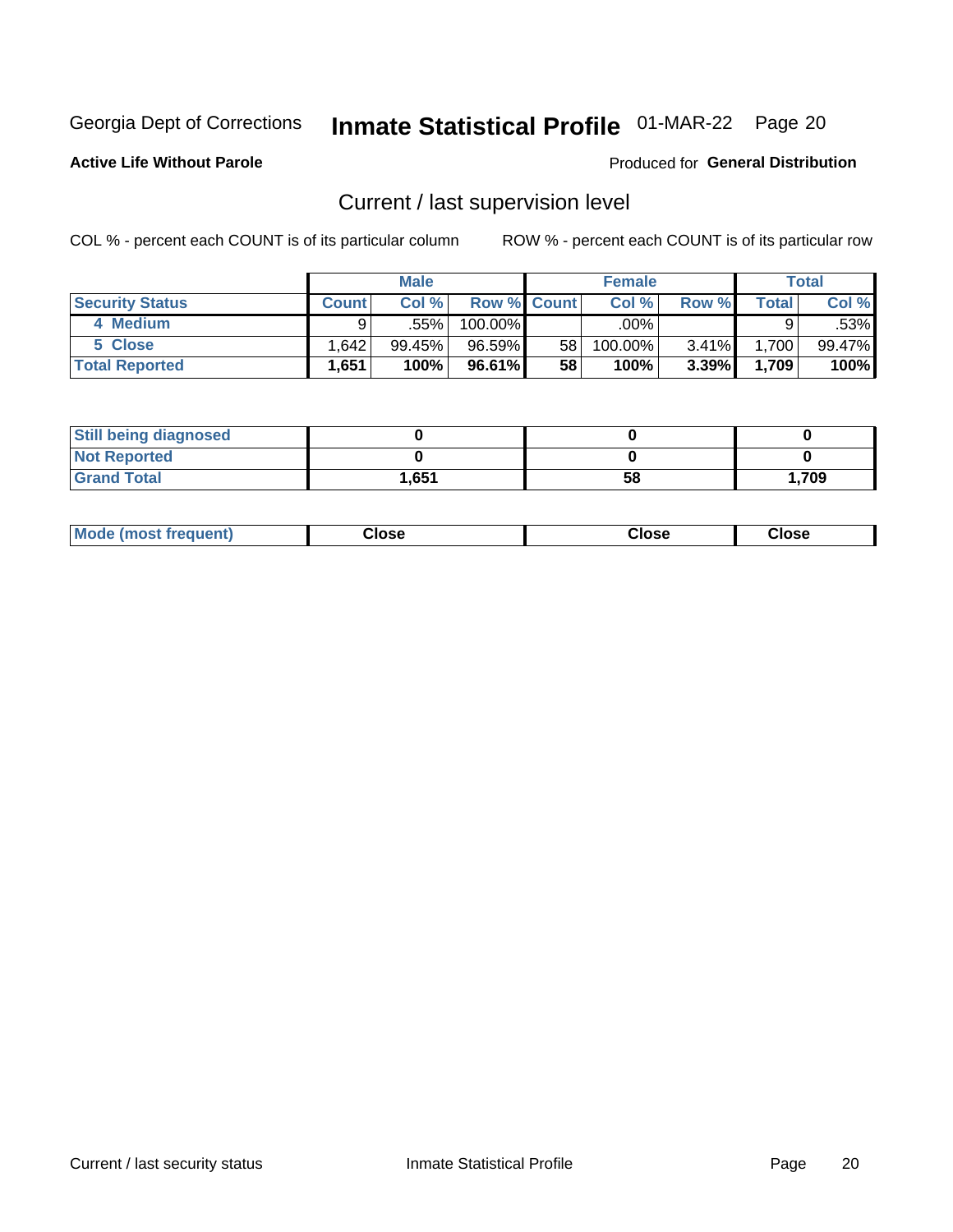## Inmate Statistical Profile 01-MAR-22 Page 21

**Active Life Without Parole** 

Produced for General Distribution

### Current / last type of institution

COL % - percent each COUNT is of its particular column

|                            |              | <b>Male</b> |                    |                 | <b>Female</b> |          |              | Total   |
|----------------------------|--------------|-------------|--------------------|-----------------|---------------|----------|--------------|---------|
| <b>Type of Institution</b> | <b>Count</b> | Col %       | <b>Row % Count</b> |                 | Col %         | Row %    | <b>Total</b> | Col %   |
| <b>State Prison</b>        | 1,651        | 100.00%     | 96.61%             | 58 <sub>1</sub> | 100.00%       | $3.39\%$ | 1,709        | 100.00% |
| <b>Total Reported</b>      | 1,651        | 100%        | 96.61%I            | 58              | 100%          | $3.39\%$ | 1.709        | 100%    |

| тес.          |     |    |      |
|---------------|-----|----|------|
| $- - - - - -$ | CE1 | ၁၀ | .709 |

|  | <b>Mode (most frequent)</b> | State Prison | <b>State Prison</b> | <b>State Prison</b> |
|--|-----------------------------|--------------|---------------------|---------------------|
|--|-----------------------------|--------------|---------------------|---------------------|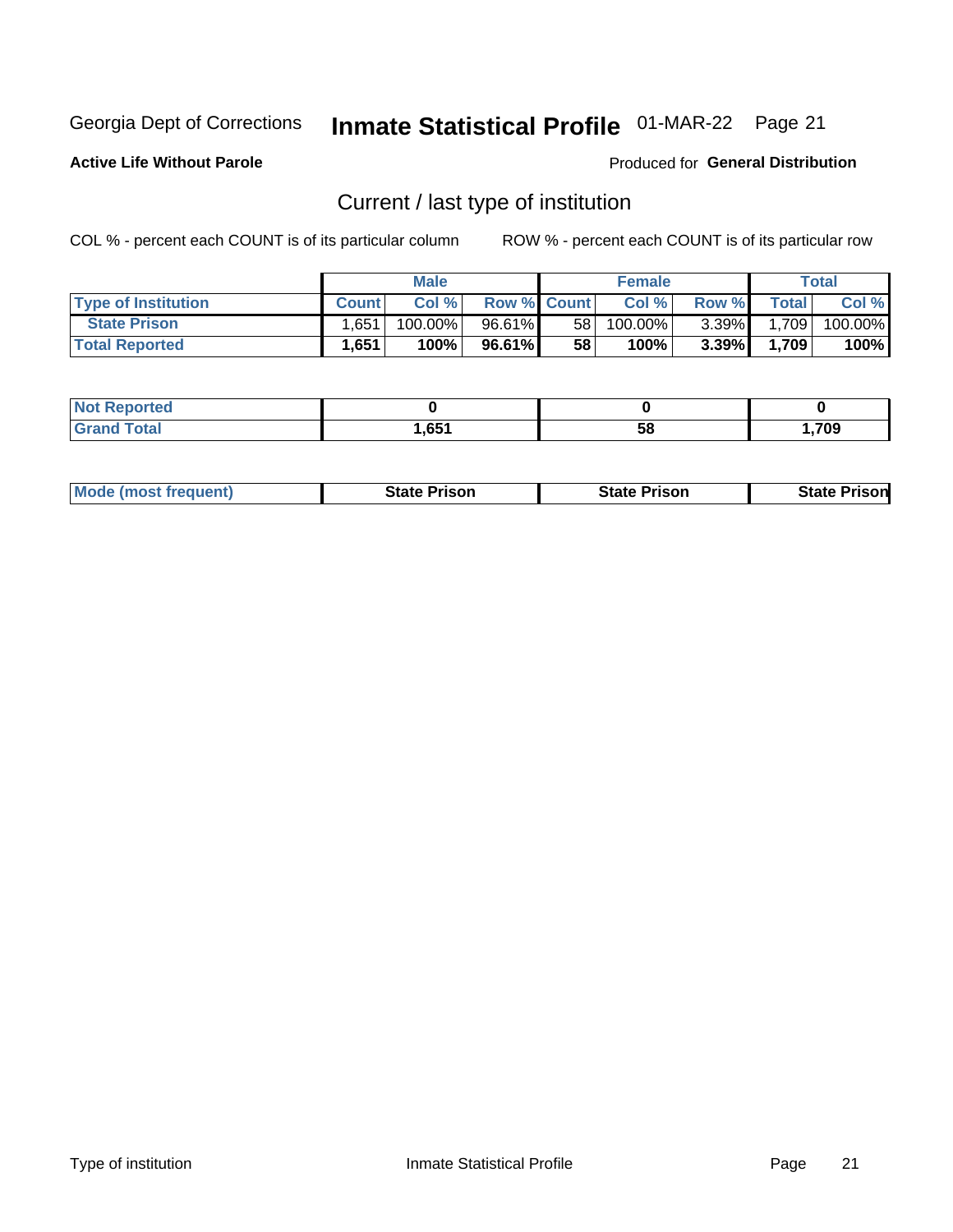## Inmate Statistical Profile 01-MAR-22 Page 22

#### **Active Life Without Parole**

### Produced for General Distribution

### Institution type - transitional centers

COL % - percent each COUNT is of its particular column

|                                                  | <b>Male</b> |                    | <b>Female</b> |             | Total |
|--------------------------------------------------|-------------|--------------------|---------------|-------------|-------|
| <b>Institution Type - Trans. Centers Count  </b> | Col%        | <b>Row % Count</b> | Col %         | Row % Total | Col % |
| <b>Total Reported</b>                            |             |                    |               |             |       |

| <b>Reported</b><br><b>NOT</b><br>$\sim$            |  |  |
|----------------------------------------------------|--|--|
| $f$ $f \circ f \circ f$<br>$C = 1$<br><b>TULAI</b> |  |  |

| Mode (most frequent) | <b>Null</b> | <b>Null</b> | <b>Null</b> |
|----------------------|-------------|-------------|-------------|
|                      |             |             |             |
|                      |             |             |             |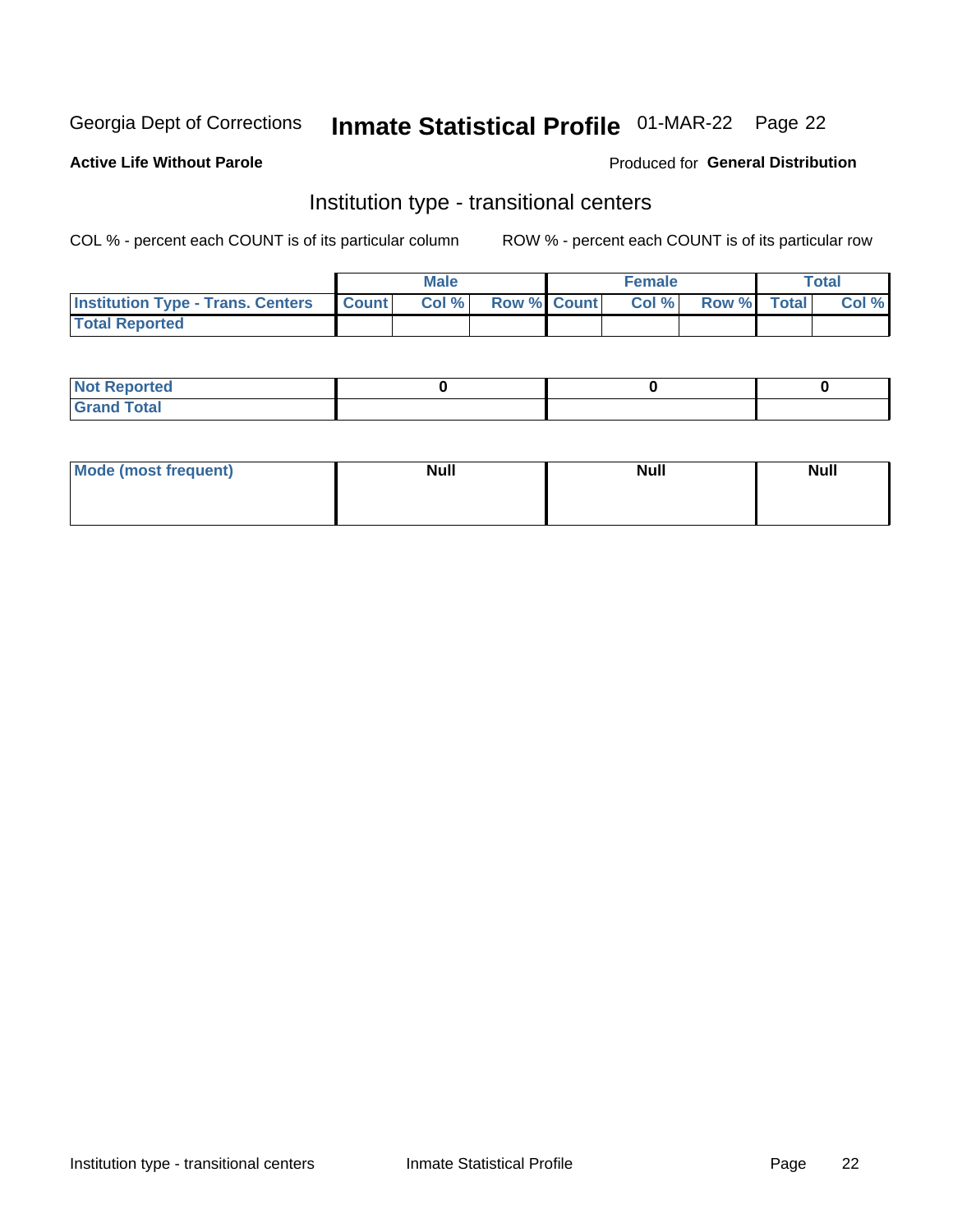## Inmate Statistical Profile 01-MAR-22 Page 23

**Active Life Without Parole** 

**Produced for General Distribution** 

### Institution type - county prisons

COL % - percent each COUNT is of its particular column

|                                                    | <b>Male</b> |       |  | <b>Female</b> |                          |             | <b>Total</b> |       |
|----------------------------------------------------|-------------|-------|--|---------------|--------------------------|-------------|--------------|-------|
| <b>Institution Type - County Prisons   Count  </b> |             | Col % |  |               | <b>Row % Count Col %</b> | Row % Total |              | Col % |
| <b>Total Reported</b>                              |             |       |  |               |                          |             |              |       |

| <b>Not</b><br>: Reported<br>$\cdots$ |  |  |
|--------------------------------------|--|--|
| <b>Total</b><br>---                  |  |  |

| Mode (most frequent) | <b>Null</b> | <b>Null</b><br><b>Null</b> |
|----------------------|-------------|----------------------------|
|                      |             |                            |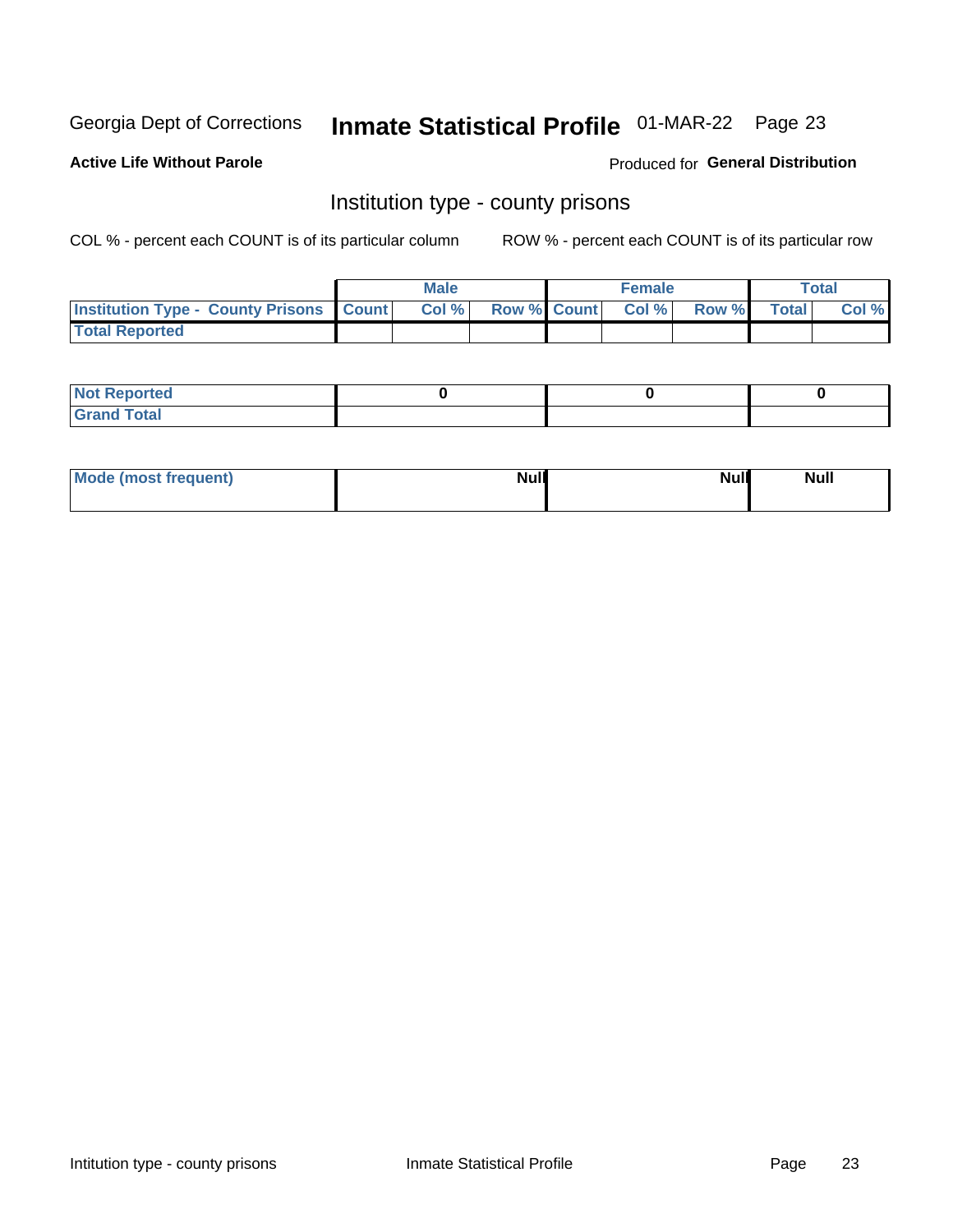## Inmate Statistical Profile 01-MAR-22 Page 24

### **Active Life Without Parole**

#### Produced for General Distribution

### Institution type - state prisons

|                                         | <b>Male</b>               |        |                             |              | <b>Female</b> |                                     | <b>Total</b>   |          |
|-----------------------------------------|---------------------------|--------|-----------------------------|--------------|---------------|-------------------------------------|----------------|----------|
| <b>Institution Type - State Prisons</b> | <b>Count</b>              | Col %  | Row %                       | <b>Count</b> | Col %         | Row %                               | <b>Total</b>   | Col %    |
| <b>Arrendale State Prison</b>           |                           |        |                             | 23           | 39.66%        | 100.00%                             | 23             | 1.35%    |
| <b>Augusta State Med. Prison</b>        | 95                        | 5.75%  | 100.00%                     |              |               |                                     | 95             | 5.56%    |
| <b>Baldwin State Prison</b>             | 50                        | 3.03%  | 100.00%                     |              |               |                                     | 50             | 2.93%    |
| <b>Central State Prison</b>             | 1                         | .06%   | 100.00%                     |              |               |                                     | 1              | .06%     |
| <b>Coastal State Prison</b>             | $\overline{2}$            | .12%   | 100.00%                     |              |               |                                     | $\overline{2}$ | .12%     |
| <b>Dooly State Prison</b>               | $\overline{2}$            | .12%   | 100.00%                     |              |               |                                     | $\overline{2}$ | .12%     |
| <b>Ga Diag Class Prison</b>             | 46                        | 2.79%  | 100.00%                     |              |               |                                     | 46             | 2.69%    |
| <b>Hancock State Prison</b>             | 159                       | 9.63%  | 100.00%                     |              |               |                                     | 159            | $9.30\%$ |
| <b>Hays State Prison</b>                | 157                       | 9.51%  | 100.00%                     |              |               |                                     | 157            | 9.19%    |
| <b>Johnson State Prison</b>             | 1                         | .06%   | 100.00%                     |              |               |                                     |                | .06%     |
| <b>Macon State Prison</b>               | 322                       | 19.50% | 100.00%                     |              |               |                                     | 322            | 18.84%   |
| <b>Phillips State Prison</b>            | 26                        | 1.57%  | 100.00%                     |              |               |                                     | 26             | 1.52%    |
| <b>Pulaski State Prison</b>             |                           |        |                             | 35           | 60.34%        | 100.00%                             | 35             | 2.05%    |
| <b>Smith State Prison</b>               | 226                       | 13.69% | 100.00%                     |              |               |                                     | 226            | 13.22%   |
| <b>Special Management Unit</b>          | 24                        | 1.45%  | 100.00%                     |              |               |                                     | 24             | 1.40%    |
| <b>Telfair State Prison</b>             | 263                       | 15.93% | 100.00%                     |              |               |                                     | 263            | 15.39%   |
| <b>Valdosta State Prison</b>            | 144                       | 8.72%  | 100.00%                     |              |               |                                     | 144            | 8.43%    |
| <b>Ware State Prison</b>                | 133                       | 8.06%  | 100.00%                     |              |               |                                     | 133            | 7.78%    |
| <b>Total Reported</b>                   | 1,651                     | 100%   | 96.61%                      | 58           | 100%          | 3.39%                               | 1,709          | 100%     |
| <b>Not Reported</b>                     | 0                         |        | 0                           |              |               | $\bf{0}$                            |                |          |
| <b>Grand Total</b>                      |                           | 1,651  |                             | 58           |               |                                     |                | 1,709    |
| <b>Mode (most frequent)</b>             | <b>Macon State Prison</b> |        | <b>Pulaski State Prison</b> |              |               | <b>Macon State</b><br><b>Prison</b> |                |          |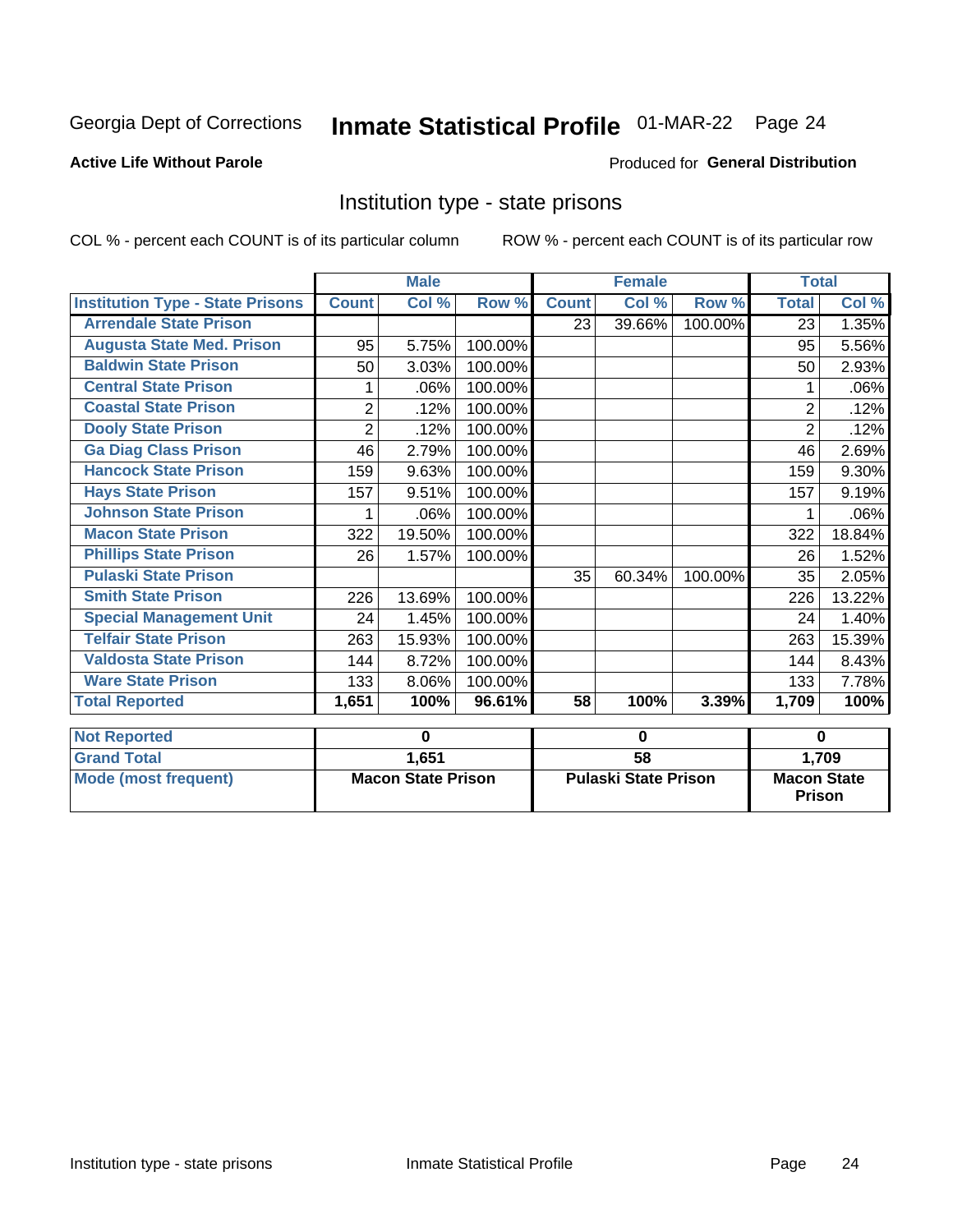## Inmate Statistical Profile 01-MAR-22 Page 25

### **Active Life Without Parole**

#### Produced for General Distribution

### Institution type - private prisons

COL % - percent each COUNT is of its particular column

|                                                     | <b>Male</b> |       |                    | <b>Female</b> |      |             | Total |       |
|-----------------------------------------------------|-------------|-------|--------------------|---------------|------|-------------|-------|-------|
| <b>Institution Type - Private Prisons   Count  </b> |             | Col % | <b>Row % Count</b> |               | Col% | Row % Total |       | Col % |
| <b>Total Reported</b>                               |             |       |                    |               |      |             |       |       |

| Not Reported          |  |  |
|-----------------------|--|--|
| <b>Cotal</b><br>_____ |  |  |

| <b>Mo</b><br>frequent) | <b>Null</b> | <b>Null</b> | . . I *<br><b>IVUII</b> |
|------------------------|-------------|-------------|-------------------------|
|                        |             |             |                         |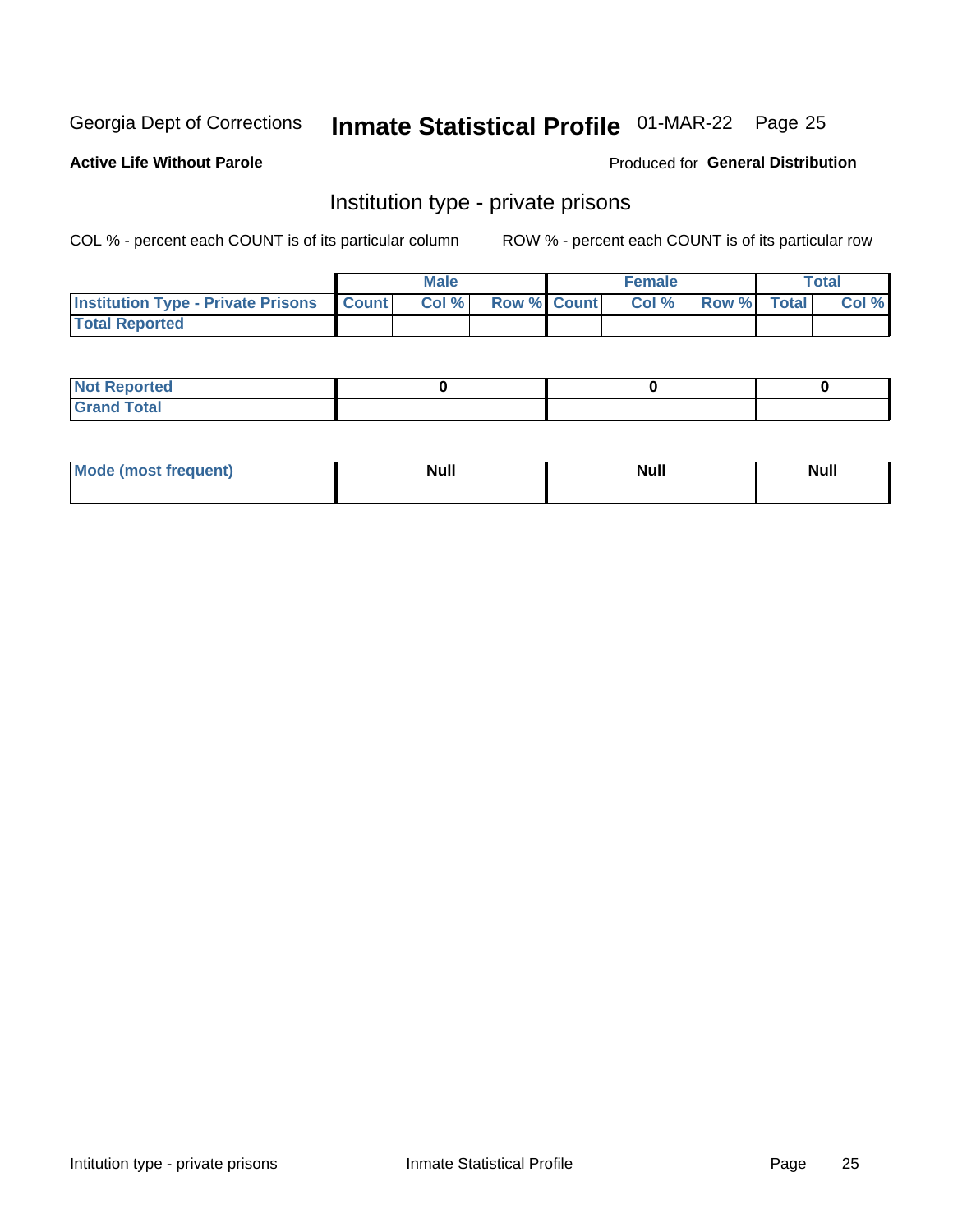## Inmate Statistical Profile 01-MAR-22 Page 26

#### **Active Life Without Parole**

### **Produced for General Distribution**

### Institution type - inmate boot camp

COL % - percent each COUNT is of its particular column

|                                      | <b>Male</b>  |       |               | <b>Female</b> |       |             | <b>Total</b> |       |  |
|--------------------------------------|--------------|-------|---------------|---------------|-------|-------------|--------------|-------|--|
| <b>Institution Type - Boot Camps</b> | <b>Count</b> | Col % | <b>Row %I</b> | <b>Count</b>  | Col % | Row % Total |              | Col % |  |
| <b>Total Rported</b>                 |              |       |               |               |       |             |              |       |  |

| <b>Not Reported</b>            |  |  |
|--------------------------------|--|--|
| <b>Total</b><br>C <sub>r</sub> |  |  |

| Mod<br>uamo | Nul.<br>$- - - - - -$ | <b>Null</b> | <br>uu.<br>------ |
|-------------|-----------------------|-------------|-------------------|
|             |                       |             |                   |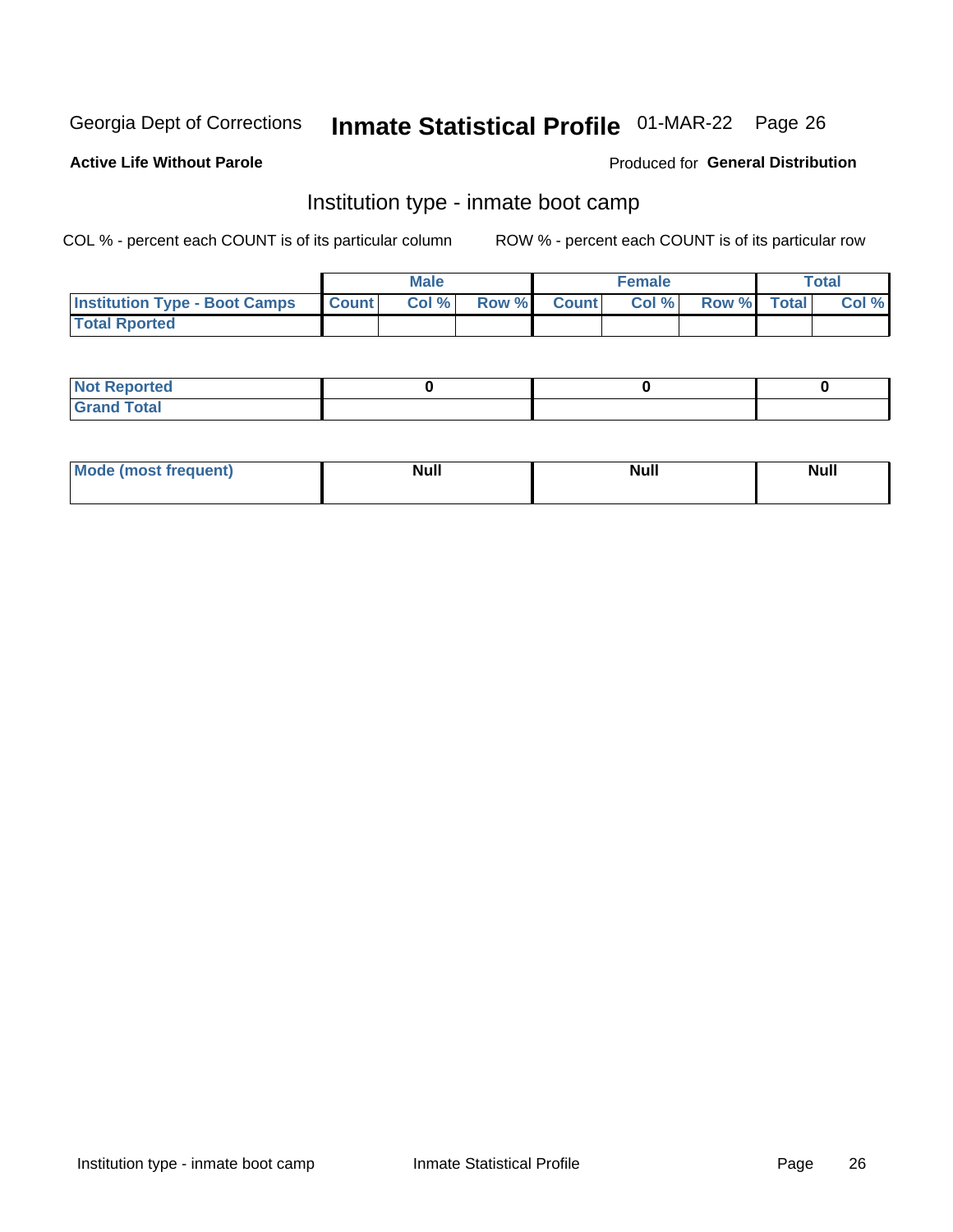## Inmate Statistical Profile 01-MAR-22 Page 27

**Active Life Without Parole** 

**Produced for General Distribution** 

### Number of disciplinary reports

COL % - percent each COUNT is of its particular column

|                                       | <b>Male</b>  |        |             | <b>Female</b> |        |       | <b>Total</b> |        |
|---------------------------------------|--------------|--------|-------------|---------------|--------|-------|--------------|--------|
| <b>Number of Disciplinary Reports</b> | <b>Count</b> | Col %  | Row % Count |               | Col %  | Row % | <b>Total</b> | Col %  |
|                                       | 460          | 27.86% | 95.04%      | 24            | 41.38% | 4.96% | 484          | 28.32% |
|                                       | 224          | 13.57% | 97.39%      | 6             | 10.34% | 2.61% | 230          | 13.46% |
| $\mathbf{2}$                          | 135          | 8.18%  | 93.10%      | 10            | 17.24% | 6.90% | 145          | 8.48%  |
| 3                                     | 132          | 8.00%  | 97.06%      | 4             | 6.90%  | 2.94% | 136          | 7.96%  |
|                                       | 94           | 5.69%  | 95.92%      | 4             | 6.90%  | 4.08% | 98           | 5.73%  |
| 5                                     | 74           | 4.48%  | 100.00%     |               |        |       | 74           | 4.33%  |
| <b>More Than 5</b>                    | 532          | 32.22% | 98.15%      | 10            | 17.24% | 1.85% | 542          | 31.71% |
| <b>Total Reported</b>                 | 1,651        | 100%   | 96.61%      | 58            | 100%   | 3.39% | 1,709        | 100%   |

| NO<br>тео |      |    |      |
|-----------|------|----|------|
| Гоtal     | ,651 | ၁၀ | ,709 |

| Mean (average)       | 6.54 | 3.98 | 6.46 |
|----------------------|------|------|------|
| Median (middle)      |      |      |      |
| Mode (most frequent) |      |      |      |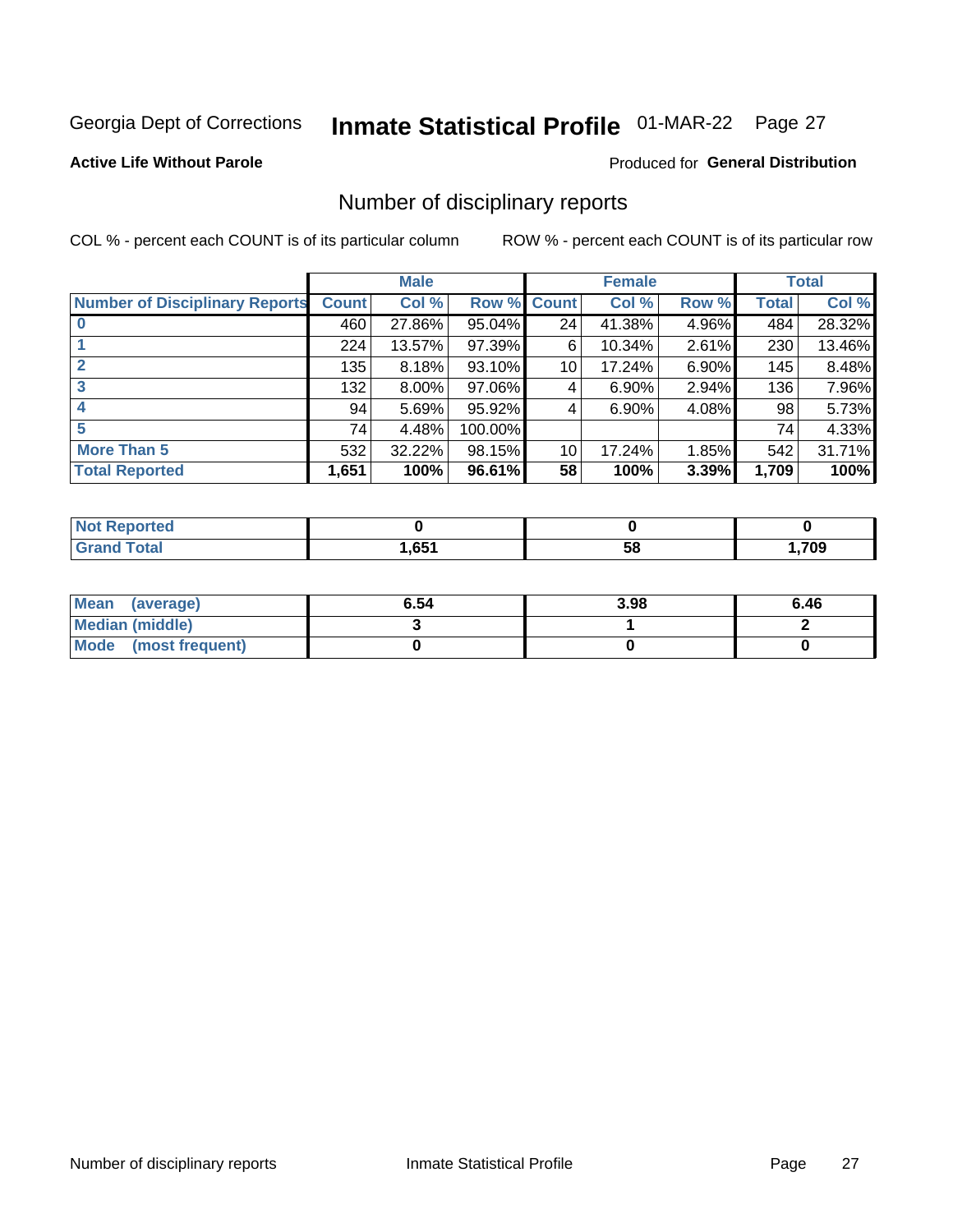## Inmate Statistical Profile 01-MAR-22 Page 28

### **Active Life Without Parole**

### **Produced for General Distribution**

### Number of transfers

COL % - percent each COUNT is of its particular column

|                            | <b>Male</b>  |          | <b>Female</b> |    |        | <b>Total</b> |              |        |
|----------------------------|--------------|----------|---------------|----|--------|--------------|--------------|--------|
| <b>Number of Transfers</b> | <b>Count</b> | Col %    | Row % Count   |    | Col %  | Row %        | <b>Total</b> | Col %  |
|                            | 32           | 1.94%    | 84.21%        | 6  | 10.34% | 15.79%       | 38           | 2.22%  |
|                            | 433          | 26.23%   | 94.54%        | 25 | 43.10% | 5.46%        | 458          | 26.80% |
| $\mathbf{2}$               | 213          | 12.90%   | 94.25%        | 13 | 22.41% | 5.75%        | 226          | 13.22% |
| 3                          | 190          | 11.51%   | 95.96%        | 8  | 13.79% | 4.04%        | 198          | 11.59% |
|                            | 137          | $8.30\%$ | 99.28%        |    | 1.72%  | 0.72%        | 138          | 8.07%  |
| 5                          | 105          | $6.36\%$ | 99.06%        |    | 1.72%  | $0.94\%$     | 106          | 6.20%  |
| <b>More Than 5</b>         | 541          | 32.77%   | 99.27%        | 4  | 6.90%  | 0.73%        | 545          | 31.89% |
| <b>Total Reported</b>      | 1,651        | 100%     | 96.61%        | 58 | 100%   | 3.39%        | 1,709        | 100%   |

| prted<br>NOT F    |      |    |      |
|-------------------|------|----|------|
| <sup>-</sup> otal | ,651 | 58 | ,709 |

| Mean (average)       | 5.95 | 1.98 | 5.81 |
|----------------------|------|------|------|
| Median (middle)      |      |      |      |
| Mode (most frequent) |      |      |      |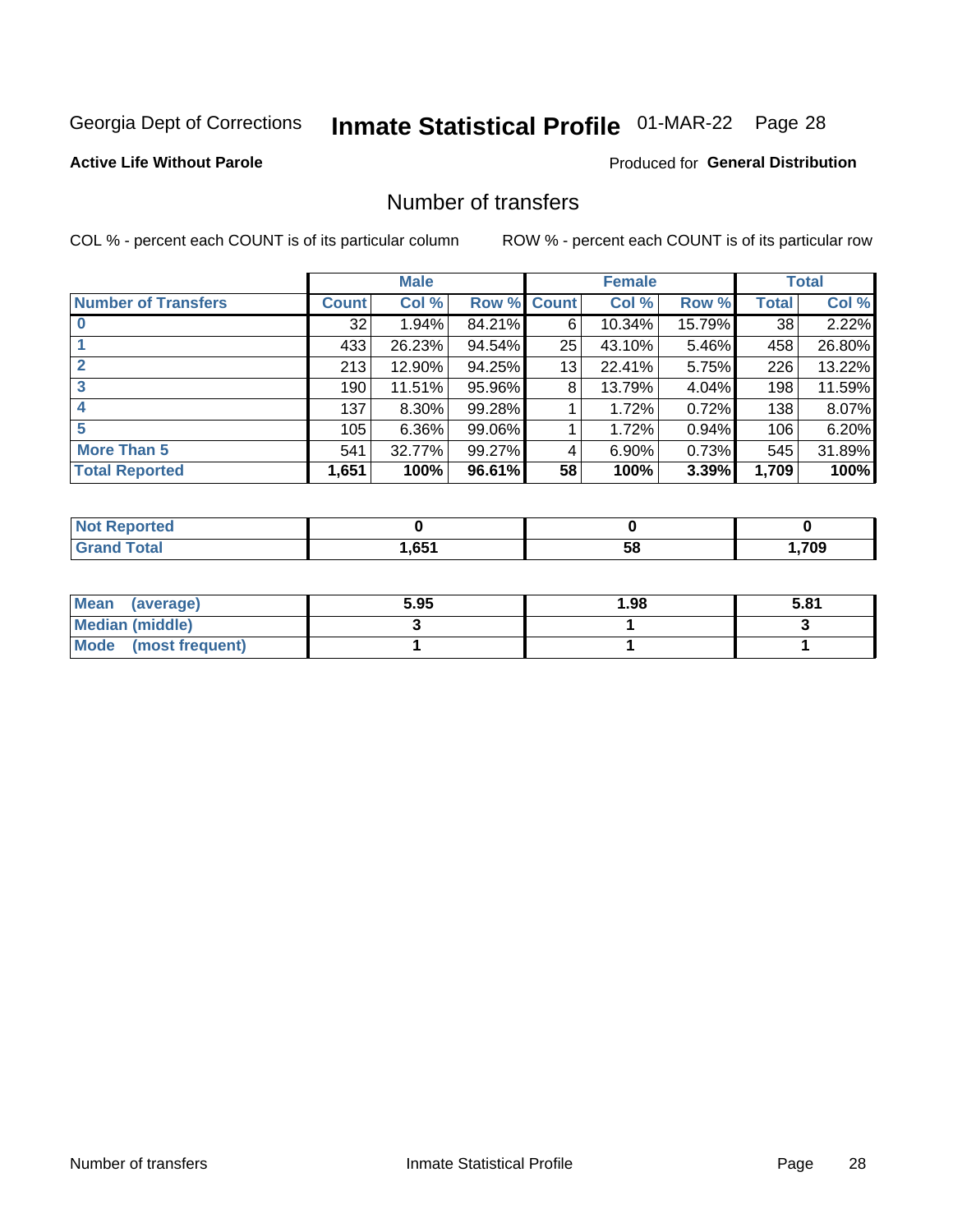## Inmate Statistical Profile 01-MAR-22 Page 29

**Active Life Without Parole** 

Produced for General Distribution

### Number of escapes

COL % - percent each COUNT is of its particular column

|                          | <b>Male</b>  |           |                    | <b>Female</b> |         |          | Total |        |
|--------------------------|--------------|-----------|--------------------|---------------|---------|----------|-------|--------|
| <b>Number of Escapes</b> | <b>Count</b> | Col %     | <b>Row % Count</b> |               | Col %   | Row %    | Total | Col %  |
|                          | .647         | $99.76\%$ | $96.60\%$          | 58            | 100.00% | $3.40\%$ | 1,705 | 99.77% |
|                          |              | 0.12%     | 100.00%            |               |         |          |       | 0.12%  |
|                          |              | 0.12%     | $100.00\%$         |               |         |          |       | 0.12%  |
| <b>Total Reported</b>    | .651         | 100%      | 96.61%             | 58            | 100%    | 3.39%    | 1,709 | 100.0% |

| <b>Not Reported</b> |       |    |      |
|---------------------|-------|----|------|
| <b>Grand Total</b>  | 651.ا | 58 | ,709 |

| Mean (average)       |  |  |
|----------------------|--|--|
| Median (middle)      |  |  |
| Mode (most frequent) |  |  |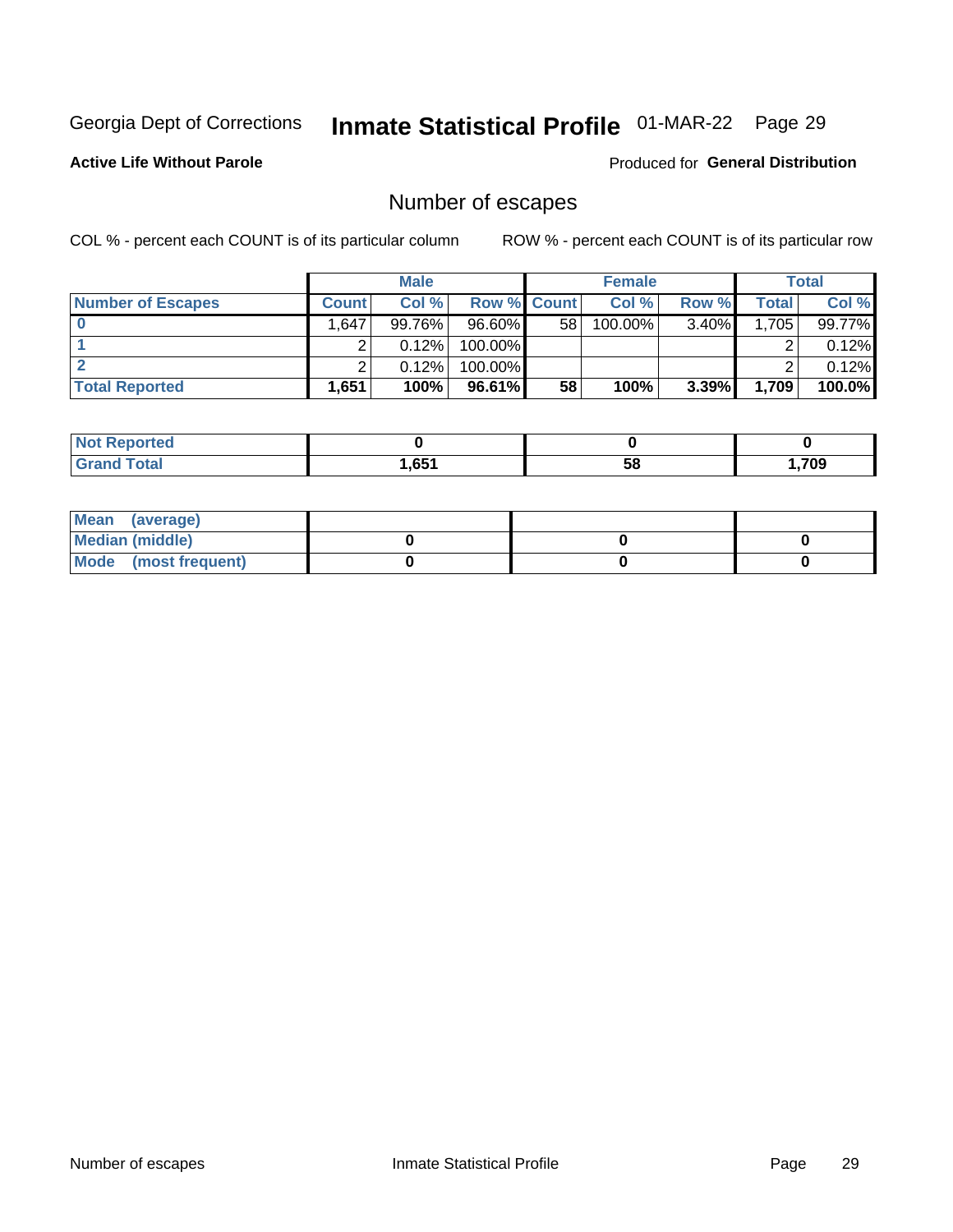### **Active Life Without Parole**

### **Produced for General Distribution**

### Time served in current (or last) institution

COL % - percent each COUNT is of its particular column

|                            |              | <b>Male</b> |         |              | <b>Female</b> | <b>Total</b> |              |        |
|----------------------------|--------------|-------------|---------|--------------|---------------|--------------|--------------|--------|
| <b>Time In Institution</b> | <b>Count</b> | Col %       | Row %   | <b>Count</b> | Col %         | Row %        | <b>Total</b> | Col %  |
| 0 to 3 months              | 123          | 7.45%       | 96.85%  | 4            | 6.90%         | 3.15%        | 127          | 7.43%  |
| <b>3.01 to 6 months</b>    | 105          | 6.36%       | 94.59%  | 6            | 10.34%        | 5.41%        | 111          | 6.50%  |
| 6.01 to 9 months           | 72           | 4.36%       | 98.63%  | 1            | 1.72%         | 1.37%        | 73           | 4.27%  |
| 9.01 to 12 months          | 41           | 2.48%       | 100.00% |              |               |              | 41           | 2.40%  |
| 12.01 to 18 months         | 92           | 5.57%       | 100.00% |              |               |              | 92           | 5.38%  |
| <b>18.01 to 24 months</b>  | 98           | 5.94%       | 100.00% |              |               |              | 98           | 5.73%  |
| $2.01$ to 3 years          | 273          | 16.54%      | 97.85%  | 6            | 10.34%        | 2.15%        | 279          | 16.33% |
| $3.01$ to 4 years          | 261          | 15.81%      | 95.96%  | 11           | 18.97%        | 4.04%        | 272          | 15.92% |
| $4.01$ to 5 years          | 168          | 10.18%      | 97.67%  | 4            | 6.90%         | 2.33%        | 172          | 10.06% |
| 5.01 to 6 years            | 109          | 6.60%       | 93.16%  | 8            | 13.79%        | 6.84%        | 117          | 6.85%  |
| 6.01 to 7 years            | 81           | 4.91%       | 94.19%  | 5            | 8.62%         | 5.81%        | 86           | 5.03%  |
| 7.01 to 8 years            | 48           | 2.91%       | 92.31%  | 4            | 6.90%         | 7.69%        | 52           | 3.04%  |
| 8.01 to 9 years            | 48           | 2.91%       | 92.31%  | 4            | 6.90%         | 7.69%        | 52           | 3.04%  |
| 9.01 to 10 years           | 36           | 2.18%       | 97.30%  | 1            | 1.72%         | 2.70%        | 37           | 2.17%  |
| Over 10 years              | 96           | 5.81%       | 96.00%  | 4            | 6.90%         | 4.00%        | 100          | 5.85%  |
| <b>Total Reported</b>      | 1,651        | 100%        | 96.61%  | 58           | 100%          | 3.39%        | 1,709        | 100%   |

| <b>Not Reported</b> |                   |    |      |
|---------------------|-------------------|----|------|
| <b>Total</b>        | 1,65 <sup>4</sup> | эŏ | ,709 |

| <b>Mean</b><br>(average) | 46 months | 55 months | 46 months |
|--------------------------|-----------|-----------|-----------|
| Median (middle)          | 37 months | 51 months | 37 months |
| Mode (most frequent)     | 0 months  | 5 months  | 1 months  |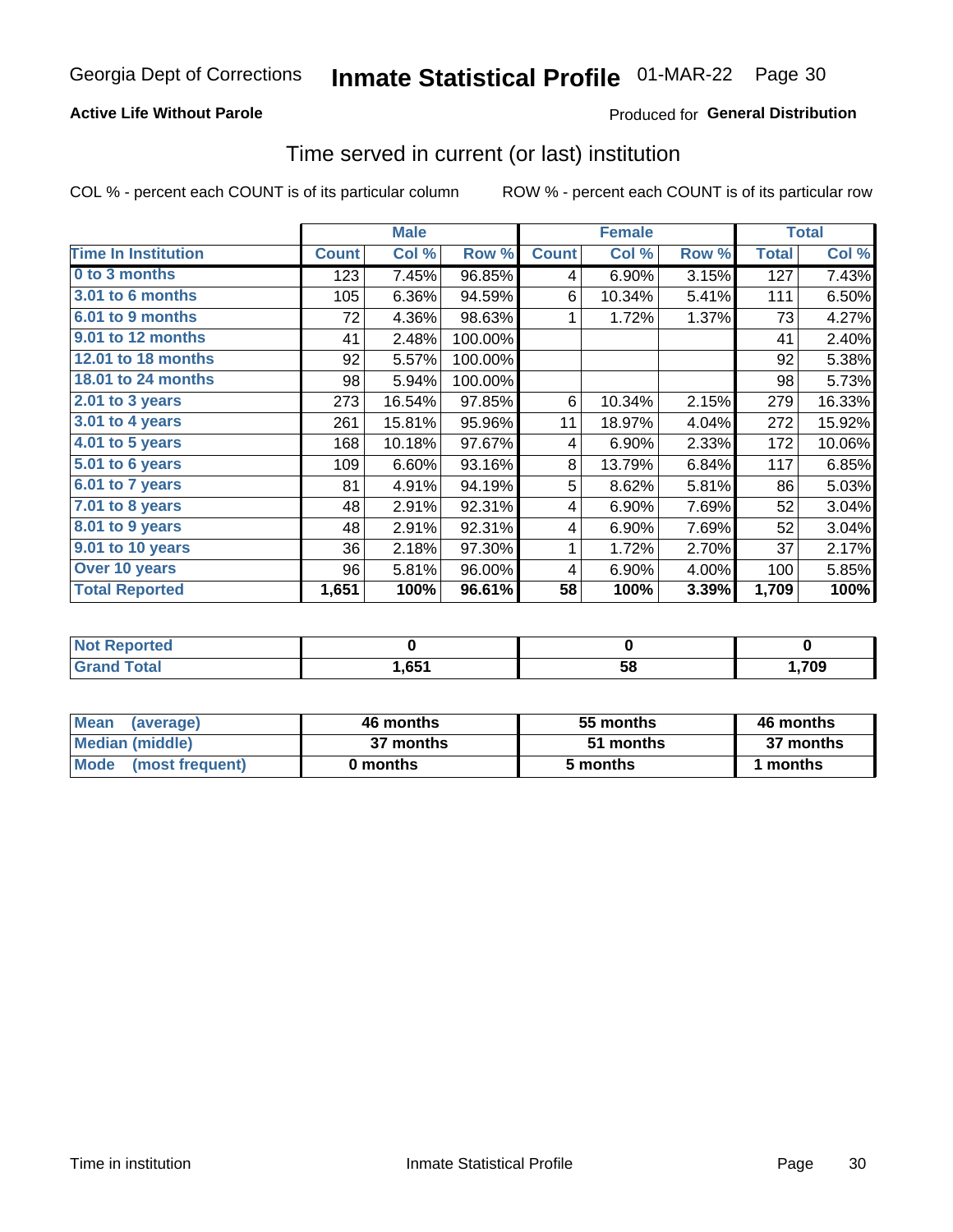## Inmate Statistical Profile 01-MAR-22 Page 31

#### **Active Life Without Parole**

#### Produced for General Distribution

### Highest grade level attained

COL % - percent each COUNT is of its particular column

|                              |                | <b>Male</b> |         |                 | <b>Female</b> |        |                | <b>Total</b> |
|------------------------------|----------------|-------------|---------|-----------------|---------------|--------|----------------|--------------|
| <b>Grade Level</b>           | <b>Count</b>   | Col %       | Row %   | <b>Count</b>    | Col %         | Row %  | <b>Total</b>   | Col %        |
| No school at all             | 2              | 0.17%       | 100.00% |                 |               |        | $\overline{2}$ | 0.16%        |
| <b>Grade 1</b>               | 1              | 0.08%       | 100.00% |                 |               |        | 1              | 0.08%        |
| <b>Grade 2</b>               | 1              | 0.08%       | 100.00% |                 |               |        | 1              | 0.08%        |
| <b>Grade 3</b>               | $\overline{2}$ | 0.17%       | 100.00% |                 |               |        | $\overline{2}$ | 0.16%        |
| <b>Grade 4</b>               | 4              | 0.33%       | 100.00% |                 |               |        | 4              | 0.33%        |
| Grade 5                      | 1              | 0.08%       | 100.00% |                 |               |        | 1              | 0.08%        |
| Grade 6                      | 9              | 0.75%       | 100.00% |                 |               |        | 9              | 0.73%        |
| Grade 7                      | 33             | 2.74%       | 100.00% |                 |               |        | 33             | 2.68%        |
| <b>Grade 8</b>               | 80             | 6.63%       | 100.00% |                 |               |        | 80             | 6.50%        |
| Grade 9                      | 147            | 12.19%      | 98.00%  | 3               | 12.50%        | 2.00%  | 150            | 12.20%       |
| Grade 10                     | 231            | 19.15%      | 98.30%  | 4               | 16.67%        | 1.70%  | 235            | 19.11%       |
| Grade 11                     | 217            | 17.99%      | 98.64%  | 3               | 12.50%        | 1.36%  | 220            | 17.89%       |
| <b>Grade 12 or GED</b>       | 323            | 26.78%      | 97.29%  | 9               | 37.50%        | 2.71%  | 332            | 26.99%       |
| Some tech school             | 14             | 1.16%       | 93.33%  | 1               | 4.17%         | 6.67%  | 15             | 1.22%        |
| <b>Completed tech school</b> | 17             | 1.41%       | 100.00% |                 |               |        | 17             | 1.38%        |
| College, 1 year              | 38             | 3.15%       | 97.44%  | 1               | 4.17%         | 2.56%  | 39             | 3.17%        |
| College, 2 year              | 42             | 3.48%       | 97.67%  | 1               | 4.17%         | 2.33%  | 43             | 3.50%        |
| College, 3 year              | 18             | 1.49%       | 100.00% |                 |               |        | 18             | 1.46%        |
| <b>Bachelor's degree</b>     | 20             | 1.66%       | 100.00% |                 |               |        | 20             | 1.63%        |
| <b>Master's degree</b>       | 4              | 0.33%       | 80.00%  | 1               | 4.17%         | 20.00% | 5              | 0.41%        |
| Ph.D. degree                 | 1              | 0.08%       | 50.00%  | 1               | 4.17%         | 50.00% | $\overline{2}$ | 0.16%        |
| Law degree                   | 1              | 0.08%       | 100.00% |                 |               |        | 1              | 0.08%        |
| <b>Total Reported</b>        | 1,206          | 100%        | 98.05%  | $\overline{24}$ | 100.0%        | 1.95%  | 1,230          | 100%         |

| rtea<br>NO | 1 <i>8</i> F              | ٥4 | ---  |
|------------|---------------------------|----|------|
| Utal       | C <sub>1</sub><br>ו כס. ו | 58 | ,709 |

| <b>Mean</b><br>(average) | 10.83           | 11.92           | 10.85             |  |  |
|--------------------------|-----------------|-----------------|-------------------|--|--|
| Median (middle)          | Grade 11        | Grade 12 or GED | Grade 11          |  |  |
| Mode (most frequent)     | Grade 12 or GED | Grade 12 or GED | I Grade 12 or GED |  |  |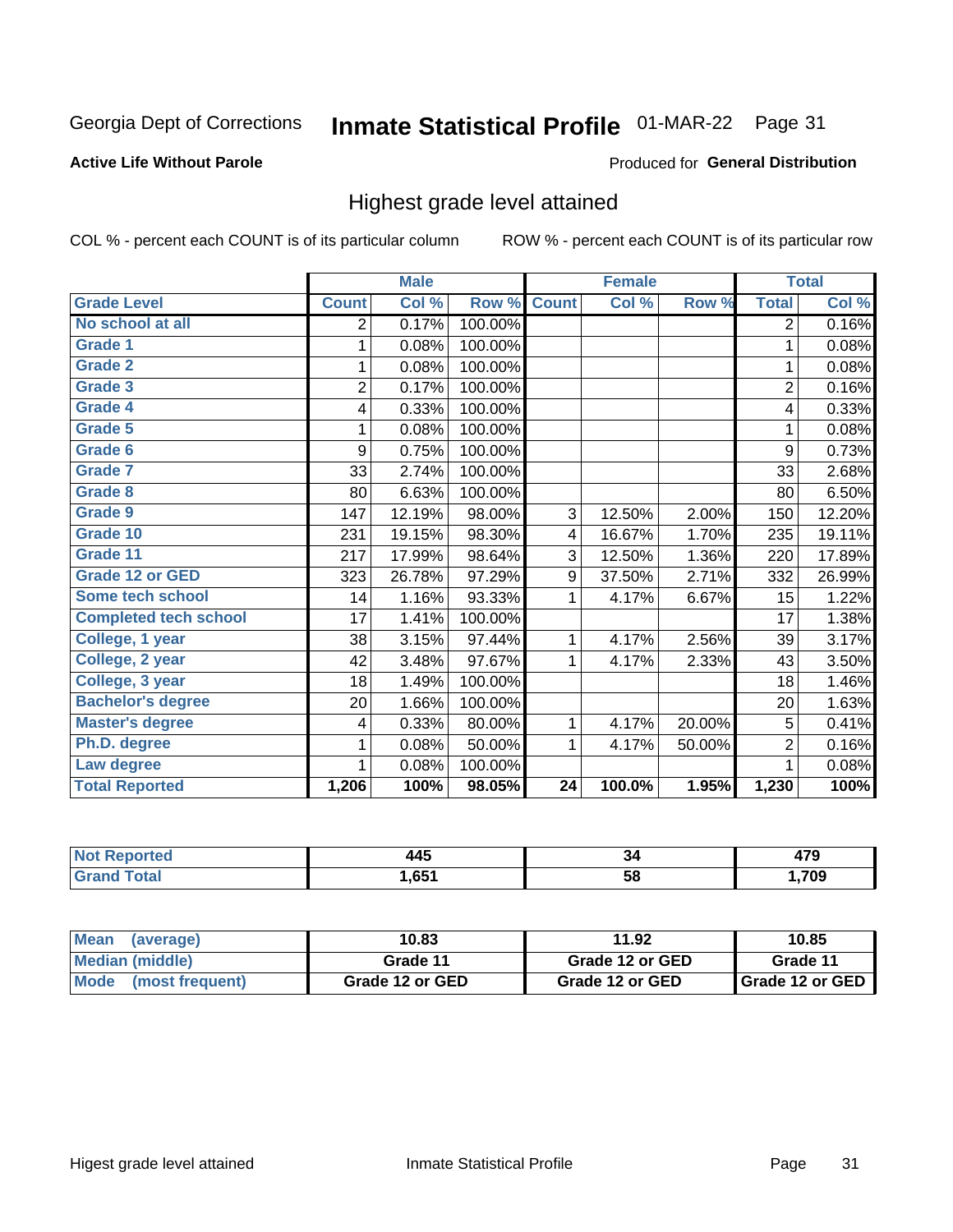## Inmate Statistical Profile 01-MAR-22 Page 32

#### **Active Life Without Parole**

### **Produced for General Distribution**

### Culture fair IQ scores

COL % - percent each COUNT is of its particular column

|                       | <b>Male</b>  |        | <b>Female</b> |                |        | <b>Total</b> |              |        |
|-----------------------|--------------|--------|---------------|----------------|--------|--------------|--------------|--------|
| <b>IQ Scores</b>      | <b>Count</b> | Col %  | Row % Count   |                | Col %  | Row %        | <b>Total</b> | Col %  |
| $60 - 69$             | 47           | 3.32%  | 100.00%       |                |        |              | 47           | 3.22%  |
| $70 - 79$             | 106          | 7.49%  | 98.15%        | $\overline{2}$ | 4.44%  | 1.85%        | 108          | 7.39%  |
| $80 - 89$             | 194          | 13.70% | 96.52%        | 7              | 15.56% | 3.48%        | 201          | 13.76% |
| $90 - 99$             | 370          | 26.13% | 95.12%        | 19             | 42.22% | 4.88%        | 389          | 26.63% |
| $100 - 109$           | 392          | 27.68% | 97.76%        | 9              | 20.00% | 2.24%        | 401          | 27.45% |
| $110 - 119$           | 259          | 18.29% | 98.11%        | 5              | 11.11% | 1.89%        | 264          | 18.07% |
| $120 - 129$           | 46           | 3.25%  | 95.83%        | 2              | 4.44%  | 4.17%        | 48           | 3.29%  |
| $130 - 139$           | 2            | 0.14%  | 66.67%        | 1              | 2.22%  | 33.33%       | 3            | 0.21%  |
| <b>Total Reported</b> | 1,416        | 100%   | 96.92%        | 45             | 100%   | 3.08%        | 1,461        | 100.0% |

| <b>Not Reported</b>  | 216   |    | 223   |
|----------------------|-------|----|-------|
| Not Valid (under 60) | 19    |    | 25    |
| <b>Grand Total</b>   | 1,651 | 58 | 1,709 |

| <b>Mean</b><br>(average) | 98 | 99  | 98 |
|--------------------------|----|-----|----|
| Median (middle)          | 99 | 96  | 99 |
| Mode (most frequent)     | 99 | 102 | 99 |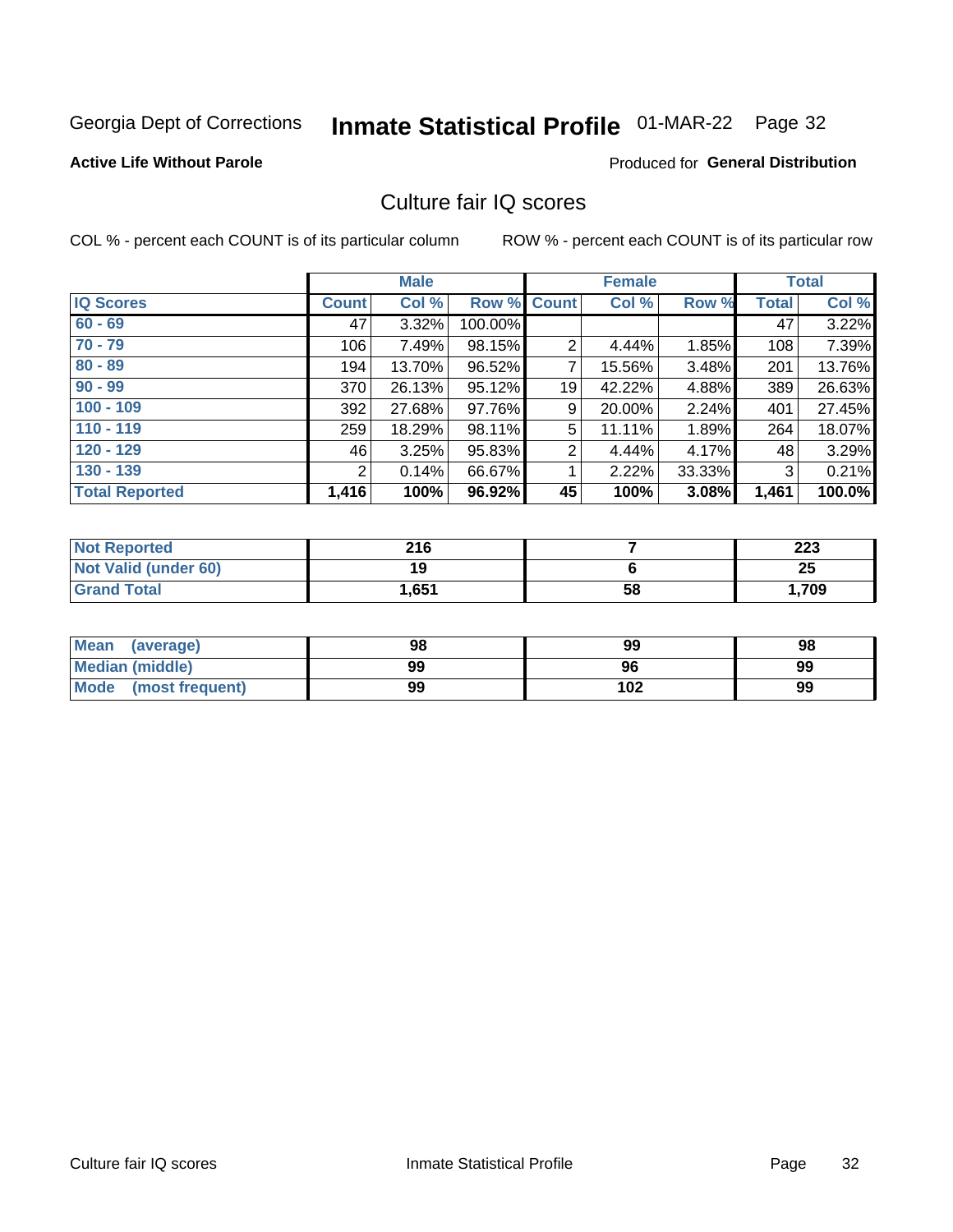## Inmate Statistical Profile 01-MAR-22 Page 33

#### **Active Life Without Parole**

### **Produced for General Distribution**

### Wide Range Achievement Test (WRAT) reading score

COL % - percent each COUNT is of its particular column

| <b>WRAT Reading Score</b> |                 |        |         |                | <b>Female</b> |       |              | <b>Total</b> |
|---------------------------|-----------------|--------|---------|----------------|---------------|-------|--------------|--------------|
|                           | <b>Count</b>    | Col %  | Row %   | <b>Count</b>   | Col %         | Row % | <b>Total</b> | Col %        |
| 0.1 to 0.9                | 30              | 1.98%  | 96.77%  | 1              | 1.96%         | 3.23% | 31           | 1.98%        |
| 1.0 to 1.9                | 24              | 1.58%  | 100.00% |                |               |       | 24           | 1.53%        |
| 2.0 to 2.9                | 50              | 3.30%  | 98.04%  | 1              | 1.96%         | 1.96% | 51           | 3.26%        |
| 3.0 to 3.9                | 89              | 5.87%  | 95.70%  | 4              | 7.84%         | 4.30% | 93           | 5.94%        |
| 4.0 to 4.9                | 109             | 7.19%  | 96.46%  | 4              | 7.84%         | 3.54% | 113          | 7.22%        |
| 5.0 to 5.9                | 143             | 9.44%  | 99.31%  | 1              | 1.96%         | 0.69% | 144          | 9.20%        |
| 6.0 to 6.9                | 131             | 8.65%  | 98.50%  | $\overline{2}$ | 3.92%         | 1.50% | 133          | 8.49%        |
| 7.0 to 7.9                | 50              | 3.30%  | 100.00% |                |               |       | 50           | 3.19%        |
| 8.0 to 8.9                | 130             | 8.58%  | 97.74%  | 3              | 5.88%         | 2.26% | 133          | 8.49%        |
| 9.0 to 9.9                | 72              | 4.75%  | 97.30%  | $\overline{2}$ | 3.92%         | 2.70% | 74           | 4.73%        |
| 10.0 to 10.9              | 90 <sup>°</sup> | 5.94%  | 98.90%  | 1              | 1.96%         | 1.10% | 91           | 5.81%        |
| 11.0 to 11.9              | 140             | 9.24%  | 95.24%  | 7              | 13.73%        | 4.76% | 147          | 9.39%        |
| 12.0 to 12.9              | 405             | 26.73% | 94.85%  | 22             | 43.14%        | 5.15% | 427          | 27.27%       |
| 13                        | 52              | 3.43%  | 94.55%  | 3              | 5.88%         | 5.45% | 55           | 3.51%        |
| <b>Total Reported</b>     | 1,515           | 100%   | 96.74%  | 51             | 100%          | 3.26% | 1,566        | 100.0%       |

| <b>Not Reported</b>   | 136   |    | 143  |
|-----------------------|-------|----|------|
| <b>Total</b><br>Grand | 651.ا | 58 | ,709 |

| Mean (average)       | 8.69       | 9.96 | 8.73 |
|----------------------|------------|------|------|
| Median (middle)      | י ה<br>Y.Z | 11.9 | 9.2  |
| Mode (most frequent) | 12.9       | 12.9 | 12.9 |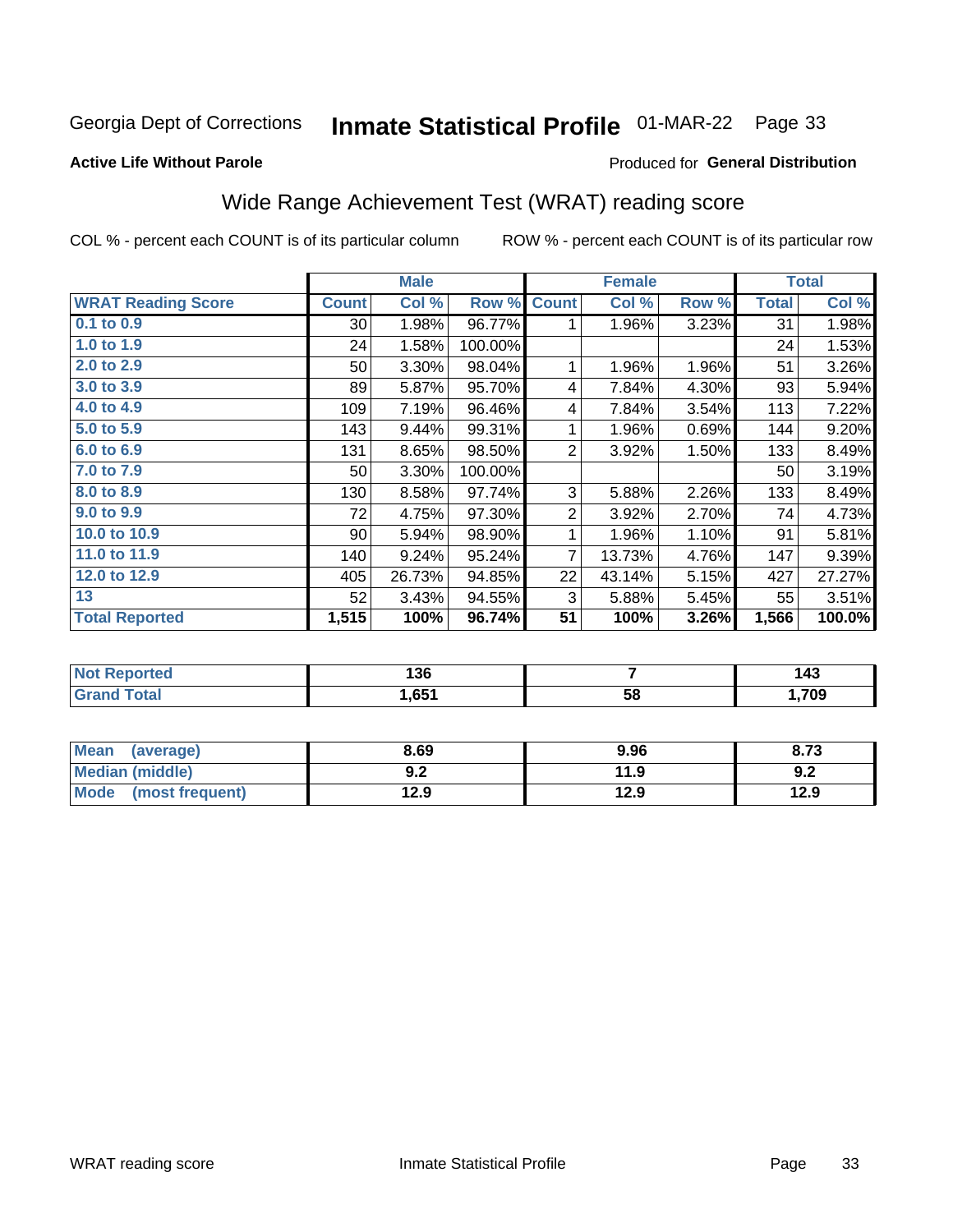## Inmate Statistical Profile 01-MAR-22 Page 34

Produced for General Distribution

### **Active Life Without Parole**

### Wide Range Achievement Test (WRAT) math score

COL % - percent each COUNT is of its particular column

|                              |              | <b>Male</b> |         |                | <b>Female</b> |        |              | <b>Total</b> |
|------------------------------|--------------|-------------|---------|----------------|---------------|--------|--------------|--------------|
| <b>WRAT Mathematic Score</b> | <b>Count</b> | Col %       | Row %   | <b>Count</b>   | Col %         | Row %  | <b>Total</b> | Col %        |
| $0.1$ to $0.9$               | 5            | 0.33%       | 100.00% |                |               |        | 5            | 0.32%        |
| 1.0 to 1.9                   | 13           | 0.86%       | 100.00% |                |               |        | 13           | 0.83%        |
| 2.0 to 2.9                   | 37           | 2.44%       | 97.37%  | 1              | 1.96%         | 2.63%  | 38           | 2.43%        |
| 3.0 to 3.9                   | 85           | 5.61%       | 96.59%  | 3              | 5.88%         | 3.41%  | 88           | 5.62%        |
| 4.0 to 4.9                   | 173          | 11.42%      | 97.74%  | 4              | 7.84%         | 2.26%  | 177          | 11.30%       |
| 5.0 to 5.9                   | 222          | 14.65%      | 97.37%  | 6              | 11.76%        | 2.63%  | 228          | 14.56%       |
| 6.0 to 6.9                   | 314          | 20.73%      | 97.52%  | 8              | 15.69%        | 2.48%  | 322          | 20.56%       |
| 7.0 to 7.9                   | 138          | 9.11%       | 96.50%  | 5              | 9.80%         | 3.50%  | 143          | 9.13%        |
| 8.0 to 8.9                   | 149          | 9.83%       | 98.03%  | 3              | 5.88%         | 1.97%  | 152          | 9.71%        |
| 9.0 to 9.9                   | 112          | 7.39%       | 95.73%  | 5              | 9.80%         | 4.27%  | 117          | 7.47%        |
| 10.0 to 10.9                 | 34           | 2.24%       | 100.00% |                |               |        | 34           | 2.17%        |
| 11.0 to 11.9                 | 47           | 3.10%       | 95.92%  | $\overline{2}$ | 3.92%         | 4.08%  | 49           | 3.13%        |
| 12.0 to 12.9                 | 180          | 11.88%      | 93.26%  | 13             | 25.49%        | 6.74%  | 193          | 12.32%       |
| 13                           | 6            | 0.40%       | 85.71%  | 1              | 1.96%         | 14.29% | 7            | 0.45%        |
| <b>Total Reported</b>        | 1,515        | 100%        | 96.74%  | 51             | 100%          | 3.26%  | 1,566        | 100%         |
|                              |              |             |         |                |               |        |              |              |

| <b>Not Reported</b>   | 136   |    | 143  |
|-----------------------|-------|----|------|
| <b>Total</b><br>Grand | 651.ا | 58 | ,709 |

| Mean (average)       | 7.29 | 8.36 | 7.33 |
|----------------------|------|------|------|
| Median (middle)      | 6.9  | 7.4  | 6.9  |
| Mode (most frequent) | 12.9 | 12.9 | 12.9 |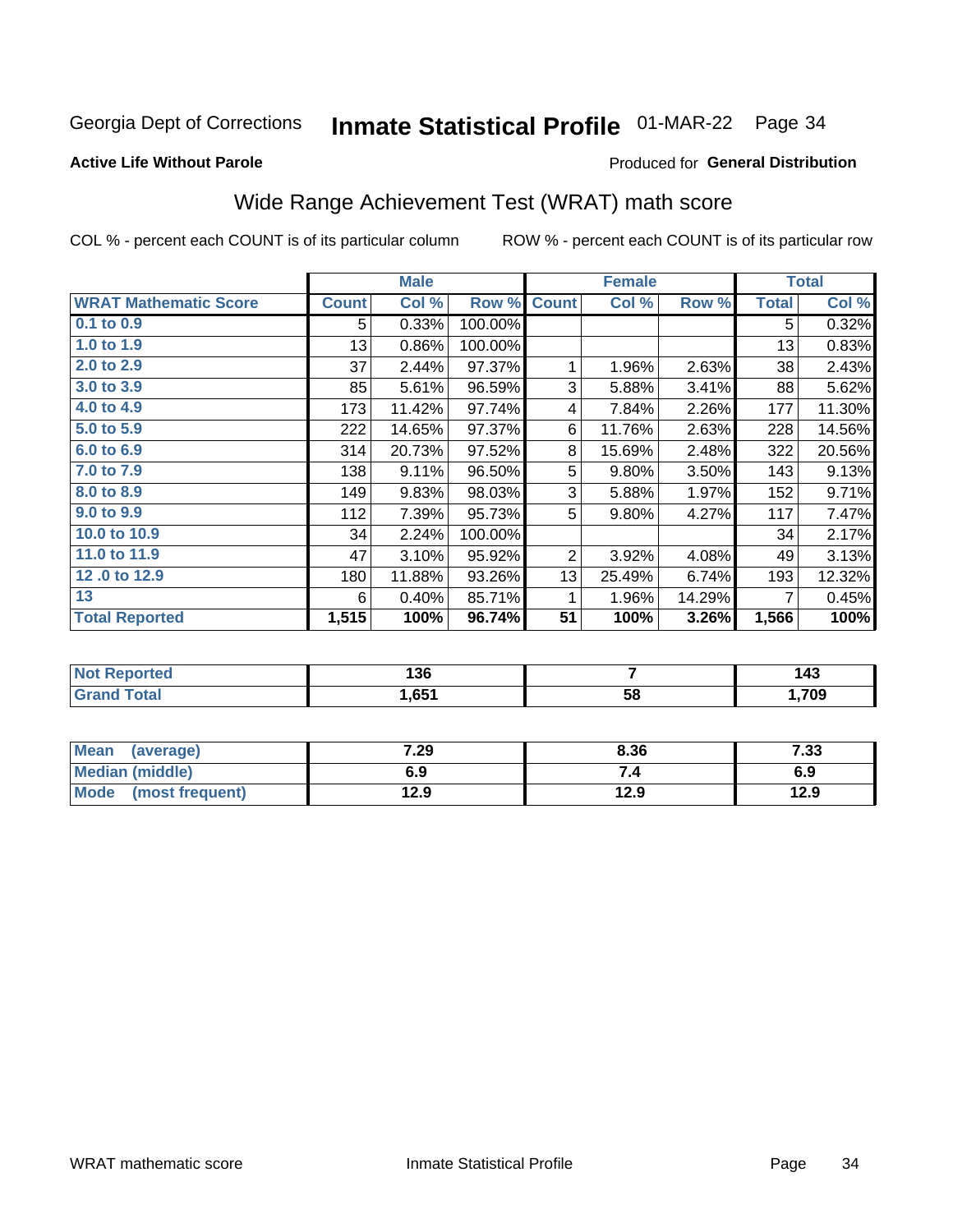#### Inmate Statistical Profile 01-MAR-22 Page 35

#### **Active Life Without Parole**

#### Produced for General Distribution

### Wide Range Achievement Test (WRAT) spelling score

COL % - percent each COUNT is of its particular column

|                            |              | <b>Male</b>               |         |                 | <b>Female</b>  |       |              | <b>Total</b>         |  |
|----------------------------|--------------|---------------------------|---------|-----------------|----------------|-------|--------------|----------------------|--|
| <b>WRAT Spelling Score</b> | <b>Count</b> | $\overline{\text{Col}}$ % | Row %   | <b>Count</b>    | Col %          | Row % | <b>Total</b> | Col %                |  |
| 0.1 to 0.9                 | 25           | 1.65%                     | 96.15%  | 1               | 1.96%          | 3.85% | 26           | 1.66%                |  |
| 1.0 to 1.9                 | 37           | 2.45%                     | 100.00% |                 |                |       | 37           | 2.37%                |  |
| 2.0 to 2.9                 | 66           | 4.36%                     | 97.06%  | $\overline{2}$  | 3.92%          | 2.94% | 68           | 4.35%                |  |
| 3.0 to 3.9                 | 94           | 6.21%                     | 97.92%  | $\overline{c}$  | 3.92%          | 2.08% | 96           | 6.14%                |  |
| 4.0 to 4.9                 | 95           | 6.28%                     | 98.96%  | 1               | 1.96%          | 1.04% | 96           | 6.14%                |  |
| 5.0 t <sub>0</sub> 5.9     | 149          | 9.85%                     | 99.33%  | 1               | 1.96%          | 0.67% | 150          | 9.59%                |  |
| 6.0 to 6.9                 | 132          | 8.72%                     | 97.78%  | 3               | 5.88%          | 2.22% | 135          | 8.63%                |  |
| 7.0 to 7.9                 | 137          | 9.05%                     | 98.56%  | 2               | 3.92%          | 1.44% | 139          | 8.89%                |  |
| 8.0 to 8.9                 | 130          | 8.59%                     | 97.74%  | 3               | 5.88%          | 2.26% | 133          | 8.50%                |  |
| 9.0 to 9.9                 | 78           | 5.16%                     | 100.00% |                 |                |       | 78           | 4.99%                |  |
| 10.0 to 10.9               | 80           | 5.29%                     | 100.00% |                 |                |       | 80           | 5.12%                |  |
| 11.0 to 11.9               | 111          | 7.34%                     | 94.87%  | 6               | 11.76%         | 5.13% | 117          | 7.48%                |  |
| 12.0 to 12.9               | 350          | 23.13%                    | 92.35%  | 29              | 56.86%         | 7.65% | 379          | 24.23%               |  |
| 13                         | 29           | 1.92%                     | 96.67%  | 1               | 1.96%          | 3.33% | 30           | 1.92%                |  |
| <b>Total Reported</b>      | 1,513        | 100%                      | 96.74%  | $\overline{51}$ | 100%           | 3.26% | 1,564        | $\overline{100.0\%}$ |  |
|                            |              |                           |         |                 |                |       |              |                      |  |
| <b>Not Reported</b>        |              | 138                       |         |                 | $\overline{7}$ |       | 145          |                      |  |
| <b>Grand Total</b>         |              | 1,651                     |         |                 | 58             |       |              | 1,709                |  |

| <b>Mean</b><br>(average)       | 8.23       | 10.49         | 8.30 |
|--------------------------------|------------|---------------|------|
| Median (middle)                | פ ס<br>ი.ა | 12.7<br>I 4.I | ი.ა  |
| <b>Mode</b><br>(most frequent) | 12.9       | 12.9          | 12.9 |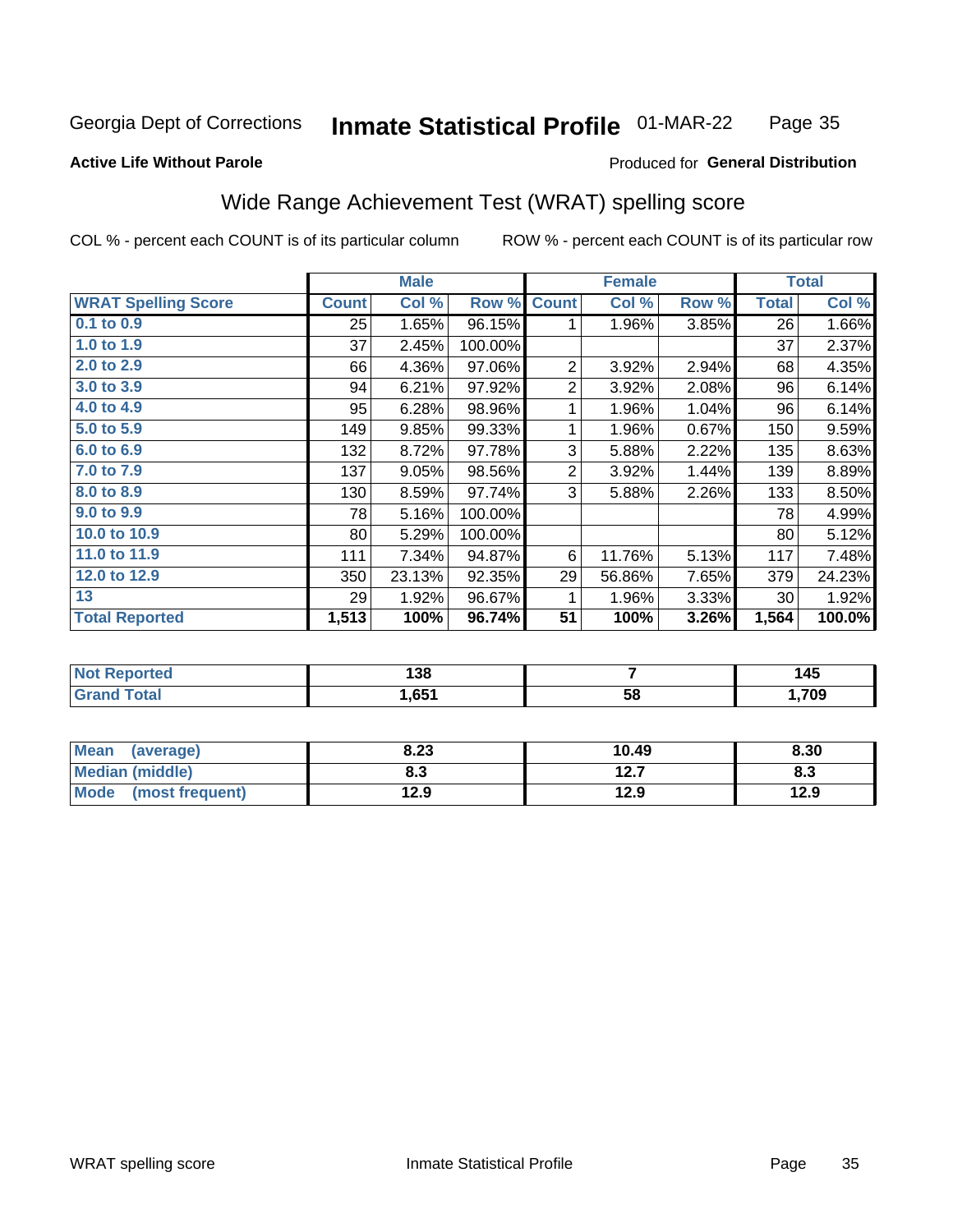## Inmate Statistical Profile 01-MAR-22 Page 36

#### **Active Life Without Parole**

### **Produced for General Distribution**

### Current / last mental health treatment level

COL % - percent each COUNT is of its particular column

|                                    |              | <b>Male</b> |         |              | <b>Female</b> |       |              | <b>Total</b> |
|------------------------------------|--------------|-------------|---------|--------------|---------------|-------|--------------|--------------|
| <b>Mental Health Treatment Lev</b> | <b>Count</b> | Col %       | Row %   | <b>Count</b> | Col %         | Row % | <b>Total</b> | Col %        |
| 1 No problem at current time       | 288          | 38.10%      | 96.32%  | 11           | 21.15%        | 3.68% | 299          | 37.00%       |
| 2 Receiving outpatient             | 384          | 50.79%      | 90.57%  | 40           | 76.92%        | 9.43% | 424          | 52.48%       |
| <b>Treatment</b>                   |              |             |         |              |               |       |              |              |
| 3 Inpatient, moderate              | 65           | 8.60%       | 98.48%  |              | 1.92%         | 1.52% | 66           | 8.17%        |
| <b>Treatment</b>                   |              |             |         |              |               |       |              |              |
| 4 Inpatient, intensive             | 19           | 2.51%       | 100.00% |              |               |       | 19           | 2.35%        |
| Treatment                          |              |             |         |              |               |       |              |              |
| <b>Total Evaluated</b>             | 756          | 100%        | 93.56%  | 52           | 100%          | 6.44% | 808          | 100%         |

| Never had MH evaluation | 895    |    | 90 <sub>1</sub> |
|-------------------------|--------|----|-----------------|
| Total                   | 1.65′، | 58 | .709            |

| <b>Median (middle)</b>         | <b>Receiving outpatient</b><br>treatment | <b>Receiving outpatient</b><br>treatment | <b>Receiving</b><br>outpatient<br>treatment |  |
|--------------------------------|------------------------------------------|------------------------------------------|---------------------------------------------|--|
| <b>Mode</b><br>(most frequent) | <b>Receiving outpatient</b><br>treatment | <b>Receiving outpatient</b><br>treatment | <b>Receiving</b><br>outpatient<br>treatment |  |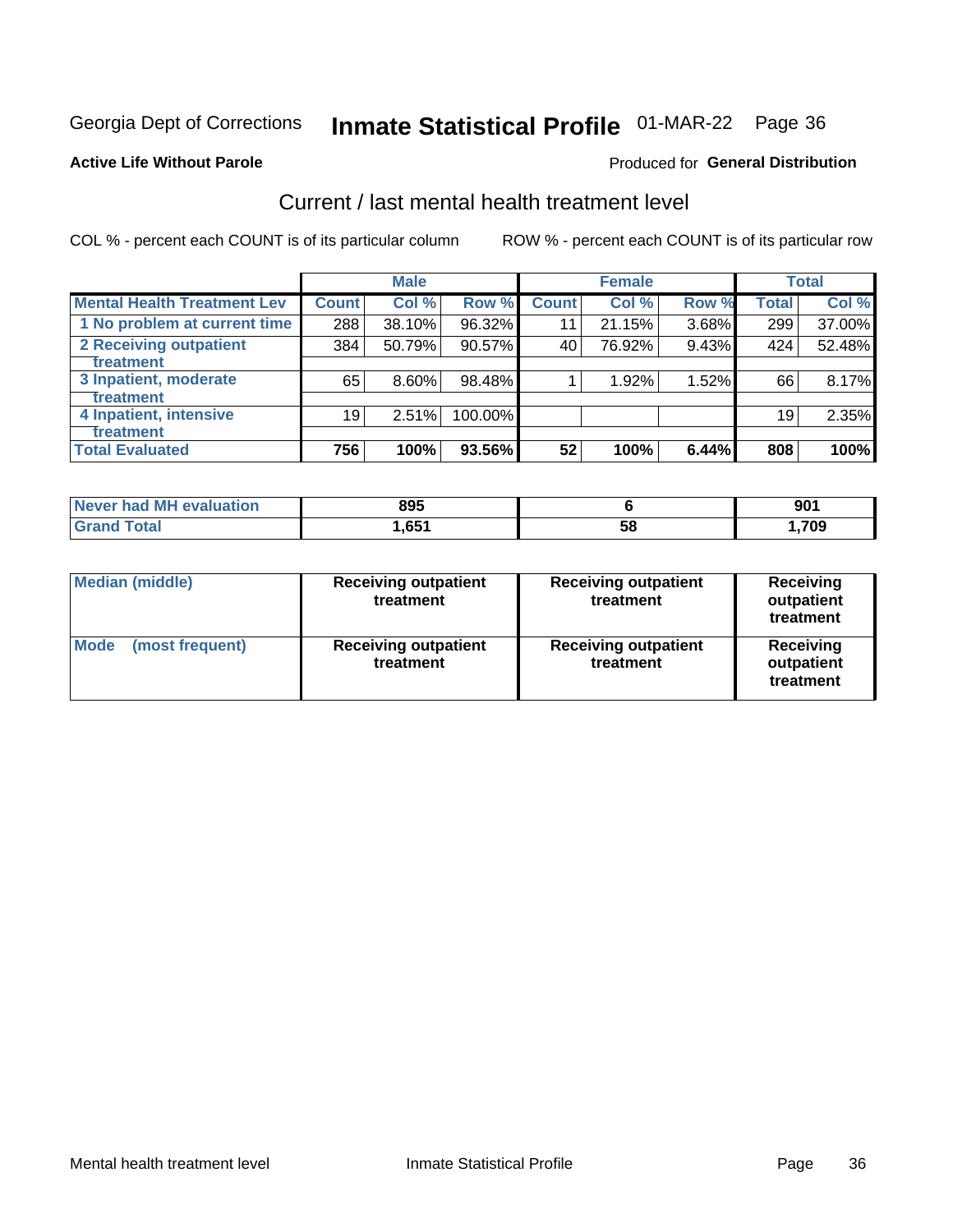#### Inmate Statistical Profile 01-MAR-22 Page 37

### **Active Life Without Parole**

### Produced for General Distribution

### PULHESDWIT medical scale - 'P' overall condition ('P'hysical)

COL % - percent each COUNT is of its particular column

|                                  |         | <b>Male</b> |             |    | <b>Female</b> |       |              | <b>Total</b> |
|----------------------------------|---------|-------------|-------------|----|---------------|-------|--------------|--------------|
| 'P' Overall Condition            | Count l | Col %       | Row % Count |    | Col %         | Row % | <b>Total</b> | Col %        |
| 1 No medical illness             | 1,197   | 77.48%      | 97.32%      | 33 | 56.90%        | 2.68% | 1,230        | 76.73%       |
| 2 Well-controlled chronic        | 317     | 20.52%      | 92.96%      | 24 | 41.38%        | 7.04% | 341          | 21.27%       |
| <b>illness</b>                   |         |             |             |    |               |       |              |              |
| 3 Poorly-controlled chronic      | 26      | 1.68%       | 96.30%      |    | 1.72%         | 3.70% | 27           | 1.68%        |
| <b>illness</b>                   |         |             |             |    |               |       |              |              |
| 4 Significant problems requiring | 4       | 0.26%       | 100.00%     |    |               |       | 4            | 0.25%        |
| special housing                  |         |             |             |    |               |       |              |              |
| 5 Terminal illness, < 6 months   |         | $0.06\%$    | 100.00%     |    |               |       |              | 0.06%        |
| to live                          |         |             |             |    |               |       |              |              |
| <b>Total Reported</b>            | 1,545   | 100%        | 96.38%      | 58 | 100%          | 3.62% | 1,603        | 100%         |

| тео | 106  |    | 106       |
|-----|------|----|-----------|
|     | ,651 | ວດ | 700<br>υJ |

|  |  | Mode (most frequent) | 1 No medical illness | 1 No medical illness | 1 No medical<br>illness |
|--|--|----------------------|----------------------|----------------------|-------------------------|
|--|--|----------------------|----------------------|----------------------|-------------------------|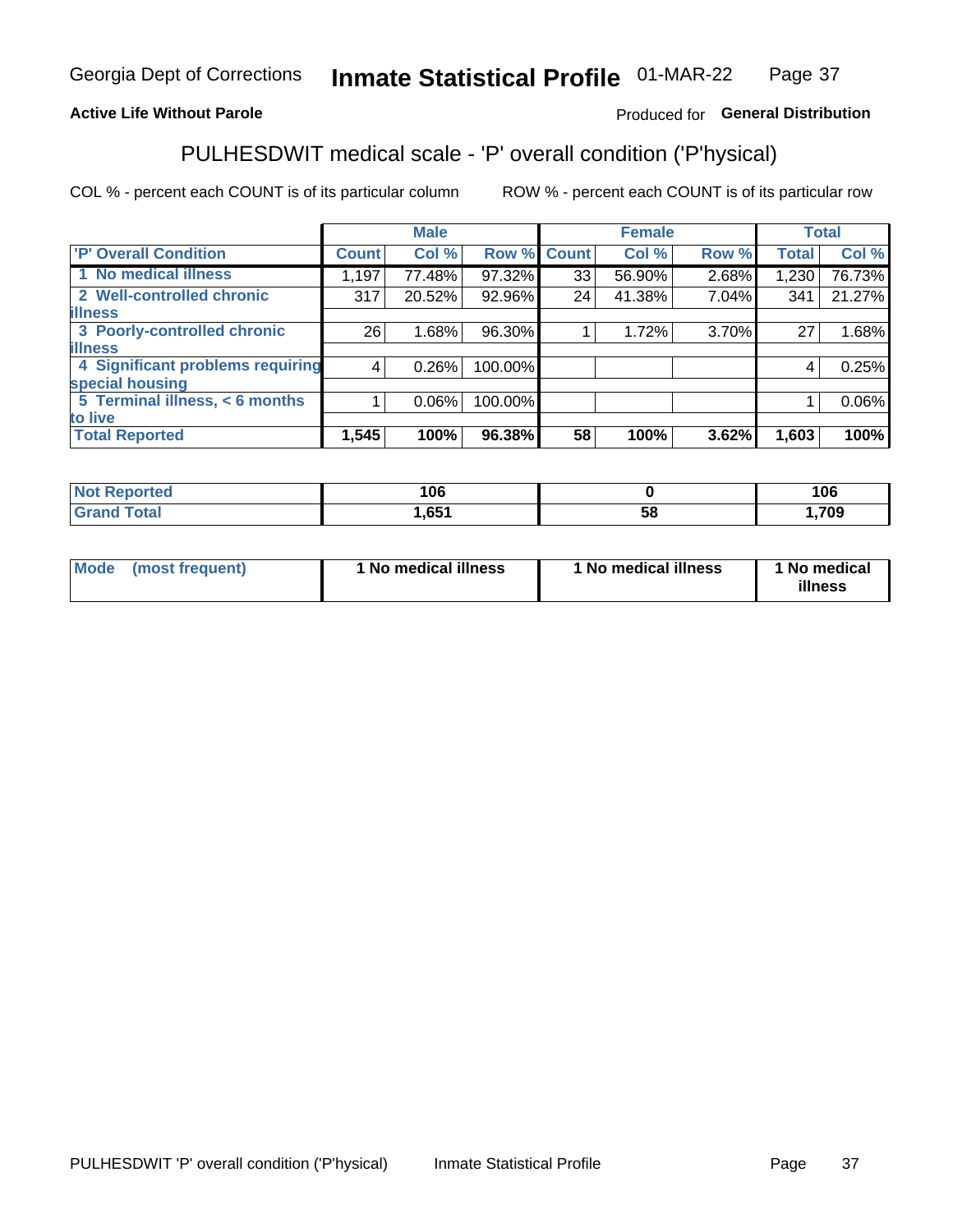### **Active Life Without Parole**

### Produced for General Distribution

## PULHESDWIT medical scale - 'U' upper body

COL % - percent each COUNT is of its particular column

|                              |              | <b>Male</b> |         |              | <b>Female</b> |       |              | <b>Total</b> |
|------------------------------|--------------|-------------|---------|--------------|---------------|-------|--------------|--------------|
| <b>U' Upper Body</b>         | <b>Count</b> | Col %       | Row %   | <b>Count</b> | Col %         | Row % | <b>Total</b> | Col %        |
| 1 Upper bones, joints,       | 1,447        | 94.21%      | 96.34%  | 55'          | 94.83%        | 3.66% | 1,502        | 94.23%       |
| muscles all OK               |              |             |         |              |               |       |              |              |
| 2 One or both arms minimally | 80           | 5.21%       | 96.39%  | 3            | 5.17%         | 3.61% | 83           | 5.21%        |
| limited                      |              |             |         |              |               |       |              |              |
| 3 One or both arms           | 6            | 0.39%       | 100.00% |              |               |       | 6            | 0.38%        |
| <b>moderately limited</b>    |              |             |         |              |               |       |              |              |
| 4 One arm disabled,          | 3            | 0.20%       | 100.00% |              |               |       | 3            | 0.19%        |
| paralyzed, or amputated      |              |             |         |              |               |       |              |              |
| <b>Total Reported</b>        | 1,536        | 100%        | 96.36%  | 58           | 100%          | 3.64% | 1,594        | 100.0%       |

| <b>Not Reported</b> | .<br>. . U |    | 44F<br>. |
|---------------------|------------|----|----------|
| <b>Total</b>        | ,651       | 58 | ,709     |

| <b>Mode</b> | (most frequent) | 1 Upper bones, joints,<br>muscles all OK | 1 Upper bones, joints,<br>muscles all OK | 1 Upper bones,<br>ljoints, muscles all<br>ОK |
|-------------|-----------------|------------------------------------------|------------------------------------------|----------------------------------------------|
|-------------|-----------------|------------------------------------------|------------------------------------------|----------------------------------------------|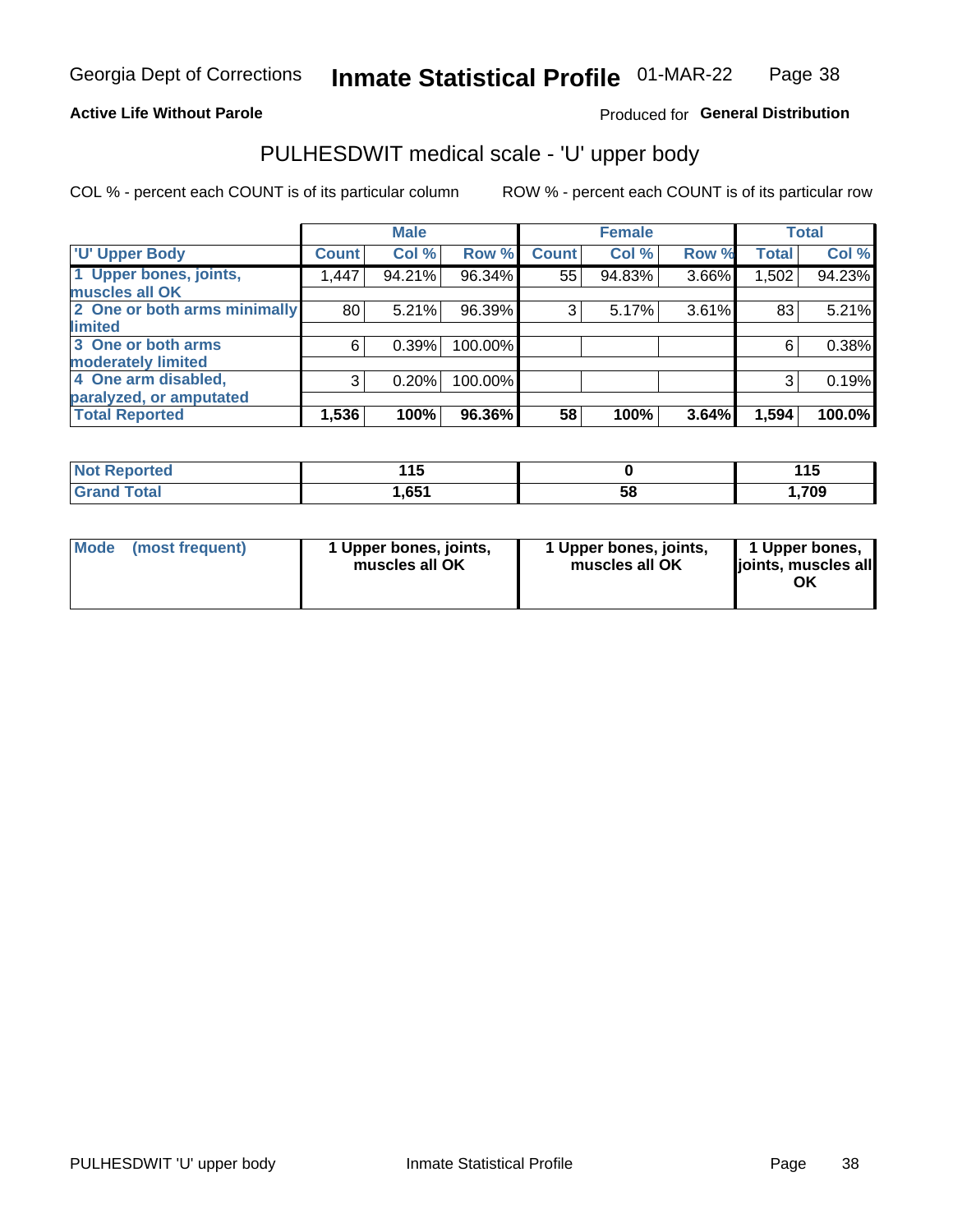### **Active Life Without Parole**

#### Produced for General Distribution

### PULHESDWIT medical scale - 'L' lower body

COL % - percent each COUNT is of its particular column

|                                |              | <b>Male</b> |         |              | <b>Female</b> |       |              | <b>Total</b> |
|--------------------------------|--------------|-------------|---------|--------------|---------------|-------|--------------|--------------|
| 'L' Lower Body                 | <b>Count</b> | Col %       | Row %   | <b>Count</b> | Col %         | Row % | <b>Total</b> | Col %        |
| 1 Lower bones, joints,         | 1,346        | 87.63%      | 96.28%  | 52           | 89.66%        | 3.72% | 1,398        | 87.70%       |
| muscles all OK                 |              |             |         |              |               |       |              |              |
| 2 One or both legs minimally   | 163          | 10.61%      | 96.45%  | 6            | 10.34%        | 3.55% | 169          | 10.60%       |
| limited                        |              |             |         |              |               |       |              |              |
| 3 One or both legs             | 20           | 1.30%       | 100.00% |              |               |       | 20           | 1.25%        |
| moderately limited             |              |             |         |              |               |       |              |              |
| 4 One leg disabled, paralyzed, | 6            | 0.39%       | 100.00% |              |               |       | 6            | 0.38%        |
| or amputated                   |              |             |         |              |               |       |              |              |
| 5 Both legs disabled,          |              | 0.07%       | 100.00% |              |               |       |              | 0.06%        |
| paralyzed, or amputated        |              |             |         |              |               |       |              |              |
| <b>Total Reported</b>          | 1,536        | 100%        | 96.36%  | 58           | 100%          | 3.64% | 1,594        | 100%         |

| <b>Not Reported</b> | 4 F<br>. . |    | . .<br>. |
|---------------------|------------|----|----------|
| <b>Grand Total</b>  | 651,ا      | วง | ,709     |

| Mode (most frequent) | I Lower bones, joints,<br>muscles all OK | 1 Lower bones, joints,<br>muscles all OK | 1 Lower bones,<br>joints, muscles all<br>ΟK |
|----------------------|------------------------------------------|------------------------------------------|---------------------------------------------|
|----------------------|------------------------------------------|------------------------------------------|---------------------------------------------|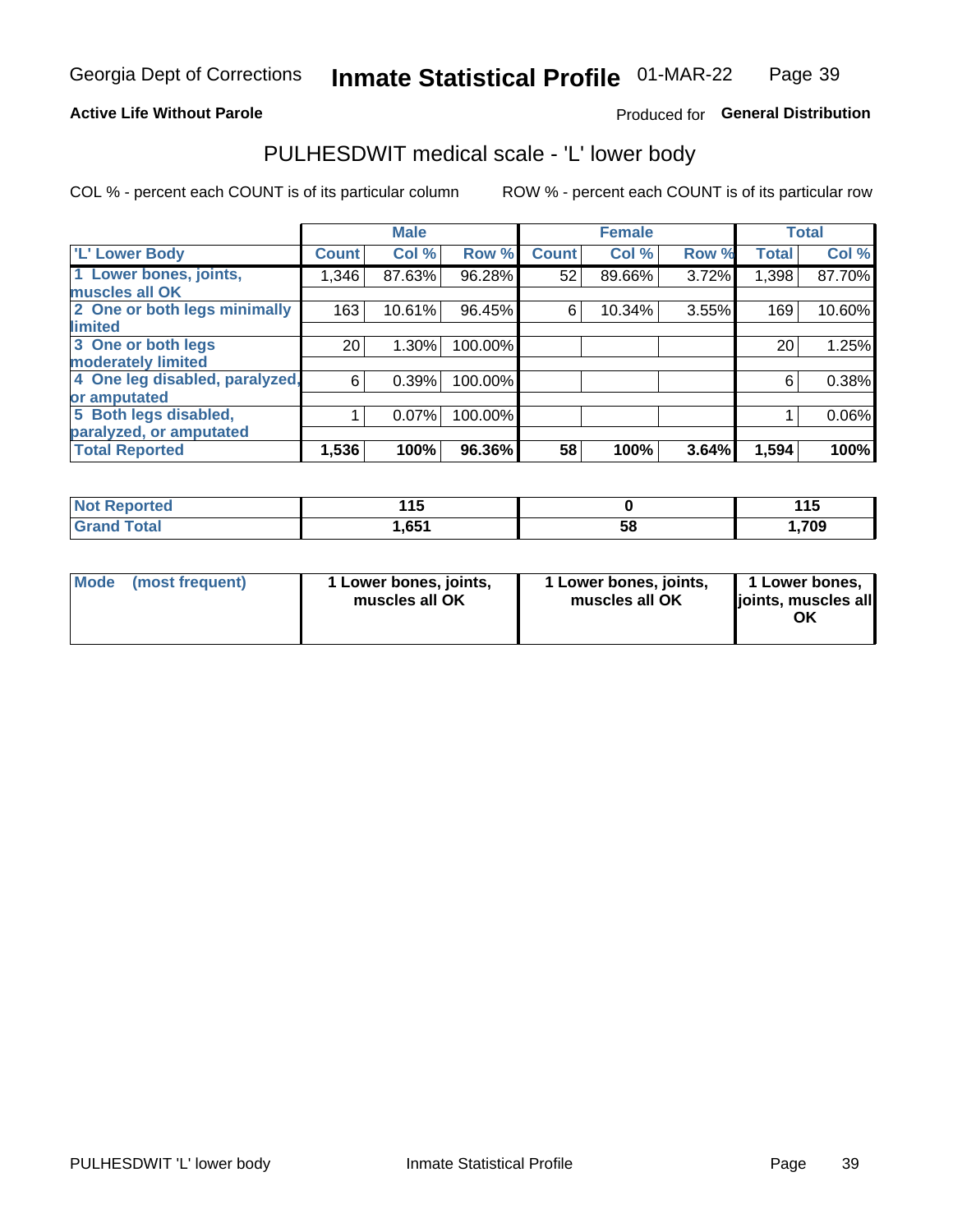### **Active Life Without Parole**

**Produced for General Distribution** 

### PULHESDWIT medical scale - 'H' hearing

COL % - percent each COUNT is of its particular column

|                                | <b>Male</b>  |          | <b>Female</b>      |    |         | <b>Total</b> |              |        |
|--------------------------------|--------------|----------|--------------------|----|---------|--------------|--------------|--------|
| <b>H' Hearing</b>              | <b>Count</b> | Col %    | <b>Row % Count</b> |    | Col %   | Row %        | <b>Total</b> | Col %  |
| 1 Normal hearing both ears     | 1,510        | 98.63%   | 96.30%             | 58 | 100.00% | 3.70%        | 1,568        | 98.68% |
| 2 Some loss in one ear with    | 15           | 0.98%    | 100.00%            |    |         |              | 15           | 0.94%  |
| other OK, or mild loss in both |              |          |                    |    |         |              |              |        |
| 3 Total loss in one ear with   | 5            | 0.33%    | 100.00%            |    |         |              | 5            | 0.31%  |
| mild loss in other             |              |          |                    |    |         |              |              |        |
| 4 Severe loss in both ears     |              | $0.07\%$ | 100.00%            |    |         |              |              | 0.06%  |
| <b>Total Reported</b>          | 1,531        | 100%     | 96.35%             | 58 | 100%    | 3.65%        | 1,589        | 100%   |

| ported     | 120  |    | 1 אר  |
|------------|------|----|-------|
| <b>NOT</b> | $ -$ |    | 14V   |
| 'otal      | CE4  | აა | 1,709 |

| Mode (most frequent) | 1 Normal hearing both ears 1 Normal hearing both ears 1 Normal hearing | both ears |
|----------------------|------------------------------------------------------------------------|-----------|
|                      |                                                                        |           |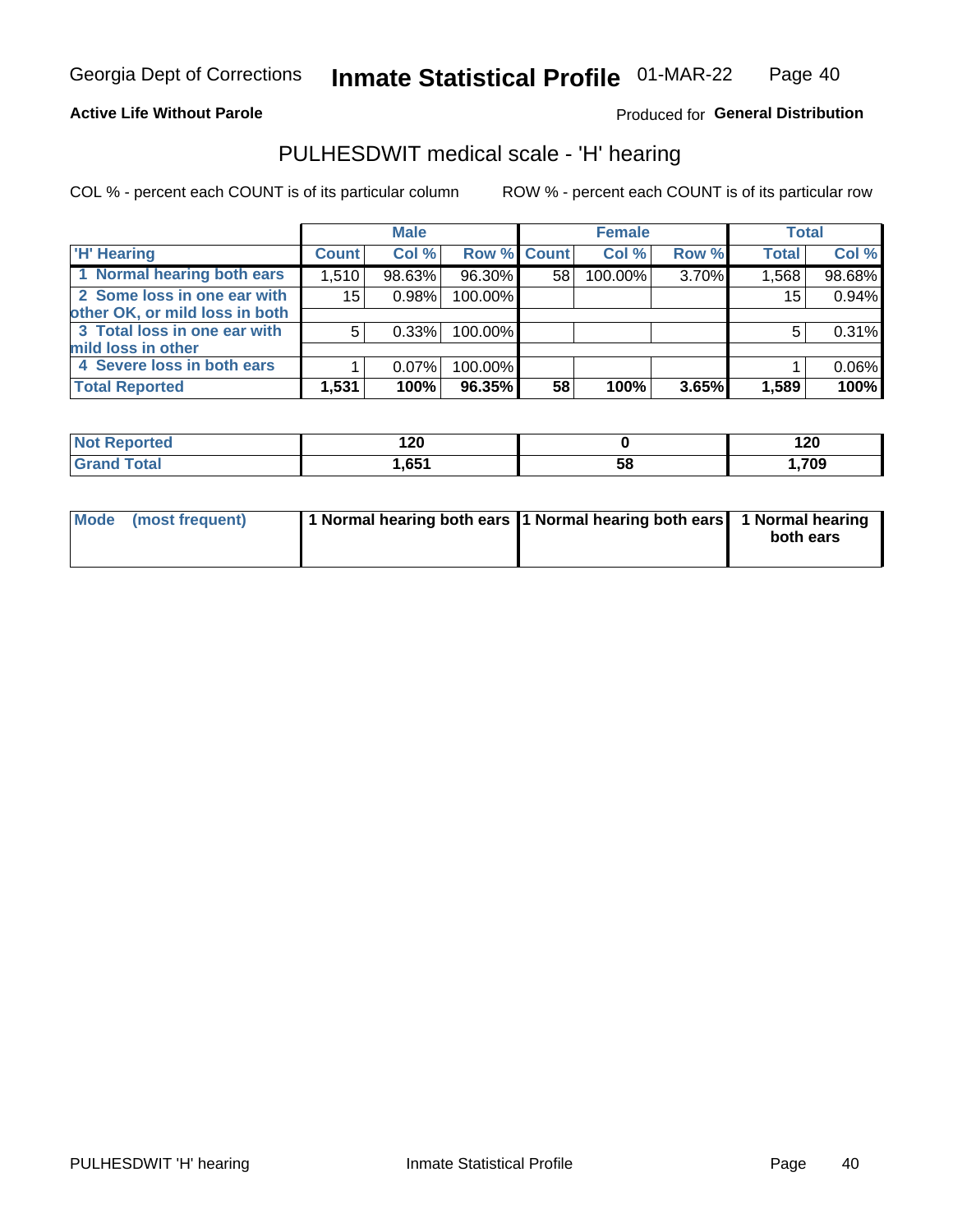### **Active Life Without Parole**

### Produced for General Distribution

### PULHESDWIT medical scale - 'E' vision

COL % - percent each COUNT is of its particular column

|                                 |              | <b>Male</b> |             |    | <b>Female</b> |       |              | <b>Total</b> |
|---------------------------------|--------------|-------------|-------------|----|---------------|-------|--------------|--------------|
| <b>E' Vision</b>                | <b>Count</b> | Col %       | Row % Count |    | Col %         | Row % | <b>Total</b> | Col %        |
| 1 Correctable to 20/40 in both  | 1,073        | 71.68%      | 96.93%      | 34 | 59.65%        | 3.07% | 1,107        | 71.24%       |
| eyes                            |              |             |             |    |               |       |              |              |
| 2 Correctable to 20/70 in one   | 355          | 23.71%      | 93.92%      | 23 | 40.35%        | 6.08% | 378          | 24.32%       |
| eye, may be blind in other      |              |             |             |    |               |       |              |              |
| 3 Correctable to 20/200 in one  | 61           | 4.07%       | 100.00%     |    |               |       | 61           | 3.93%        |
| eye, may be blind in other      |              |             |             |    |               |       |              |              |
| 4 One eye not correctable to    |              | 0.47%       | 100.00%     |    |               |       |              | 0.45%        |
| 20/200, other may be blind      |              |             |             |    |               |       |              |              |
| 5 Blind in both eyes, requiring |              | 0.07%       | 100.00%     |    |               |       |              | 0.06%        |
| special housing                 |              |             |             |    |               |       |              |              |
| <b>Total Reported</b>           | 1,497        | 100%        | 96.33%      | 57 | 100%          | 3.67% | 1,554        | 100%         |

| <b>orted</b><br>NOT                         | 154  |    | 155  |
|---------------------------------------------|------|----|------|
| $\mathop{{\tt \bar c}}$ otal $\blacksquare$ | ,651 | 58 | ,709 |

| Mode (most frequent) | 1 Correctable to 20/40 in both<br>eves | 1 Correctable to 20/40 in   1 Correctable to  <br>both eyes | 20/40 in both eyes |
|----------------------|----------------------------------------|-------------------------------------------------------------|--------------------|
|                      |                                        |                                                             |                    |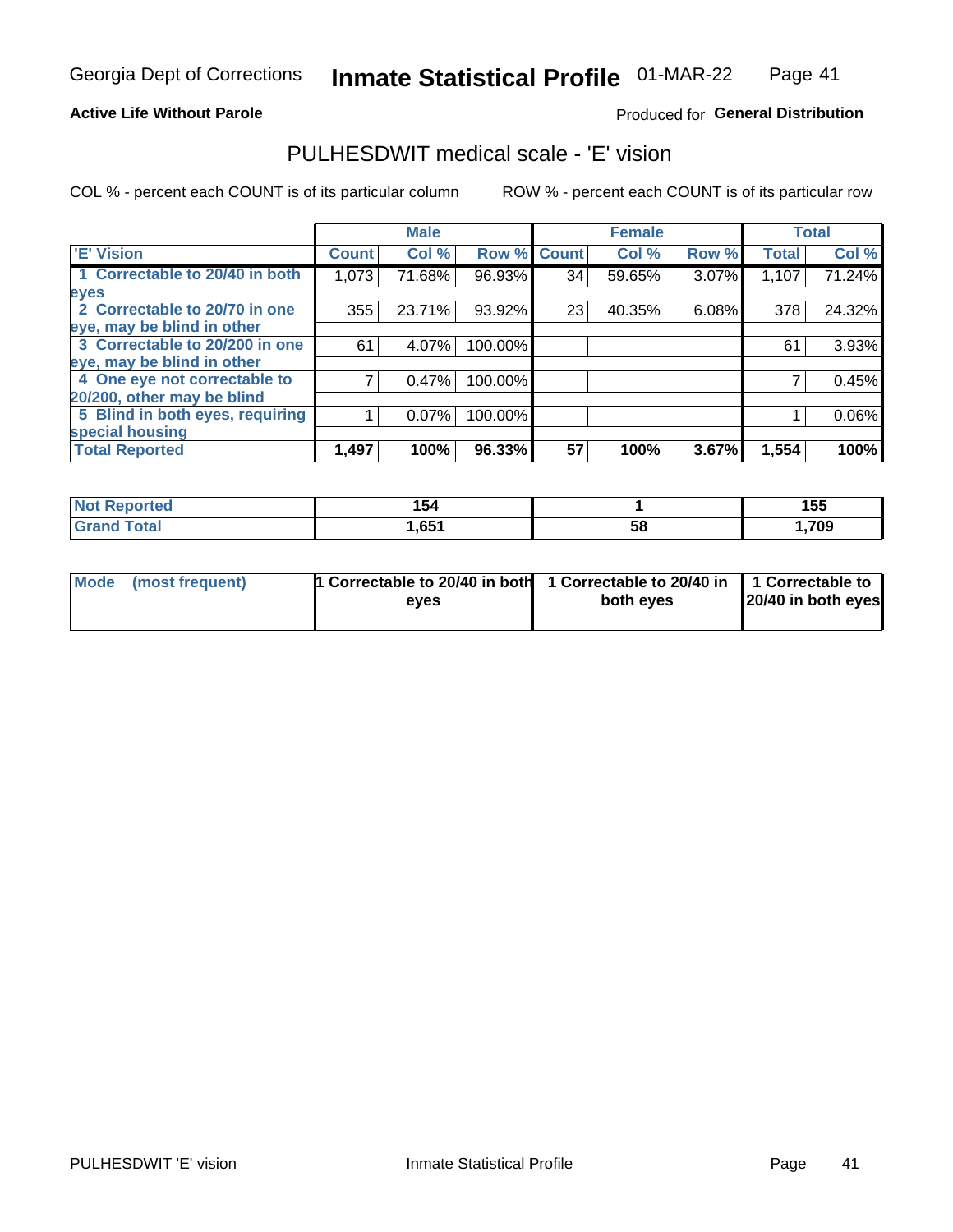### **Active Life Without Parole**

### Produced for General Distribution

### PULHESDWIT medical scale - 'S' pSychiatric

COL % - percent each COUNT is of its particular column

|                                        |              | <b>Male</b> |         |                    | <b>Female</b> |        |              | <b>Total</b> |
|----------------------------------------|--------------|-------------|---------|--------------------|---------------|--------|--------------|--------------|
| 'S' pSychiatric                        | <b>Count</b> | Col %       |         | <b>Row % Count</b> | Col %         | Row %  | <b>Total</b> | Col %        |
| 1 No impairment or disorders           | 1,276        | 83.56%      | 98.61%  | 18                 | 34.62%        | 1.39%  | 1,294        | 81.95%       |
| 2 Stable, or in remission, or          | 203          | 13.29%      | 86.02%  | 33                 | 63.46%        | 13.98% | 236          | 14.95%       |
| mild impairment or retardation         |              |             |         |                    |               |        |              |              |
| 3 Requires moderate inpatient          | 36           | $2.36\%$    | 97.30%  |                    | 1.92%         | 2.70%  | 37           | 2.34%        |
| treatment                              |              |             |         |                    |               |        |              |              |
| 4 Requires intensive inpatient         | 11           | 0.72%       | 100.00% |                    |               |        | 11           | 0.70%        |
| treatment                              |              |             |         |                    |               |        |              |              |
| <b>5 Requires Crisis Stabilization</b> |              | $0.07\%$    | 100.00% |                    |               |        |              | 0.06%        |
| Unit (CSU) inpatient care              |              |             |         |                    |               |        |              |              |
| <b>Total Reported</b>                  | 1,527        | 100%        | 96.71%  | 52                 | 100%          | 3.29%  | 1,579        | 100%         |

| <b>Not Reported</b>  | `^^<br>. |    | 130  |
|----------------------|----------|----|------|
| Total<br><b>Gran</b> | 651,ا    | ჂႦ | ,709 |

| Mode (most frequent) | 1 No impairment or disorders 2 Stable, or in remission, 11 No impairment or |                       |           |
|----------------------|-----------------------------------------------------------------------------|-----------------------|-----------|
|                      |                                                                             | or mild impairment or | disorders |
|                      |                                                                             | retardation           |           |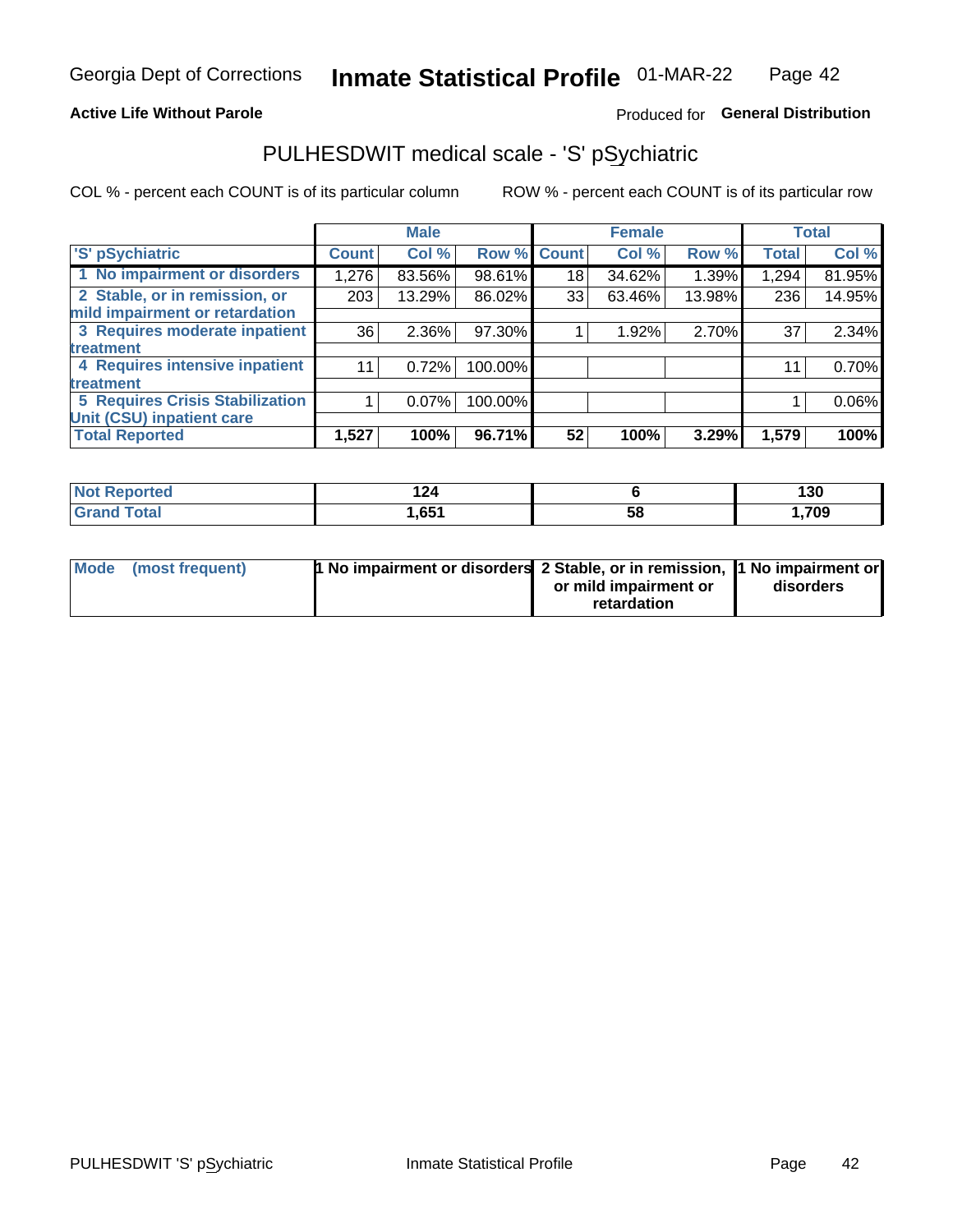### **Active Life Without Parole**

### Produced for General Distribution

### PULHESDWIT medical scale - 'D' dental

COL % - percent each COUNT is of its particular column

|                                 |              | <b>Male</b> |         |             | <b>Female</b> |       |              | <b>Total</b> |
|---------------------------------|--------------|-------------|---------|-------------|---------------|-------|--------------|--------------|
| <b>D'</b> Dental                | <b>Count</b> | Col %       |         | Row % Count | Col %         | Row % | <b>Total</b> | Col %        |
| 1 Minimal routine dental health | 1,123        | 78.42%      | 95.57%  | 52          | 96.30%        | 4.43% | 1,175        | 79.07%       |
| <b>needs</b>                    |              |             |         |             |               |       |              |              |
| 2 Moderate cavities and/or gum  | 271          | 18.92%      | 99.63%  |             | 1.85%         | 0.37% | 272          | 18.30%       |
| disease                         |              |             |         |             |               |       |              |              |
| 3 Extensive gum disease         | 37           | 2.58%       | 97.37%  |             | 1.85%         | 2.63% | 38           | 2.56%        |
| and/or widespread decay         |              |             |         |             |               |       |              |              |
| 4 Urgent need for dental        |              | $0.07\%$    | 100.00% |             |               |       |              | 0.07%        |
| <b>services</b>                 |              |             |         |             |               |       |              |              |
| <b>Total Reported</b>           | 1,432        | 100%        | 96.37%  | 54          | 100%          | 3.63% | 1,486        | 100%         |

| <b>Ported</b><br><b>NOT REDO</b><br>. | <b>210</b><br>2 I J |    | nne<br>ZZJ |
|---------------------------------------|---------------------|----|------------|
| Total                                 | ,651                | 58 | ,709       |

| <b>Mode</b> | (most frequent) | <b>Minimal routine dental</b><br>health needs | 1 Minimal routine dental<br>health needs | <b>11 Minimal routine I</b><br>dental health<br>needs |
|-------------|-----------------|-----------------------------------------------|------------------------------------------|-------------------------------------------------------|
|-------------|-----------------|-----------------------------------------------|------------------------------------------|-------------------------------------------------------|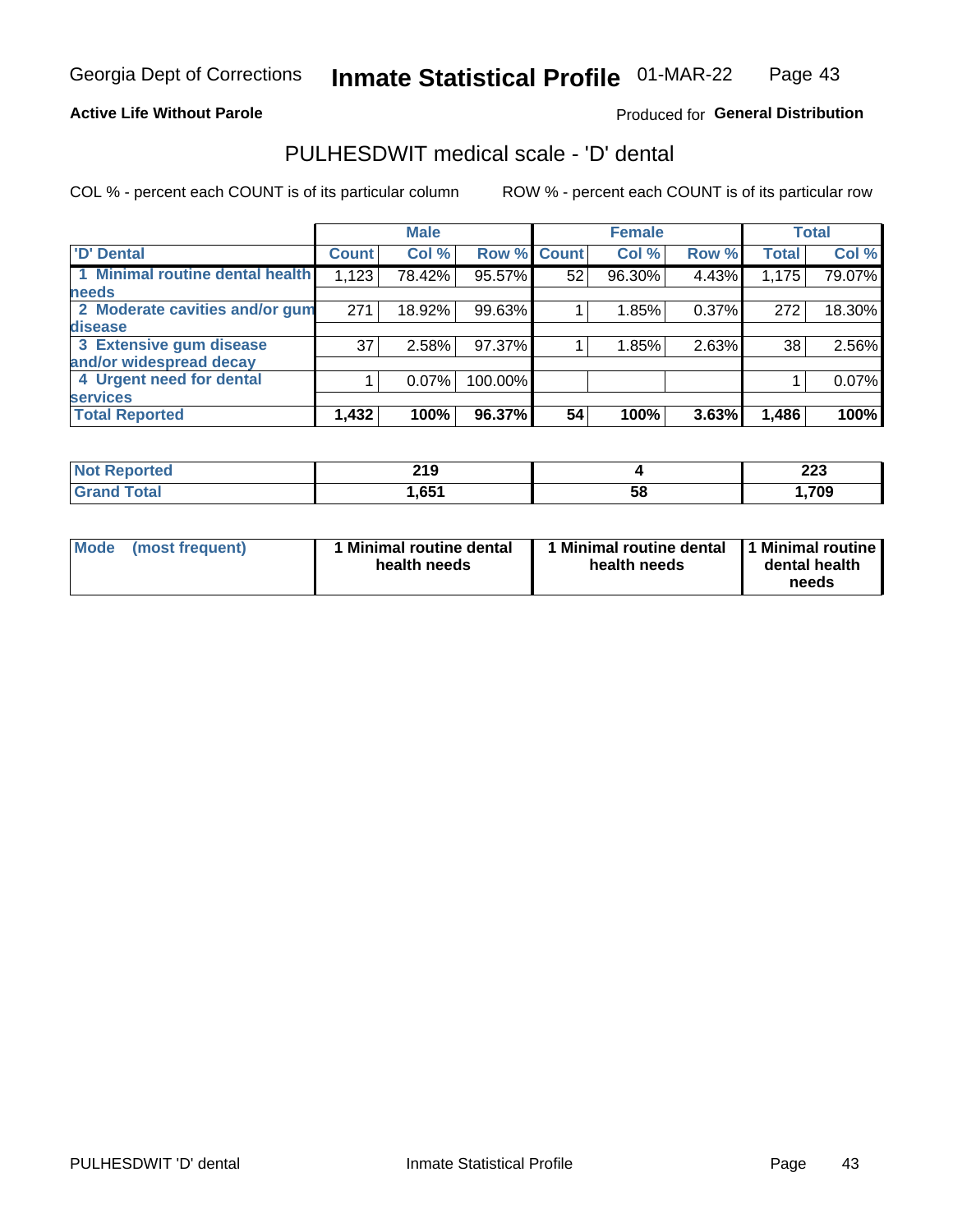### **Active Life Without Parole**

### Produced for General Distribution

### PULHESDWIT medical scale - 'W' work ability

COL % - percent each COUNT is of its particular column

|                                 |              | <b>Male</b> |         |             | <b>Female</b> |       |              | <b>Total</b> |
|---------------------------------|--------------|-------------|---------|-------------|---------------|-------|--------------|--------------|
| <b>W' work ability</b>          | <b>Count</b> | Col %       |         | Row % Count | Col %         | Row % | <b>Total</b> | Col %        |
| 1 Unrestricted work or activity | 1,292        | 84.17%      | 96.56%  | 46          | 79.31%        | 3.44% | 1,338        | 83.99%       |
| 2 Minor restrictions on type of | 193          | 12.57%      | 94.15%  | 12          | 20.69%        | 5.85% | 205          | 12.87%       |
| <b>work</b>                     |              |             |         |             |               |       |              |              |
| 3 Moderate restrictions on type | 33           | 2.15%       | 100.00% |             |               |       | 33           | 2.07%        |
| lof work                        |              |             |         |             |               |       |              |              |
| 4 Major restrictions on type of | 9            | 0.59%       | 100.00% |             |               |       | 9            | 0.56%        |
| <b>work</b>                     |              |             |         |             |               |       |              |              |
| 5 Cannot work under any         | 8            | 0.52%       | 100.00% |             |               |       | 8            | 0.50%        |
| <b>circumstances</b>            |              |             |         |             |               |       |              |              |
| <b>Total Reported</b>           | 1,535        | 100%        | 96.36%  | 58          | 100%          | 3.64% | 1,593        | 100%         |

| <b>Not Reported</b>   | 11C  |    | 44C<br>1 v |
|-----------------------|------|----|------------|
| <b>Total</b><br>Grand | .651 | 58 | 709,،      |

| <b>Mode</b> | (most frequent) | 1 Unrestricted work or<br>activity | 1 Unrestricted work or<br>activity | 1 Unrestricted<br>work or activity |
|-------------|-----------------|------------------------------------|------------------------------------|------------------------------------|
|-------------|-----------------|------------------------------------|------------------------------------|------------------------------------|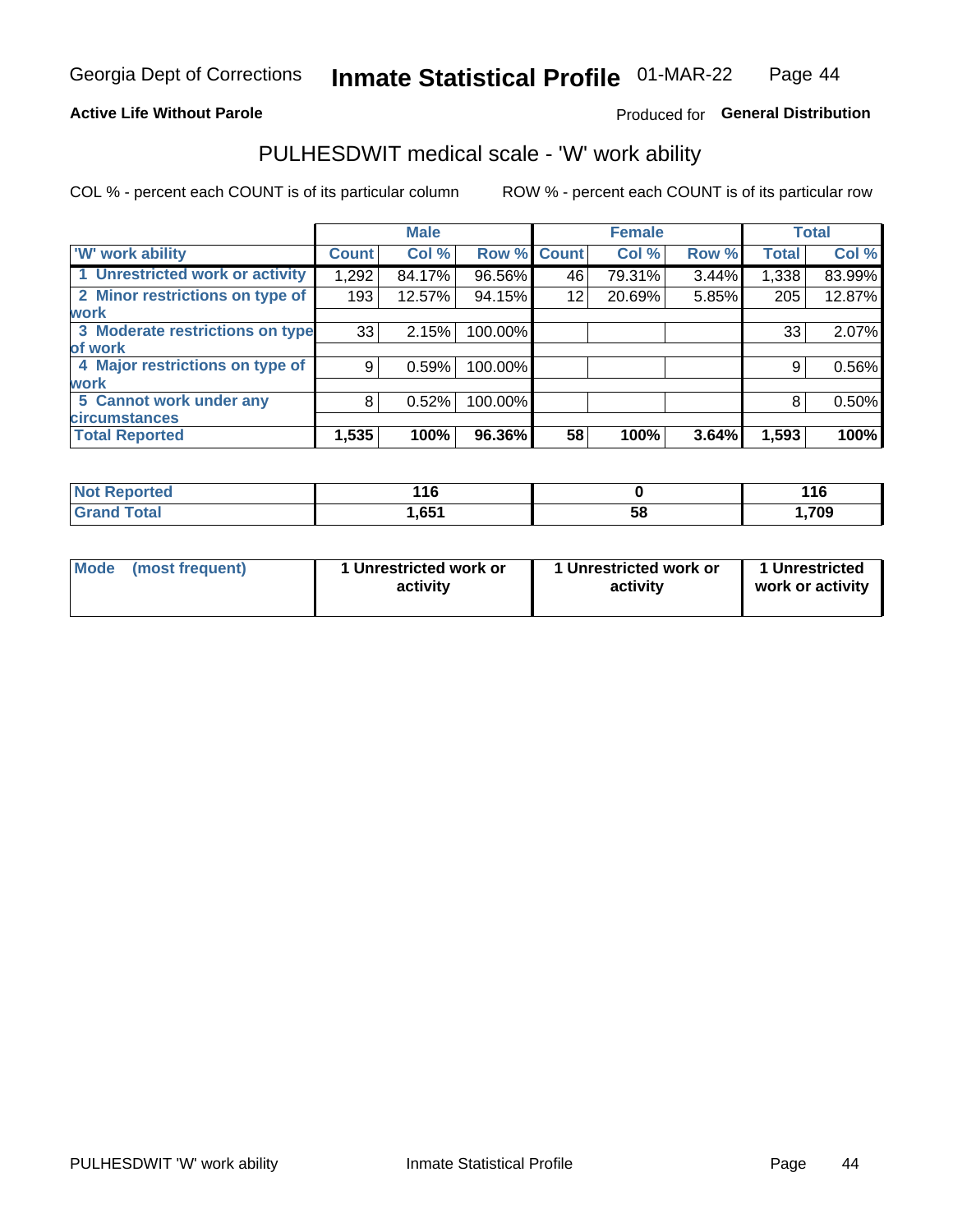#### **Active Life Without Parole**

### Produced for General Distribution

### PULHESDWIT medical scale - 'I' impairment

|                                   |              | <b>Male</b> |             |    | <b>Female</b> |       |              | <b>Total</b> |
|-----------------------------------|--------------|-------------|-------------|----|---------------|-------|--------------|--------------|
| <b>T' Impairment</b>              | <b>Count</b> | Col %       | Row % Count |    | Col %         | Row % | <b>Total</b> | Col %        |
| 1 No impairments or               | 1,513        | 98.63%      | 96.31%      | 58 | 100.00%       | 3.69% | 1,571        | 98.68%       |
| disabilities                      |              |             |             |    |               |       |              |              |
| 2 Wheelchair-bound but            | 9            | 0.59%       | 100.00%     |    |               |       | 9            | 0.57%        |
| otherwise OK                      |              |             |             |    |               |       |              |              |
| <b>3 Needs low-level Assisted</b> | 2            | 0.13%       | 100.00%     |    |               |       | 2            | 0.13%        |
| Living (level I)                  |              |             |             |    |               |       |              |              |
| 4 Needs moderate Assisted         |              | 0.07%       | 100.00%     |    |               |       |              | 0.06%        |
| Living (level II)                 |              |             |             |    |               |       |              |              |
| <b>5 Needs maximal Assisted</b>   | 9            | 0.59%       | 100.00%     |    |               |       | 9            | 0.57%        |
| <b>Living (level III)</b>         |              |             |             |    |               |       |              |              |
| <b>Total Reported</b>             | 1,534        | 100%        | 96.36%      | 58 | 100%          | 3.64% | 1,592        | 100.0%       |

| Reported     | 4.47  |    | 447<br>. |
|--------------|-------|----|----------|
| <b>Total</b> | 651.ا | 58 | ,709     |

| Mode | (most frequent) | 1 No impairments or<br>disabilities | 1 No impairments or<br>disabilities | 1 No impairments<br>or disabilities |
|------|-----------------|-------------------------------------|-------------------------------------|-------------------------------------|
|------|-----------------|-------------------------------------|-------------------------------------|-------------------------------------|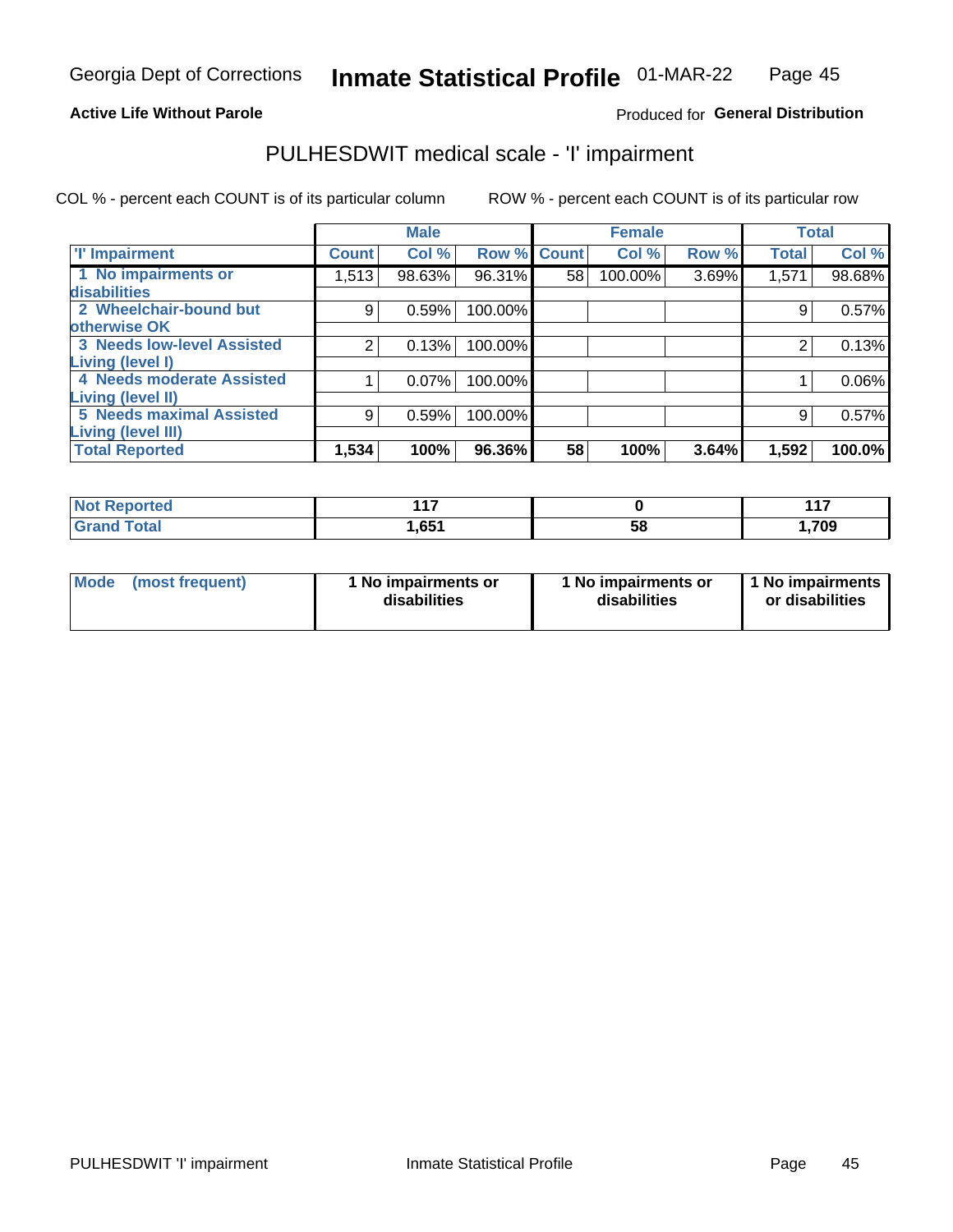#### **Active Life Without Parole**

### Produced fo General Distribution

### PULHESDWIT medical scale - 'T' transportability

COL % - percent each COUNT is of its particular column

|                              |              | <b>Male</b> |         |                    | <b>Female</b> |       |              | <b>Total</b> |
|------------------------------|--------------|-------------|---------|--------------------|---------------|-------|--------------|--------------|
| <b>T' Transportability</b>   | <b>Count</b> | Col %       |         | <b>Row % Count</b> | Col %         | Row % | <b>Total</b> | Col %        |
| 1 Can be transported in any  | 1,525        | 98.77%      | 96.40%  | 57                 | 100.00%       | 3.60% | 1,582        | 98.81%       |
| ordinary approved vehicle    |              |             |         |                    |               |       |              |              |
| 2 Wheelchair-bound, not      | 8            | 0.52%       | 100.00% |                    |               |       |              | 0.50%        |
| needing special vehicle      |              |             |         |                    |               |       |              |              |
| 3 Wheelchair-bound, requires | 2            | 0.13%       | 100.00% |                    |               |       |              | 0.12%        |
| special vehicle              |              |             |         |                    |               |       |              |              |
| 5 Requires ambulance         | 9            | 0.58%       | 100.00% |                    |               |       | 9            | 0.56%        |
| transport                    |              |             |         |                    |               |       |              |              |
| <b>Total Reported</b>        | 1,544        | 100%        | 96.44%  | 57                 | 100%          | 3.56% | 1,601        | 100%         |

| orted        | $10-1$<br>י שי |    | 108  |
|--------------|----------------|----|------|
| <b>Total</b> | 1,65∖          | 58 | 709، |

| <b>Mode</b> | (most frequent) | 1 Can be transported in any 1 Can be transported in any | ordinary approved vehicle   ordinary approved vehicle   transported in any | 1 Can be<br>  ordinary approved  <br>vehicle |
|-------------|-----------------|---------------------------------------------------------|----------------------------------------------------------------------------|----------------------------------------------|
|-------------|-----------------|---------------------------------------------------------|----------------------------------------------------------------------------|----------------------------------------------|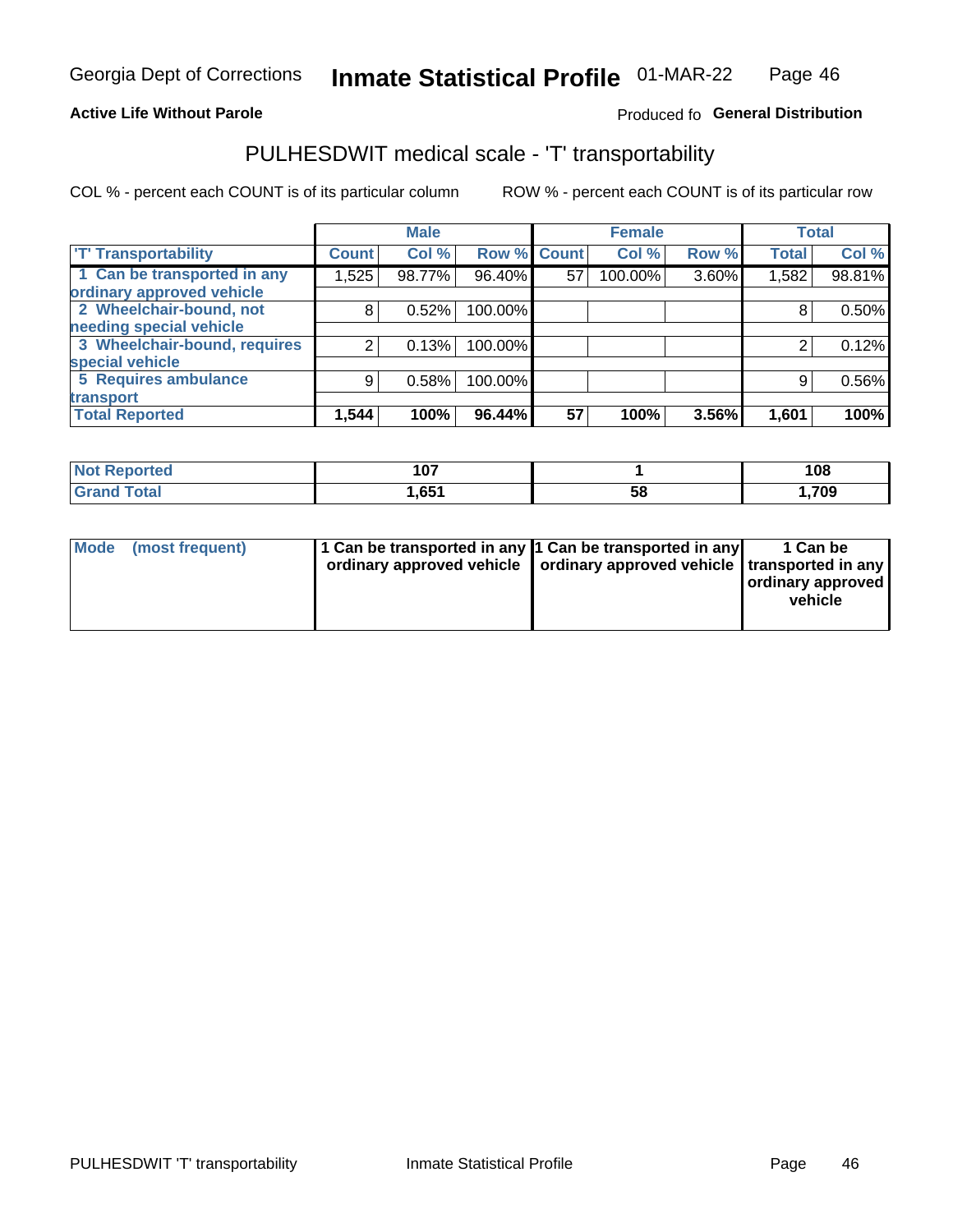## Inmate Statistical Profile 01-MAR-22 Page 47

#### **Active Life Without Parole**

### **Produced for General Distribution**

### Number of prior Georgia incarcerations

COL % - percent each COUNT is of its particular column

|                                       |              | <b>Male</b> |                    |    | <b>Female</b> |       |       | <b>Total</b> |
|---------------------------------------|--------------|-------------|--------------------|----|---------------|-------|-------|--------------|
| <b>Num of Prior GA Incarcerations</b> | <b>Count</b> | Col %       | <b>Row % Count</b> |    | Col %         | Row % | Total | Col %        |
|                                       | 858          | 51.97%      | 94.81%             | 47 | 81.03%        | 5.19% | 905   | 52.95%       |
|                                       | 319          | 19.32%      | 98.15%             | 6  | 10.34%        | 1.85% | 325   | 19.02%       |
|                                       | 199          | 12.05%      | 99.00%             | 2  | 3.45%         | 1.00% | 201   | 11.76%       |
| 3                                     | 128          | 7.75%       | 98.46%             | 2  | 3.45%         | 1.54% | 130   | 7.61%        |
| 4                                     | 69           | 4.18%       | 100.00%            |    |               |       | 69    | 4.04%        |
| 5                                     | 42           | 2.54%       | 100.00%            |    |               |       | 42    | 2.46%        |
| <b>More Than 5</b>                    | 36           | 2.18%       | 97.30%             |    | 1.72%         | 2.70% | 37    | 2.17%        |
| <b>Total Reported</b>                 | 1,651        | 100%        | 96.61%             | 58 | 100%          | 3.39% | 1,709 | 100.0%       |

| ported<br><b>NOT</b> |                |    |      |
|----------------------|----------------|----|------|
| <b>otal</b>          | CE4<br>ו כס, ו | ာင | ,709 |

| Mean (average)       | 444 | .40 | 1.08 |
|----------------------|-----|-----|------|
| Median (middle)      |     |     |      |
| Mode (most frequent) |     |     |      |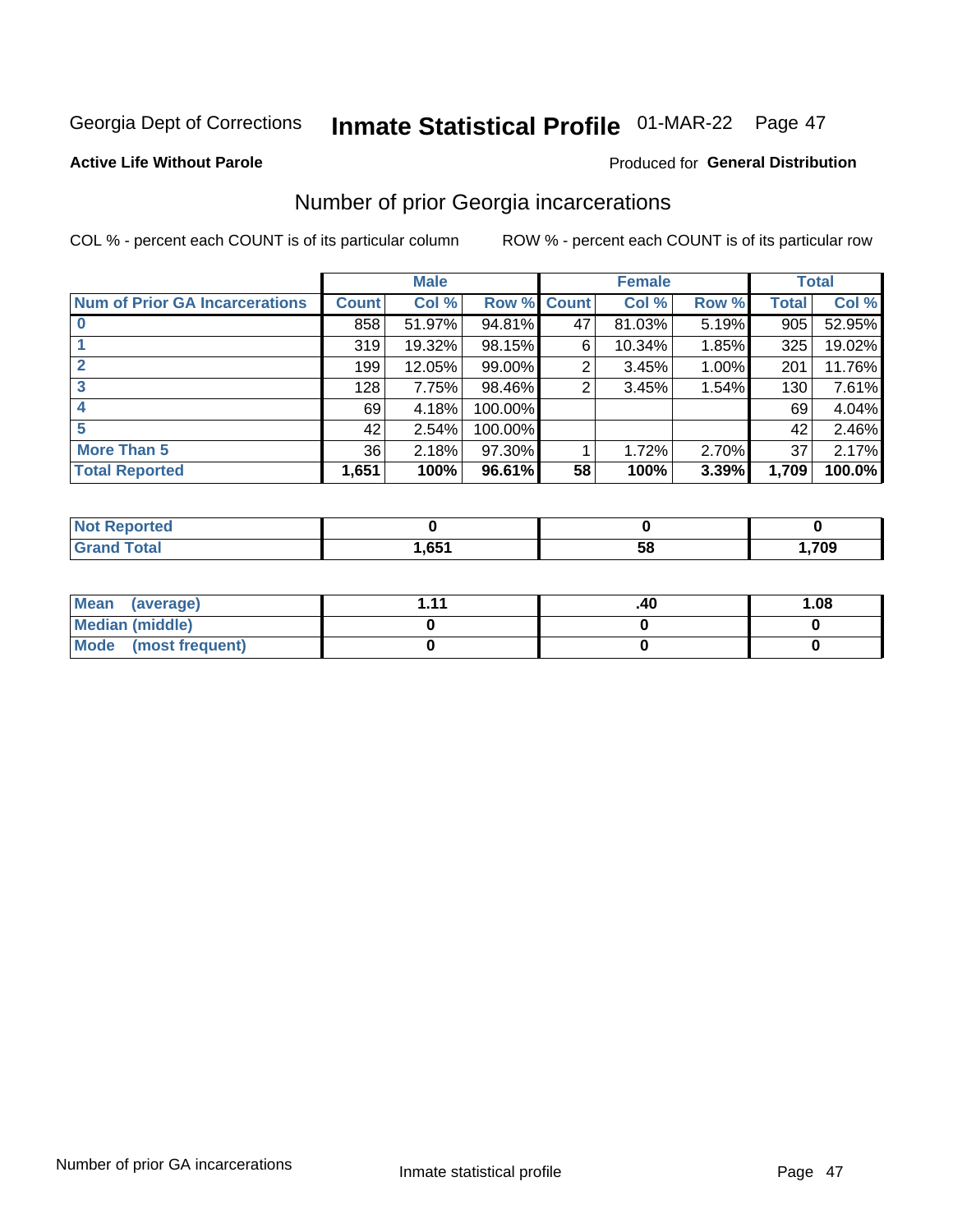### Inmate Statistical Profile 01-MAR-22 Page 48

**Active Life Without Parole** 

**Produced for General Distribution** 

### Prison sentence in years

COL % - percent each COUNT is of its particular column

ROW % - percent each COUNT is of its particular row

|                                 | <b>Male</b>  |            |                    | <b>Female</b> |            |          | $\tau$ otal |         |
|---------------------------------|--------------|------------|--------------------|---------------|------------|----------|-------------|---------|
| <b>Prison Sentence In Years</b> | <b>Count</b> | Col %      | <b>Row % Count</b> |               | Col %      | Row %    | Total       | Col %   |
| <b>Life Without Parole</b>      | .651         | $100.00\%$ | 96.61%             | 58            | $100.00\%$ | $3.39\%$ | 1,709       | 100.00% |
| <b>Total Reported</b>           | 1,651        | 100%       | 96.61%             | 58            | 100%       | 3.39%    | 1,709       | 100%    |

| Reported |       |    |      |
|----------|-------|----|------|
| Total    | 651.، | 58 | 709, |

#### **Determinate (numeric) sentences only**

| <b>Mean</b><br>(average)<br> |  |  |
|------------------------------|--|--|
|------------------------------|--|--|

All sentences (including determinate), with life, life without parole, and death sentences figured at 45 years

| Me<br>.<br> | -- | -- |  |
|-------------|----|----|--|
|             |    |    |  |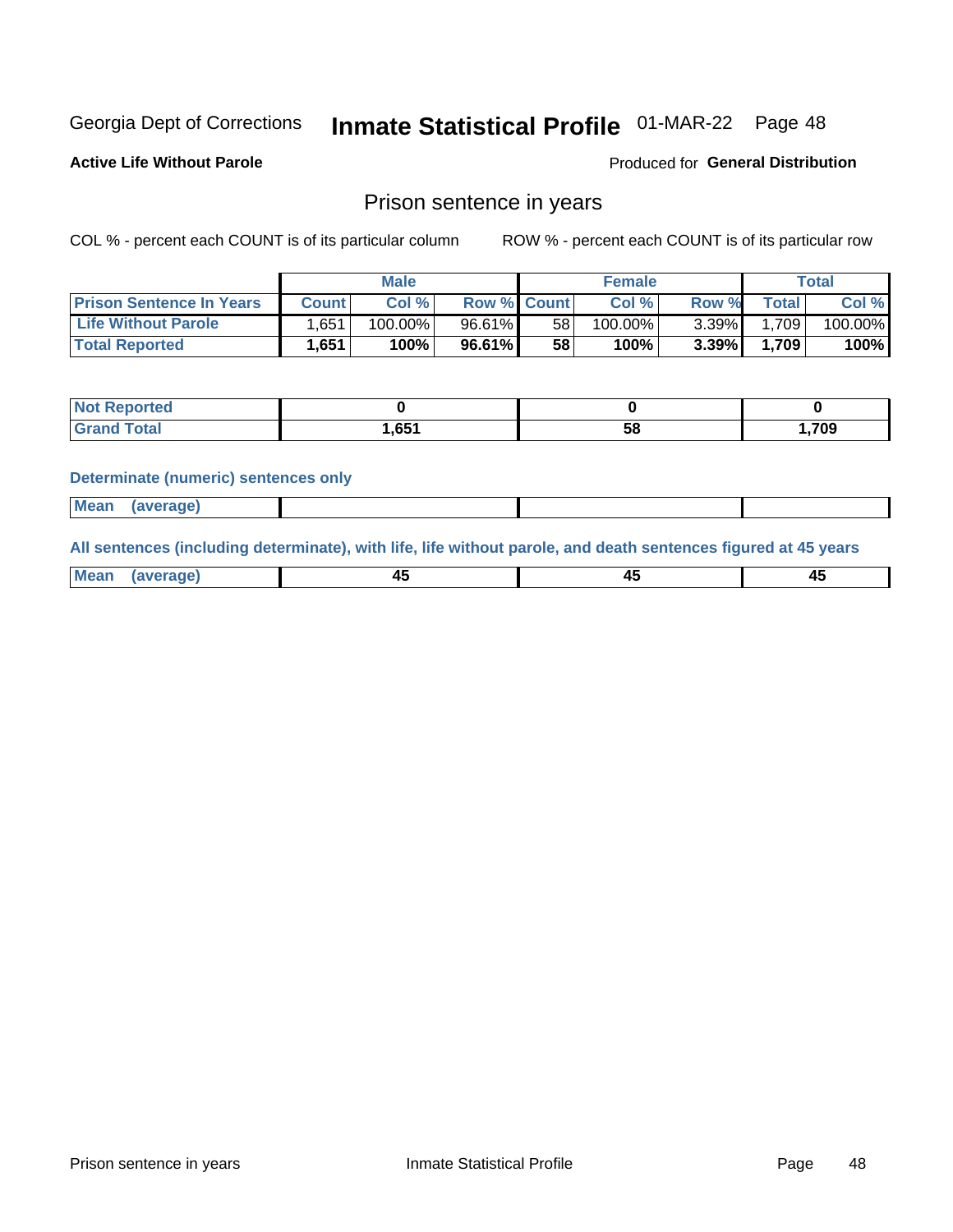#### Georgia Dept of Corrections Inmate Statistical Profile 01-MAR-22 Page 49

#### **Active Life Without Parole**

#### Produced for General Distribution

### Primary offense, broken out into felonies vs misdemeanors

COL % - percent each COUNT is of its particular column

|                                  | <b>Male</b>  |         |                    | <b>Female</b> |            |          | Total  |         |
|----------------------------------|--------------|---------|--------------------|---------------|------------|----------|--------|---------|
| <b>Felonies and Misdemeanors</b> | <b>Count</b> | Col%    | <b>Row % Count</b> |               | Col%       | Row %    | Total  | Col %   |
| <b>Felonies</b>                  | .642         | 100.00% | 96.70%             | 56            | $100.00\%$ | $3.30\%$ | 1,698  | 100.00% |
| <b>Total Reported</b>            | .642         | 100%    | 96.7%              | 56            | $100\%$    | 3.3%     | 698. ا | 100%    |

| <b>Not Reported</b>          |      |      |                               |
|------------------------------|------|------|-------------------------------|
| <b>Total</b><br><b>Grand</b> | ,651 | .644 | <b>700</b><br>. . <i>I</i> və |

| <b>Mode</b><br>frequent)<br>nies<br>≧ (most tr.<br>. | onies<br>. | lonies<br>ею<br>____ |
|------------------------------------------------------|------------|----------------------|
|------------------------------------------------------|------------|----------------------|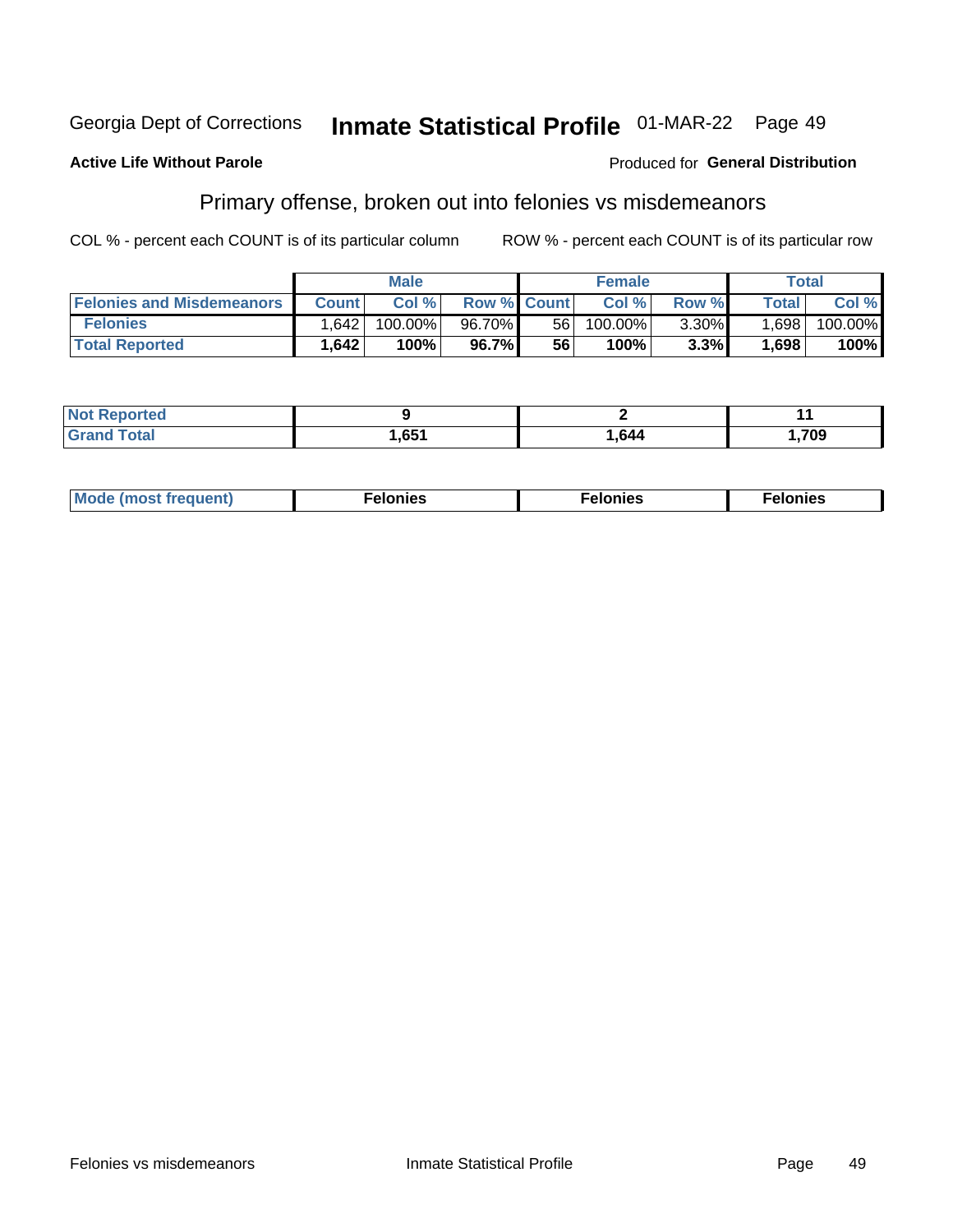#### Inmate Statistical Profile 01-MAR-22 Page 50 Georgia Dept of Corrections

### **Active Life Without Parole**

### Produced for General Distribution

### Primary offense, broken out into six broad crime categories

COL % - percent each COUNT is of its particular column

|                         | <b>Male</b>       |        |           | <b>Female</b>      |        |       | <b>Total</b> |        |
|-------------------------|-------------------|--------|-----------|--------------------|--------|-------|--------------|--------|
| <b>Crime Categories</b> | <b>Count</b>      | Col%   |           | <b>Row % Count</b> | Col %  | Row % | <b>Total</b> | Col %  |
| <b>Violent</b>          | .440 <sup>1</sup> | 87.27% | $96.19\%$ | 57                 | 98.28% | 3.81% | 1,497        | 87.65% |
| <b>Sex Crime</b>        | 204               | 12.36% | 99.51%    |                    | 1.72%  | .49%  | 205          | 12.00% |
| <b>Drug</b>             | 6                 | .36%   | 100.00%   |                    | .00%   |       | 6            | .35%   |
| <b>Total Reported</b>   | 1,650             | 100%   | 96.6%     | 58                 | 100%   | 3.4%  | 1,708        | 100%   |

| _____ | $\bullet$ | 58 | ,709 |
|-------|-----------|----|------|

| Mo<br>quenti | .<br>iolent<br>ΊΙ. | --<br>olent | .<br>'ent |
|--------------|--------------------|-------------|-----------|
|              |                    |             |           |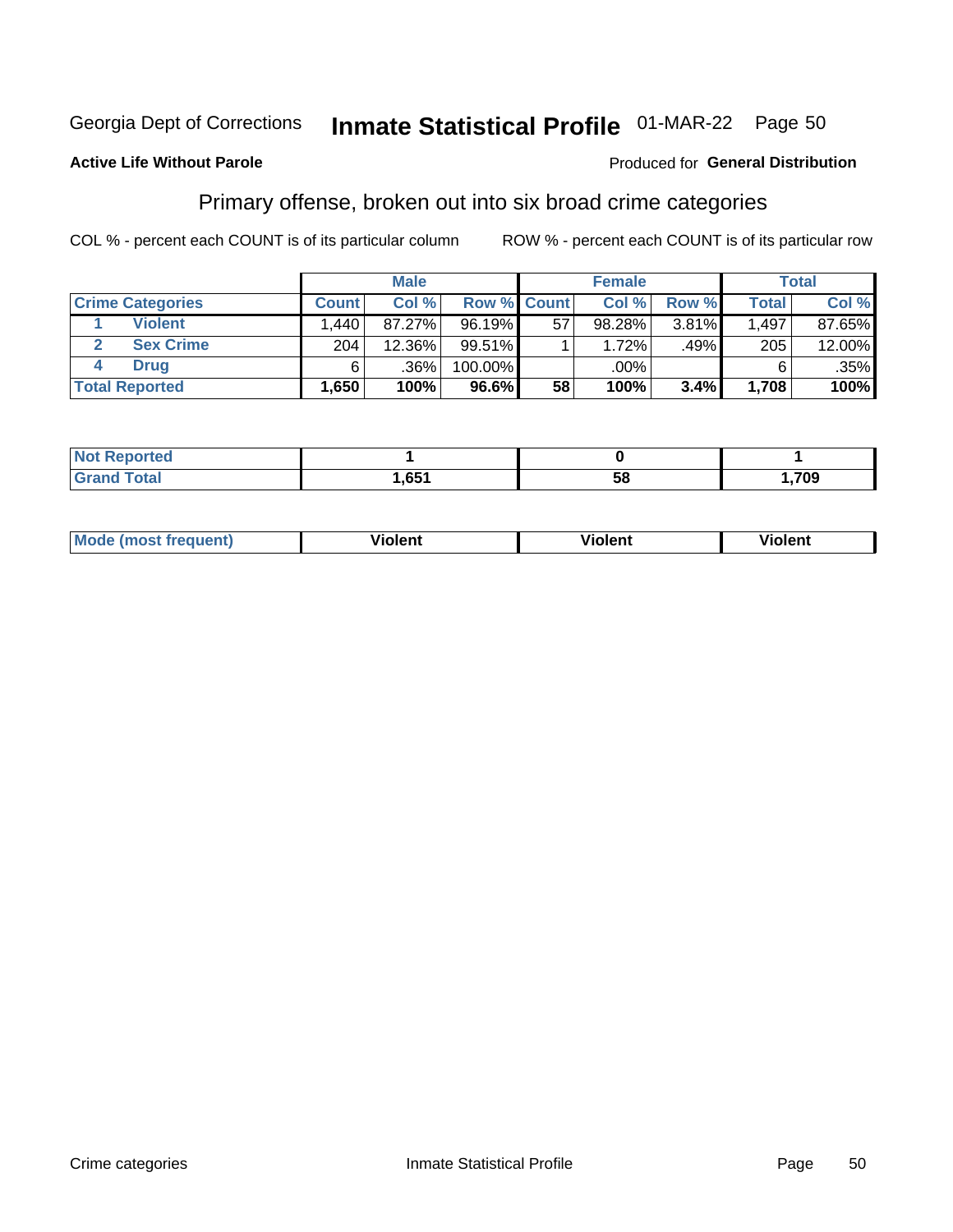## Inmate Statistical Profile 01-MAR-22 Page 51

#### **Active Life Without Parole**

### **Produced for General Distribution**

### Primary offense, detailed offense code

COL % - percent each COUNT is of its particular column

|                                         |              | <b>Male</b>                |         |              | <b>Female</b>             |        |              | <b>Total</b> |
|-----------------------------------------|--------------|----------------------------|---------|--------------|---------------------------|--------|--------------|--------------|
| <b>Primary Offense</b>                  | <b>Count</b> | $\overline{\text{Col }^9}$ | Row %   | <b>Count</b> | $\overline{\text{Col}}$ % | Row %  | <b>Total</b> | Col %        |
| <b>Agg Sex Battery Atmpt (2099)</b>     |              | .06%                       | 100.00% |              |                           |        | 1            | .06%         |
| <b>Aggrav Assault (1302)</b>            | 3            | .18%                       | 75.00%  | 1            | 1.72%                     | 25.00% | 4            | .23%         |
| <b>Aggrav Battery (1305)</b>            |              | .06%                       | 100.00% |              |                           |        |              | .06%         |
| <b>Aggrav Child Molestation (2021)</b>  | 26           | 1.58%                      | 100.00% |              |                           |        | 26           | 1.52%        |
| <b>Aggrav Sexual Battery (2009)</b>     |              | .42%                       | 100.00% |              |                           |        | 7            | .41%         |
| <b>Aggrav Sodomy (2003)</b>             | 12           | .73%                       | 100.00% |              |                           |        | 12           | .70%         |
| <b>Armed Robbery (1902)</b>             | 157          | 9.52%                      | 99.37%  | 1            | 1.72%                     | .63%   | 158          | 9.25%        |
| <b>Child Molestation (2019)</b>         | 5            | .30%                       | 100.00% |              |                           |        | 5            | .29%         |
| <b>False Imprisonment (1308)</b>        |              | .06%                       | 100.00% |              |                           |        |              | .06%         |
| <b>Hijacking Motor Vehicle (1911)</b>   |              | .06%                       | 100.00% |              |                           |        |              | .06%         |
| Kidnapping (1311)                       | 94           | 5.70%                      | 100.00% |              |                           |        | 94           | 5.50%        |
| <b>Murder (1101)</b>                    | 1,180        | 71.52%                     | 95.55%  | 55           | 94.83%                    | 4.45%  | 1,235        | 72.31%       |
| <b>Poss Of Firearm Dur Crime</b>        | 2            | .12%                       | 100.00% |              |                           |        | 2            | .12%         |
| (2910)                                  |              |                            |         |              |                           |        |              |              |
| Rape (2001)                             | 153          | 9.27%                      | 99.35%  |              | 1.72%                     | .65%   | 154          | 9.02%        |
| S/D Cocaine (4021)                      |              | .06%                       | 100.00% |              |                           |        |              | .06%         |
| S/D Cont Sub Public (4017)              |              | .06%                       | 100.00% |              |                           |        |              | .06%         |
| S/D Cont Sub School (4018)              |              | .06%                       | 100.00% |              |                           |        | 1            | .06%         |
| <b>Traf Cocaine 401+ Gm (4103)</b>      |              | .06%                       | 100.00% |              |                           |        | 1            | .06%         |
| <b>Traf Methamph 28-199 Gm</b>          |              | .06%                       | 100.00% |              |                           |        | 1            | .06%         |
| (4140)                                  |              |                            |         |              |                           |        |              |              |
| Traf Narcotic 29+ Gm (4113)             |              | .06%                       | 100.00% |              |                           |        |              | .06%         |
| <b>Traffick Sexual Servitude (1331)</b> |              | .06%                       | 100.00% |              |                           |        |              | .06%         |
| <b>Total Rported</b>                    | 1,650        | 100%                       | 96.6%   | 58           | 100%                      | 3.4%   | 1,708        | 100%         |

| <b>Not</b><br><b>orted</b> |      |    |      |
|----------------------------|------|----|------|
| <b>Total</b>               | ,651 | 58 | 709, |

| Mode (most frequent) | 1101 Murder | 1101 Murder | 1101 Murder |
|----------------------|-------------|-------------|-------------|
|----------------------|-------------|-------------|-------------|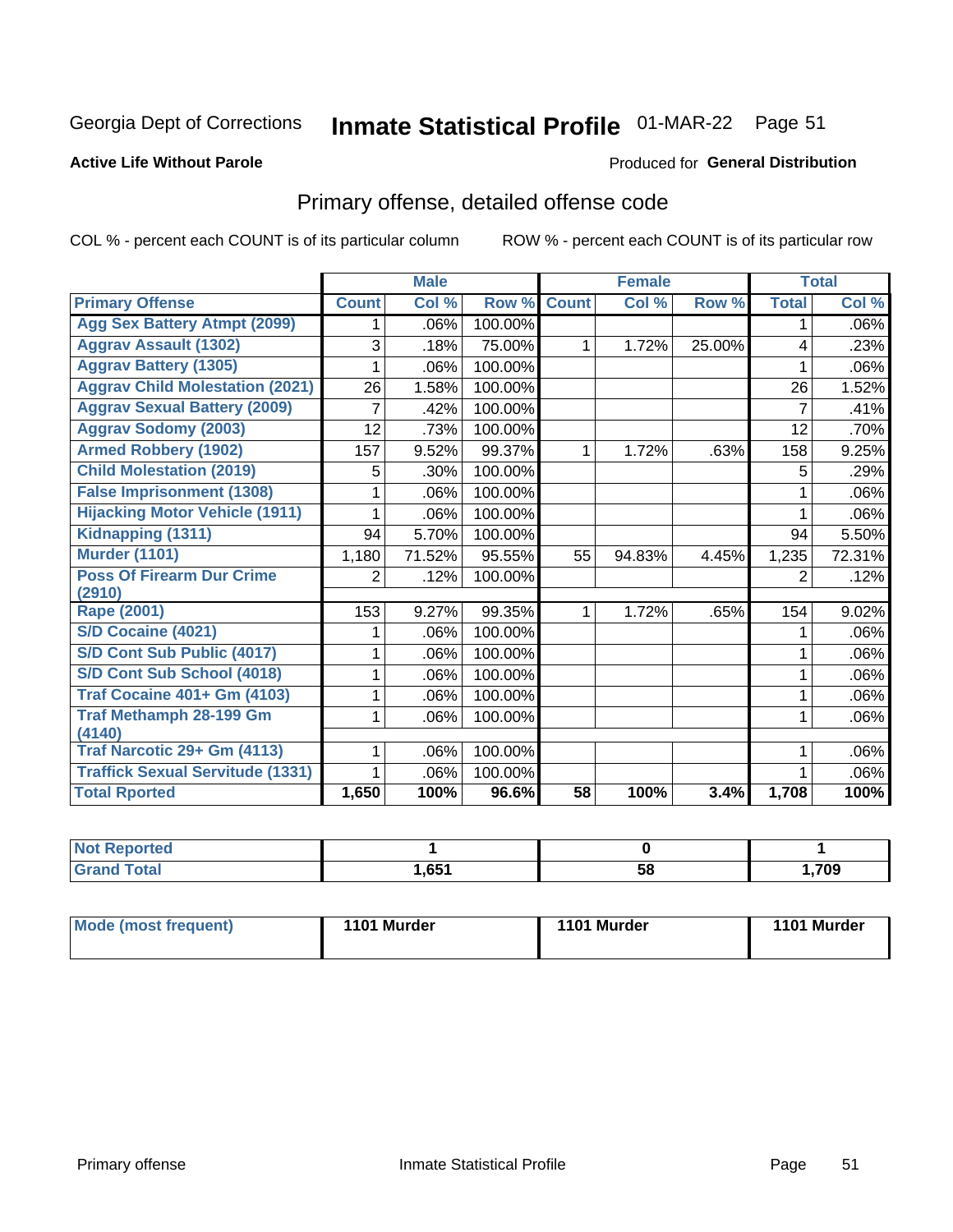## Inmate Statistical Profile 01-MAR-22 Page 52

#### **Active Life Without Parole**

### **Produced for General Distribution**

### County of conviction of primary offense

COL % - percent each COUNT is of its particular column

|                                |                  | <b>Male</b> |         |                | <b>Female</b> |        |                | <b>Total</b> |
|--------------------------------|------------------|-------------|---------|----------------|---------------|--------|----------------|--------------|
| <b>County of Conviction</b>    | <b>Count</b>     | Col %       | Row %   | <b>Count</b>   | Col %         | Row %  | <b>Total</b>   | Col %        |
| 000<br><b>Unknown</b>          | 9                | .55%        | 81.82%  | $\overline{2}$ | 3.45%         | 18.18% | 11             | .64%         |
| <b>Appling County</b><br>001   | 4                | .24%        | 100.00% |                |               |        | 4              | .23%         |
| <b>Atkinson County</b><br>002  | 3                | .18%        | 100.00% |                |               |        | 3              | .18%         |
| <b>Bacon County</b><br>003     | 4                | .24%        | 100.00% |                |               |        | 4              | .23%         |
| <b>Baker County</b><br>004     | 1                | .06%        | 100.00% |                |               |        | 1              | .06%         |
| <b>Baldwin County</b><br>005   | 6                | .36%        | 100.00% |                |               |        | 6              | .35%         |
| <b>Banks County</b><br>006     | 3                | .18%        | 100.00% |                |               |        | 3              | .18%         |
| <b>Barrow County</b><br>007    | $\overline{7}$   | .42%        | 100.00% |                |               |        | $\overline{7}$ | .41%         |
| <b>Bartow County</b><br>008    | 10               | .61%        | 90.91%  | 1              | 1.72%         | 9.09%  | 11             | .64%         |
| <b>Ben Hill County</b><br>009  | 8                | .48%        | 100.00% |                |               |        | 8              | .47%         |
| <b>Berrien County</b><br>010   | 4                | .24%        | 100.00% |                |               |        | 4              | .23%         |
| <b>Bibb County</b><br>011      | 48               | 2.91%       | 96.00%  | $\overline{2}$ | 3.45%         | 4.00%  | 50             | 2.93%        |
| <b>Bleckley County</b><br>012  | 1                | .06%        | 100.00% |                |               |        | 1              | .06%         |
| <b>Brantley County</b><br>013  | $\overline{2}$   | .12%        | 100.00% |                |               |        | $\overline{2}$ | .12%         |
| <b>Brooks County</b><br>014    | $\overline{2}$   | .12%        | 100.00% |                |               |        | $\overline{2}$ | .12%         |
| <b>Bryan County</b><br>015     | $\mathbf{1}$     | .06%        | 100.00% |                |               |        | $\mathbf{1}$   | .06%         |
| <b>Bulloch County</b><br>016   | 8                | .48%        | 88.89%  | 1              | 1.72%         | 11.11% | 9              | .53%         |
| <b>Burke County</b><br>017     | 13               | .79%        | 100.00% |                |               |        | 13             | .76%         |
| <b>Butts County</b><br>018     | 3                | .18%        | 100.00% |                |               |        | 3              | .18%         |
| <b>Calhoun County</b><br>019   | $\overline{3}$   | .18%        | 100.00% |                |               |        | $\overline{3}$ | .18%         |
| <b>Camden County</b><br>020    | 7                | .42%        | 100.00% |                |               |        | $\overline{7}$ | .41%         |
| <b>Candler County</b><br>021   | 4                | .24%        | 100.00% |                |               |        | 4              | .23%         |
| <b>Carroll County</b><br>022   | 5                | .30%        | 100.00% |                |               |        | 5              | .29%         |
| <b>Catoosa County</b><br>023   | 4                | .24%        | 80.00%  | 1              | 1.72%         | 20.00% | 5              | .29%         |
| <b>Chatham County</b><br>025   | 72               | 4.36%       | 97.30%  | $\overline{2}$ | 3.45%         | 2.70%  | 74             | 4.33%        |
| <b>Chattooga County</b><br>027 | 4                | .24%        | 100.00% |                |               |        | 4              | .23%         |
| <b>Cherokee County</b><br>028  | 10               | .61%        | 100.00% |                |               |        | 10             | .59%         |
| <b>Clarke County</b><br>029    | 24               | 1.45%       | 100.00% |                |               |        | 24             | 1.40%        |
| <b>Clay County</b><br>030      | $\overline{2}$   | .12%        | 100.00% |                |               |        | $\overline{2}$ | .12%         |
| <b>Clayton County</b><br>031   | 75               | 4.54%       | 94.94%  | 4              | 6.90%         | 5.06%  | 79             | 4.62%        |
| <b>Clinch County</b><br>032    | $\mathbf{1}$     | .06%        | 100.00% |                |               |        | 1              | .06%         |
| <b>Cobb County</b><br>033      | 74               | 4.48%       | 97.37%  | 2              | 3.45%         | 2.63%  | 76             | 4.45%        |
| <b>Coffee County</b><br>034    | 14               | .85%        | 87.50%  | $\overline{2}$ | 3.45%         | 12.50% | 16             | .94%         |
| 035<br><b>Colquitt County</b>  | $\sqrt{3}$       | .18%        | 100.00% |                |               |        | $\sqrt{3}$     | .18%         |
| <b>Columbia County</b><br>036  | 10               | .61%        | 83.33%  | $\overline{2}$ | 3.45%         | 16.67% | 12             | .70%         |
| <b>Cook County</b><br>037      | 5                | .30%        | 100.00% |                |               |        | 5              | .29%         |
| <b>Coweta County</b><br>038    | $\boldsymbol{9}$ | .55%        | 100.00% |                |               |        | 9              | .53%         |
| <b>Crisp County</b><br>040     | 8                | .48%        | 100.00% |                |               |        | 8              | .47%         |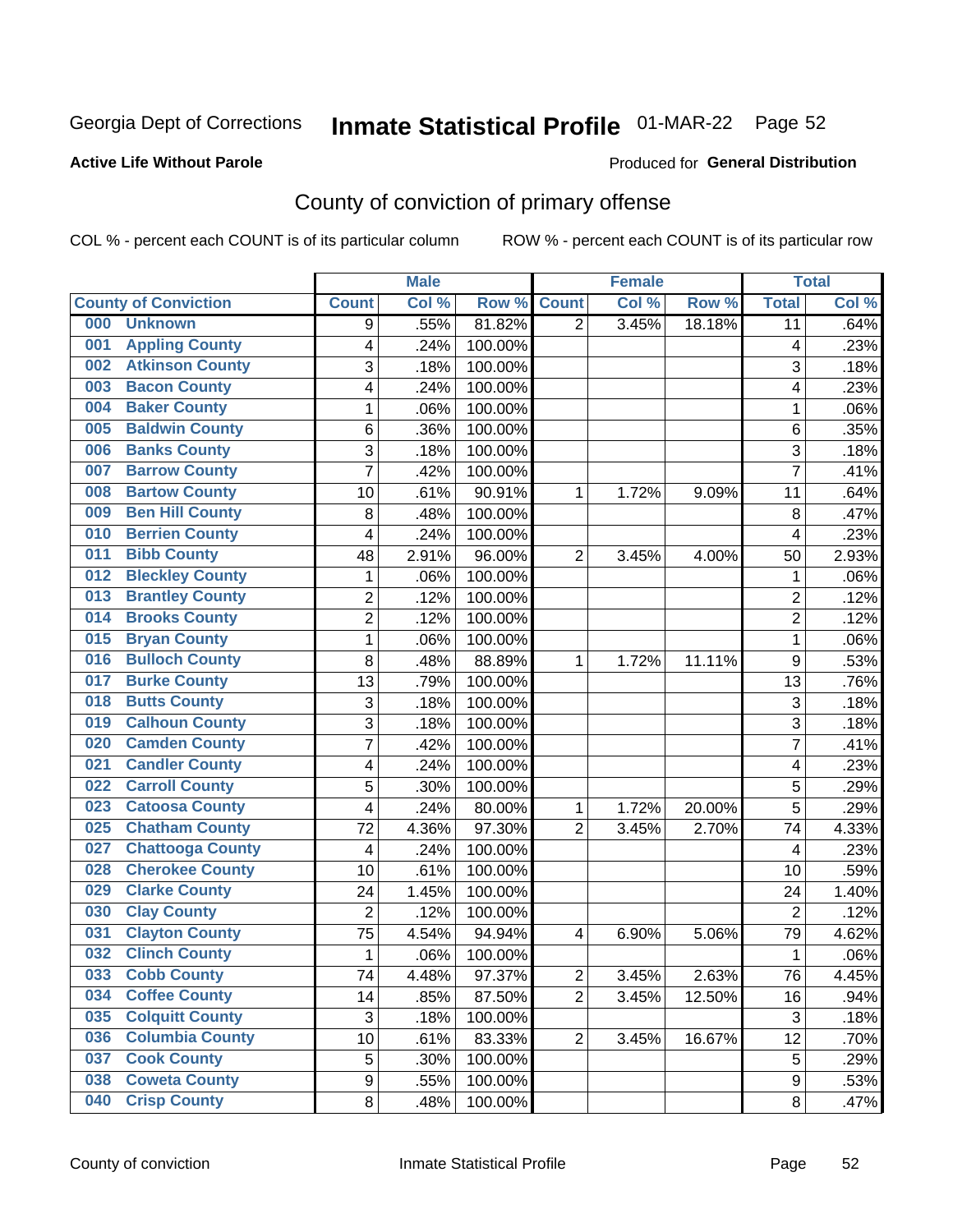## Inmate Statistical Profile 01-MAR-22 Page 53

#### **Active Life Without Parole**

#### Produced for General Distribution

### County of conviction of primary offense

COL % - percent each COUNT is of its particular column

|     |                             |                         | <b>Male</b> |         |                | <b>Female</b> |        |                | <b>Total</b> |
|-----|-----------------------------|-------------------------|-------------|---------|----------------|---------------|--------|----------------|--------------|
|     | <b>County of Conviction</b> | <b>Count</b>            | Col %       | Row %   | <b>Count</b>   | Col %         | Row %  | <b>Total</b>   | Col %        |
| 041 | <b>Dade County</b>          | 1                       | .06%        | 100.00% |                |               |        | 1              | .06%         |
| 042 | <b>Dawson County</b>        | 3                       | .18%        | 100.00% |                |               |        | 3              | .18%         |
| 043 | <b>Decatur County</b>       | 6                       | .36%        | 100.00% |                |               |        | 6              | .35%         |
| 044 | <b>Dekalb County</b>        | 146                     | 8.84%       | 97.33%  | 4              | 6.90%         | 2.67%  | 150            | 8.78%        |
| 045 | <b>Dodge County</b>         | 1                       | .06%        | 100.00% |                |               |        | 1              | .06%         |
| 046 | <b>Dooly County</b>         | 3                       | .18%        | 100.00% |                |               |        | $\overline{3}$ | .18%         |
| 047 | <b>Dougherty County</b>     | 34                      | 2.06%       | 97.14%  | 1              | 1.72%         | 2.86%  | 35             | 2.05%        |
| 048 | <b>Douglas County</b>       | 39                      | 2.36%       | 95.12%  | $\overline{2}$ | 3.45%         | 4.88%  | 41             | 2.40%        |
| 049 | <b>Early County</b>         | $\overline{c}$          | .12%        | 100.00% |                |               |        | $\overline{2}$ | .12%         |
| 051 | <b>Effingham County</b>     | 7                       | .42%        | 87.50%  | 1              | 1.72%         | 12.50% | 8              | .47%         |
| 052 | <b>Elbert County</b>        | 3                       | .18%        | 75.00%  | 1              | 1.72%         | 25.00% | 4              | .23%         |
| 053 | <b>Emanuel County</b>       | 14                      | .85%        | 100.00% |                |               |        | 14             | .82%         |
| 056 | <b>Fayette County</b>       | 10                      | .61%        | 100.00% |                |               |        | 10             | .59%         |
| 057 | <b>Floyd County</b>         | 34                      | 2.06%       | 97.14%  | 1              | 1.72%         | 2.86%  | 35             | 2.05%        |
| 058 | <b>Forsyth County</b>       | 4                       | .24%        | 80.00%  | 1              | 1.72%         | 20.00% | 5              | .29%         |
| 059 | <b>Franklin County</b>      | 6                       | .36%        | 85.71%  | 1              | 1.72%         | 14.29% | 7              | .41%         |
| 060 | <b>Fulton County</b>        | 216                     | 13.08%      | 98.63%  | 3              | 5.17%         | 1.37%  | 219            | 12.81%       |
| 061 | <b>Gilmer County</b>        | $\overline{2}$          | .12%        | 100.00% |                |               |        | $\overline{2}$ | .12%         |
| 063 | <b>Glynn County</b>         | 21                      | 1.27%       | 100.00% |                |               |        | 21             | 1.23%        |
| 064 | <b>Gordon County</b>        | 10                      | .61%        | 100.00% |                |               |        | 10             | .59%         |
| 065 | <b>Grady County</b>         | 3                       | .18%        | 100.00% |                |               |        | 3              | .18%         |
| 066 | <b>Greene County</b>        | $\overline{2}$          | .12%        | 100.00% |                |               |        | $\overline{2}$ | .12%         |
| 067 | <b>Gwinnett County</b>      | 72                      | 4.36%       | 94.74%  | 4              | 6.90%         | 5.26%  | 76             | 4.45%        |
| 068 | <b>Habersham County</b>     | $\overline{\mathbf{4}}$ | .24%        | 80.00%  | 1              | 1.72%         | 20.00% | 5              | .29%         |
| 069 | <b>Hall County</b>          | 24                      | 1.45%       | 82.76%  | 5              | 8.62%         | 17.24% | 29             | 1.70%        |
| 070 | <b>Hancock County</b>       | 4                       | .24%        | 100.00% |                |               |        | 4              | .23%         |
| 071 | <b>Haralson County</b>      | 6                       | .36%        | 100.00% |                |               |        | 6              | .35%         |
| 072 | <b>Harris County</b>        | $\overline{2}$          | .12%        | 100.00% |                |               |        | $\overline{c}$ | .12%         |
| 073 | <b>Hart County</b>          | 3                       | .18%        | 100.00% |                |               |        | 3              | .18%         |
| 075 | <b>Henry County</b>         | 20                      | 1.21%       | 95.24%  | 1              | 1.72%         | 4.76%  | 21             | 1.23%        |
| 076 | <b>Houston County</b>       | 26                      | 1.57%       | 100.00% |                |               |        | 26             | 1.52%        |
| 078 | <b>Jackson County</b>       | 12                      | .73%        | 100.00% |                |               |        | 12             | .70%         |
| 079 | <b>Jasper County</b>        | $\mathbf{1}$            | .06%        | 100.00% |                |               |        | $\mathbf{1}$   | .06%         |
| 080 | <b>Jeff Davis County</b>    | $\overline{2}$          | .12%        | 100.00% |                |               |        | $\overline{2}$ | .12%         |
| 081 | <b>Jefferson County</b>     | 6                       | .36%        | 100.00% |                |               |        | 6              | .35%         |
| 082 | <b>Jenkins County</b>       | 3                       | .18%        | 100.00% |                |               |        | 3              | .18%         |
| 083 | <b>Johnson County</b>       | $\mathbf 1$             | .06%        | 100.00% |                |               |        | $\mathbf 1$    | .06%         |
| 084 | <b>Jones County</b>         | $\mathbf 1$             | .06%        | 50.00%  | 1              | 1.72%         | 50.00% | $\overline{2}$ | .12%         |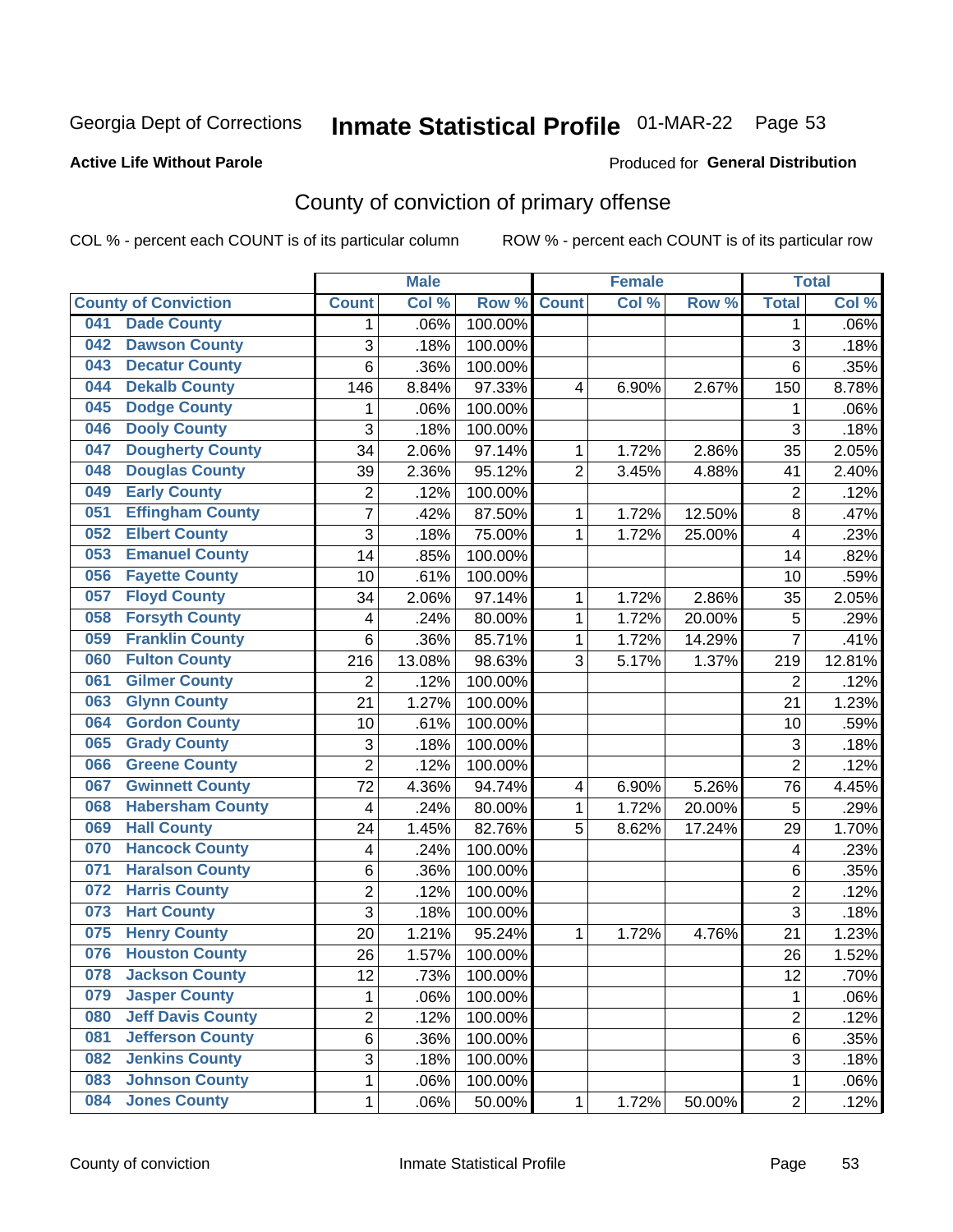## Inmate Statistical Profile 01-MAR-22 Page 54

#### **Active Life Without Parole**

#### Produced for General Distribution

### County of conviction of primary offense

COL % - percent each COUNT is of its particular column

|                                              |                | <b>Male</b> |         |                | <b>Female</b> |          |                | <b>Total</b> |
|----------------------------------------------|----------------|-------------|---------|----------------|---------------|----------|----------------|--------------|
| <b>County of Conviction</b>                  | <b>Count</b>   | Col %       | Row %   | <b>Count</b>   | Col %         | Row %    | <b>Total</b>   | Col %        |
| <b>Lamar County</b><br>085                   | 1              | .06%        | 100.00% |                |               |          | 1              | $.06\%$      |
| <b>Lanier County</b><br>086                  | $\overline{2}$ | .12%        | 100.00% |                |               |          | $\overline{2}$ | .12%         |
| <b>Laurens County</b><br>087                 | 4              | .24%        | 100.00% |                |               |          | 4              | .23%         |
| <b>Lee County</b><br>088                     | 4              | .24%        | 100.00% |                |               |          | 4              | .23%         |
| <b>Liberty County</b><br>089                 | 6              | .36%        | 100.00% |                |               |          | 6              | .35%         |
| <b>Long County</b><br>091                    | 5              | .30%        | 100.00% |                |               |          | 5              | .29%         |
| <b>Lowndes County</b><br>092                 | 8              | .48%        | 100.00% |                |               |          | 8              | .47%         |
| <b>Lumpkin County</b><br>093                 | 1              | .06%        | 100.00% |                |               |          | $\mathbf{1}$   | .06%         |
| <b>Madison County</b><br>095                 | 3              | .18%        | 100.00% |                |               |          | 3              | .18%         |
| <b>Marion County</b><br>096                  | 1              | .06%        | 100.00% |                |               |          | $\mathbf{1}$   | .06%         |
| <b>Mcduffie County</b><br>097                | 3              | .18%        | 100.00% |                |               |          | 3              | .18%         |
| <b>Meriwether County</b><br>099              | $\overline{2}$ | .12%        | 100.00% |                |               |          | $\overline{2}$ | .12%         |
| <b>Miller County</b><br>100                  | 1              | .06%        | 100.00% |                |               |          | $\mathbf{1}$   | .06%         |
| <b>Mitchell County</b><br>101                | 4              | .24%        | 100.00% |                |               |          | 4              | .23%         |
| <b>Monroe County</b><br>102                  | 7              | .42%        | 100.00% |                |               |          | $\overline{7}$ | .41%         |
| <b>Morgan County</b><br>104                  | $\overline{2}$ | .12%        | 100.00% |                |               |          | $\overline{2}$ | .12%         |
| <b>Murray County</b><br>105                  | 5              | .30%        | 100.00% |                |               |          | 5              | .29%         |
| <b>Muscogee County</b><br>106                | 49             | 2.97%       | 98.00%  | 1              | 1.72%         | 2.00%    | 50             | 2.93%        |
| <b>Newton County</b><br>107                  | 17             | 1.03%       | 89.47%  | $\overline{2}$ | 3.45%         | 10.53%   | 19             | 1.11%        |
| <b>Oconee County</b><br>108                  | 1              | .06%        | 100.00% |                |               |          | 1              | .06%         |
| <b>Oglethorpe County</b><br>109              | 1              | .06%        | 100.00% |                |               |          | 1              | .06%         |
| <b>Paulding County</b><br>110                | 6              | .36%        | 100.00% |                |               |          | 6              | .35%         |
| <b>Peach County</b><br>111                   | 4              | .24%        | 100.00% |                |               |          | 4              | .23%         |
| <b>Pickens County</b><br>$\overline{112}$    | $\overline{2}$ | .12%        | 100.00% |                |               |          | $\overline{2}$ | .12%         |
| <b>Pierce County</b><br>113                  | 2              | .12%        | 100.00% |                |               |          | $\overline{2}$ | .12%         |
| <b>Pike County</b><br>$\overline{114}$       | $\overline{2}$ | .12%        | 66.67%  | 1              | 1.72%         | 33.33%   | 3              | .18%         |
| <b>Polk County</b><br>$\overline{115}$       | 6              | .36%        | 100.00% |                |               |          | 6              | .35%         |
| <b>Pulaski County</b><br>116                 | 1              | .06%        | 100.00% |                |               |          | $\mathbf{1}$   | .06%         |
| <b>Putnam County</b><br>117                  | 8              | .48%        | 100.00% |                |               |          | 8              | .47%         |
| <b>Rabun County</b><br>119                   | 1              | .06%        | 100.00% |                |               |          | $\mathbf{1}$   | .06%         |
| <b>Randolph County</b><br>120                | $\overline{2}$ | .12%        | 100.00% |                |               |          | $\overline{2}$ | .12%         |
| <b>Richmond County</b><br>121                | 80             | 4.85%       | 96.39%  | 3              | 5.17%         | $3.61\%$ | 83             | 4.86%        |
| <b>Rockdale County</b><br>122                | 10             | .61%        | 100.00% |                |               |          | 10             | .59%         |
| <b>Seminole County</b><br>$125$              | $\overline{2}$ | .12%        | 100.00% |                |               |          | $\overline{2}$ | .12%         |
| <b>Spalding County</b><br>126                | 14             | .85%        | 100.00% |                |               |          | 14             | .82%         |
| <b>Stephens County</b><br>127                | $\overline{4}$ | .24%        | 100.00% |                |               |          | 4              | .23%         |
| <b>Sumter County</b><br>129                  | 7              | .42%        | 100.00% |                |               |          | $\overline{7}$ | .41%         |
| <b>Taliaferro County</b><br>$\overline{131}$ | $\mathbf{1}$   | .06%        | 100.00% |                |               |          | $\mathbf 1$    | .06%         |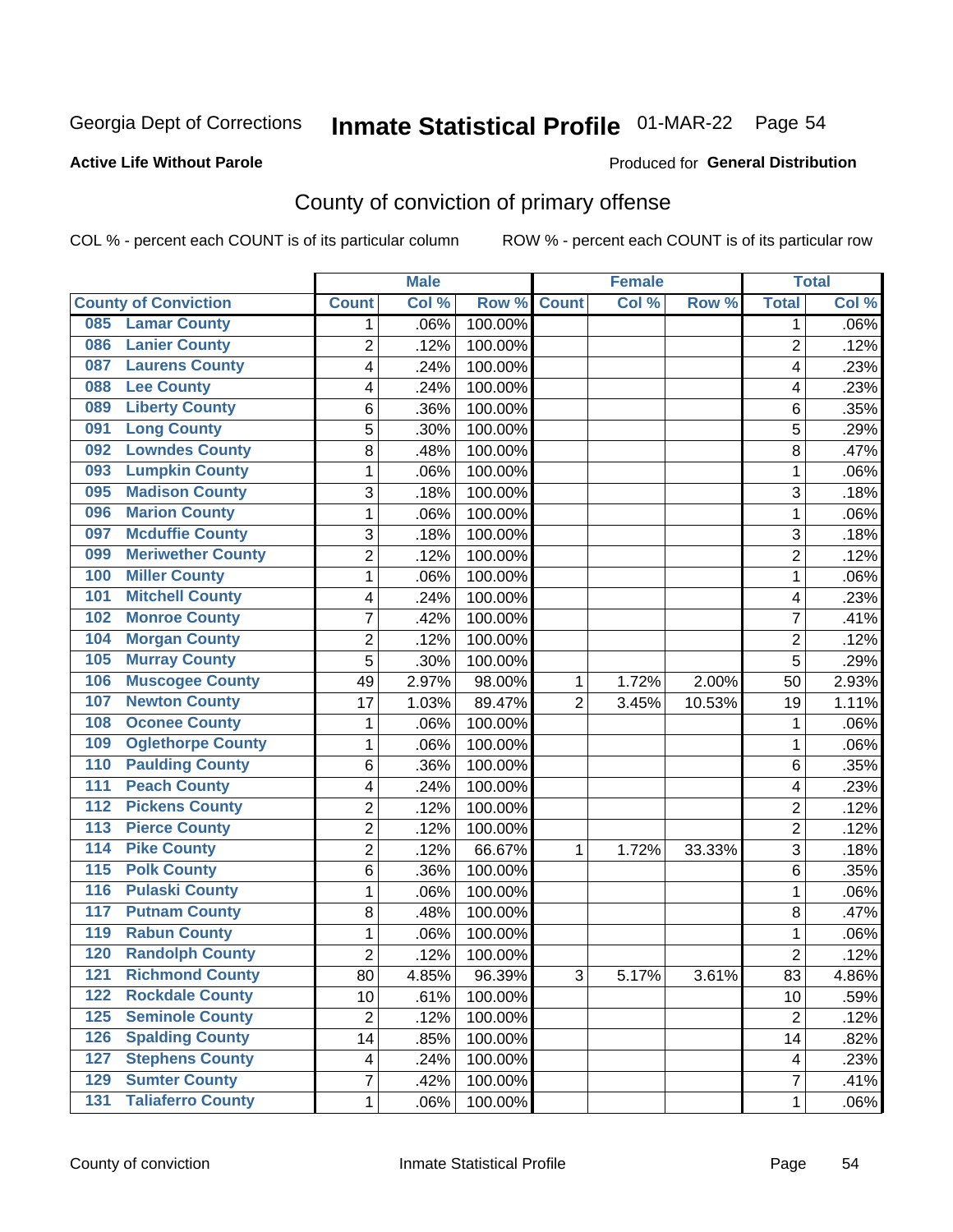## Inmate Statistical Profile 01-MAR-22 Page 55

#### **Active Life Without Parole**

#### Produced for General Distribution

### County of conviction of primary offense

COL % - percent each COUNT is of its particular column

|                                 |                | <b>Male</b> |         |                 | <b>Female</b> |        |                | <b>Total</b> |
|---------------------------------|----------------|-------------|---------|-----------------|---------------|--------|----------------|--------------|
| <b>County of Conviction</b>     | <b>Count</b>   | Col %       | Row %   | <b>Count</b>    | Col %         | Row %  | <b>Total</b>   | Col %        |
| <b>Tattnall County</b><br>132   | 2              | .12%        | 66.67%  | 1               | 1.72%         | 33.33% | 3              | .18%         |
| <b>Taylor County</b><br>133     | $\overline{2}$ | .12%        | 100.00% |                 |               |        | $\overline{2}$ | .12%         |
| <b>Terrell County</b><br>135    | 3              | .18%        | 100.00% |                 |               |        | 3              | .18%         |
| <b>Thomas County</b><br>136     | 6              | .36%        | 100.00% |                 |               |        | 6              | .35%         |
| <b>Tift County</b><br>137       | 11             | .67%        | 100.00% |                 |               |        | 11             | .64%         |
| <b>Toombs County</b><br>138     | 11             | .67%        | 100.00% |                 |               |        | 11             | .64%         |
| <b>Towns County</b><br>139      |                | .06%        | 100.00% |                 |               |        | 1              | .06%         |
| <b>Treutlen County</b><br>140   | 6              | .36%        | 100.00% |                 |               |        | 6              | .35%         |
| <b>Troup County</b><br>141      | 10             | .61%        | 90.91%  | 1               | 1.72%         | 9.09%  | 11             | .64%         |
| <b>Turner County</b><br>142     | 2              | .12%        | 100.00% |                 |               |        | $\overline{2}$ | .12%         |
| <b>Twiggs County</b><br>143     |                | .06%        | 100.00% |                 |               |        | 1              | .06%         |
| <b>Upson County</b><br>145      | 5              | .30%        | 100.00% |                 |               |        | 5              | .29%         |
| <b>Walker County</b><br>146     | 10             | .61%        | 90.91%  | 1               | 1.72%         | 9.09%  | 11             | .64%         |
| <b>Walton County</b><br>147     | 22             | 1.33%       | 100.00% |                 |               |        | 22             | 1.29%        |
| <b>Ware County</b><br>148       | 17             | 1.03%       | 100.00% |                 |               |        | 17             | .99%         |
| <b>Warren County</b><br>149     | 3              | .18%        | 75.00%  | 1               | 1.72%         | 25.00% | 4              | .23%         |
| <b>Washington County</b><br>150 | 5              | .30%        | 100.00% |                 |               |        | 5              | .29%         |
| <b>Wayne County</b><br>151      | 12             | .73%        | 100.00% |                 |               |        | 12             | .70%         |
| <b>White County</b><br>154      | 1              | .06%        | 100.00% |                 |               |        | 1              | .06%         |
| <b>Whitfield County</b><br>155  | 14             | .85%        | 93.33%  | 1               | 1.72%         | 6.67%  | 15             | .88%         |
| <b>Wilkes County</b><br>157     | $\overline{2}$ | .12%        | 100.00% |                 |               |        | $\overline{2}$ | .12%         |
| <b>Worth County</b><br>159      | 1              | .06%        | 100.00% |                 |               |        | 1              | .06%         |
| <b>Total Rported</b>            | 1,651          | 100%        | 96.61%  | $\overline{58}$ | 100%          | 3.39%  | 1,709          | 100%         |

| <b>Not Reported</b> |      |    |      |
|---------------------|------|----|------|
| <b>Total</b>        | .651 | ວບ | ,709 |

| <b>Mode (most frequent)</b> | <b>Fulton County</b> | <b>Hall County</b> | Fulton Countv |
|-----------------------------|----------------------|--------------------|---------------|
|-----------------------------|----------------------|--------------------|---------------|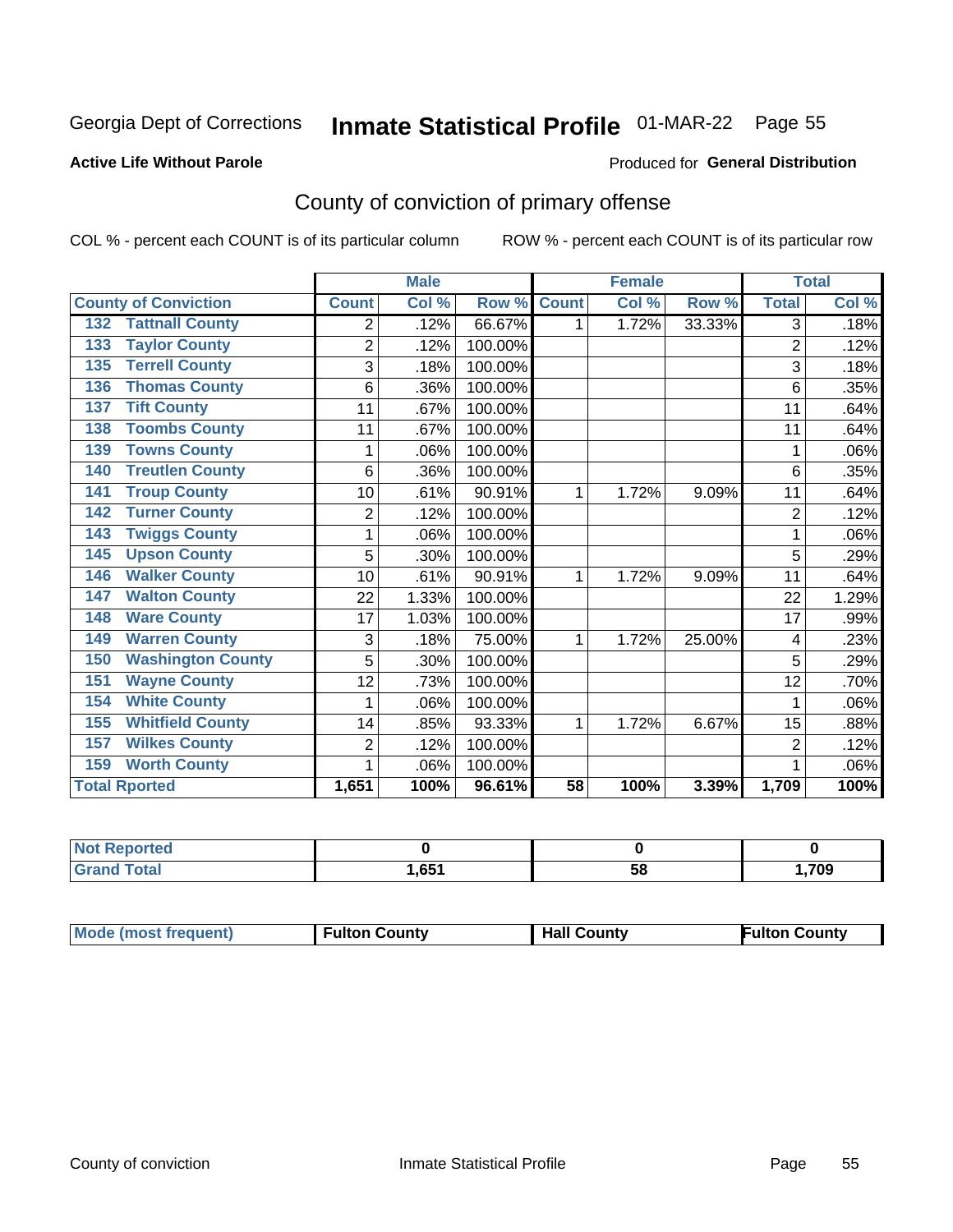### Georgia Dept of Corrections **Active Life Without Parole**

## Inmate Statistical Profile 01-MAR-22 Page 56

Produced for General Distribution

## Circuit of conviction of primary offense

|                         |                                 |                  | <b>Male</b> |         |                         | <b>Female</b> |        |                 | <b>Total</b> |
|-------------------------|---------------------------------|------------------|-------------|---------|-------------------------|---------------|--------|-----------------|--------------|
|                         | <b>Circuit of Conviction</b>    | <b>Count</b>     | Col %       | Row %   | <b>Count</b>            | Col %         | Row %  | <b>Total</b>    | Col%         |
| 1                       | <b>Alapaha Circuit</b>          | 15               | .91%        | 100.00% |                         |               |        | 15              | .88%         |
| $\overline{2}$          | <b>Alcovy Circuit</b>           | 39               | 2.38%       | 95.12%  | $\overline{2}$          | 3.57%         | 4.88%  | 41              | 2.41%        |
| $\overline{\mathbf{3}}$ | <b>Atlanta Circuit</b>          | 216              | 13.15%      | 98.63%  | $\overline{3}$          | 5.36%         | 1.37%  | 219             | 12.90%       |
| 4                       | <b>Atlantic Circuit</b>         | 14               | .85%        | 93.33%  | 1                       | 1.79%         | 6.67%  | 15              | .88%         |
| 5                       | <b>Augusta Circuit</b>          | 103              | 6.27%       | 95.37%  | 5                       | 8.93%         | 4.63%  | 108             | 6.36%        |
| $\overline{6}$          | <b>Blue Ridge Circuit</b>       | 10               | .61%        | 100.00% |                         |               |        | 10              | .59%         |
| 7                       | <b>Brunswick Circuit</b>        | 46               | 2.80%       | 100.00% |                         |               |        | 46              | 2.71%        |
| 8                       | <b>Chattahoochee Circuit</b>    | 54               | 3.29%       | 98.18%  | 1                       | 1.79%         | 1.82%  | 55              | 3.24%        |
| $\overline{9}$          | <b>Cherokee Circuit</b>         | 20               | 1.22%       | 95.24%  | $\mathbf{1}$            | 1.79%         | 4.76%  | 21              | 1.24%        |
| 10                      | <b>Clayton Circuit</b>          | 75               | 4.57%       | 94.94%  | $\overline{\mathbf{4}}$ | 7.14%         | 5.06%  | 79              | 4.65%        |
| $\overline{11}$         | <b>Cobb Circuit</b>             | 74               | 4.51%       | 97.37%  | $\overline{2}$          | 3.57%         | 2.63%  | 76              | 4.48%        |
| $\overline{12}$         | <b>Conasauga Circuit</b>        | 19               | 1.16%       | 95.00%  | 1                       | 1.79%         | 5.00%  | 20              | 1.18%        |
| $\overline{13}$         | <b>Cordele Circuit</b>          | 19               | 1.16%       | 100.00% |                         |               |        | 19              | 1.12%        |
| $\overline{14}$         | <b>Coweta Circuit</b>           | 26               | 1.58%       | 96.30%  | 1                       | 1.79%         | 3.70%  | 27              | 1.59%        |
| $\overline{15}$         | <b>Dougherty Circuit</b>        | 34               | 2.07%       | 97.14%  | $\mathbf{1}$            | 1.79%         | 2.86%  | 35              | 2.06%        |
| 16                      | <b>Dublin Circuit</b>           | 12               | .73%        | 100.00% |                         |               |        | 12              | .71%         |
| $\overline{17}$         | <b>Eastern Circuit</b>          | 72               | 4.38%       | 97.30%  | $\overline{2}$          | 3.57%         | 2.70%  | 74              | 4.36%        |
| 18                      | <b>Flint Circuit</b>            | 20               | 1.22%       | 95.24%  | 1                       | 1.79%         | 4.76%  | 21              | 1.24%        |
| 19                      | <b>Griffin Circuit</b>          | 31               | 1.89%       | 96.88%  | $\mathbf{1}$            | 1.79%         | 3.13%  | 32              | 1.88%        |
| $\overline{20}$         | <b>Gwinnett Circuit</b>         | 72               | 4.38%       | 94.74%  | 4                       | 7.14%         | 5.26%  | 76              | 4.48%        |
| $\overline{21}$         | <b>Houston Circuit</b>          | 26               | 1.58%       | 100.00% |                         |               |        | 26              | 1.53%        |
| $\overline{22}$         | <b>Lookout Mountain Circuit</b> | 19               | 1.16%       | 90.48%  | $\overline{2}$          | 3.57%         | 9.52%  | 21              | 1.24%        |
| 23                      | <b>Macon Circuit</b>            | 52               | 3.17%       | 96.30%  | $\overline{2}$          | 3.57%         | 3.70%  | 54              | 3.18%        |
| $\overline{24}$         | <b>Middle Circuit</b>           | 40               | 2.44%       | 100.00% |                         |               |        | 40              | 2.36%        |
| $\overline{25}$         | <b>Mountain Circuit</b>         | $\boldsymbol{9}$ | .55%        | 90.00%  | 1                       | 1.79%         | 10.00% | 10              | .59%         |
| 26                      | <b>Northeastern Circuit</b>     | 27               | 1.64%       | 84.38%  | 5                       | 8.93%         | 15.63% | 32              | 1.88%        |
| $\overline{27}$         | <b>Northern Circuit</b>         | 16               | .97%        | 88.89%  | $\overline{2}$          | 3.57%         | 11.11% | 18              | 1.06%        |
| 28                      | <b>Ocmulgee Circuit</b>         | 24               | 1.46%       | 96.00%  | 1                       | 1.79%         | 4.00%  | 25              | 1.47%        |
| 29                      | <b>Oconee Circuit</b>           | 3                | .18%        | 100.00% |                         |               |        | 3               | .18%         |
| 30                      | <b>Ogeechee Circuit</b>         | 18               | 1.10%       | 90.00%  | $\overline{2}$          | 3.57%         | 10.00% | 20              | 1.18%        |
| $\overline{31}$         | <b>Pataula Circuit</b>          | 12               | .73%        | 100.00% |                         |               |        | 12              | .71%         |
| 32                      | <b>Piedmont Circuit</b>         | 22               | 1.34%       | 100.00% |                         |               |        | 22              | 1.30%        |
| 33                      | <b>Rome Circuit</b>             | 34               | 2.07%       | 97.14%  | $\mathbf{1}$            | 1.79%         | 2.86%  | 35              | 2.06%        |
| 34                      | <b>South Georgia Circuit</b>    | 17               | 1.04%       | 100.00% |                         |               |        | 17              | 1.00%        |
| 35                      | <b>Southern Circuit</b>         | 19               | 1.16%       | 100.00% |                         |               |        | 19              | 1.12%        |
| 36                      | <b>Southwestern Circuit</b>     | 11               | .67%        | 100.00% |                         |               |        | 11              | .65%         |
| 37                      | <b>Stone Mountain Circuit</b>   | 146              | 8.89%       | 97.33%  | 4                       | 7.14%         | 2.67%  | 150             | 8.83%        |
| 38                      | <b>Tallapoosa Circuit</b>       | 12               | .73%        | 100.00% |                         |               |        | 12              | .71%         |
| 39                      | <b>Tifton Circuit</b>           | 14               | .85%        | 100.00% |                         |               |        | 14              | .82%         |
| 40                      | <b>Toombs Circuit</b>           | 9                | .55%        | 90.00%  | $\mathbf{1}$            | 1.79%         | 10.00% | 10 <sub>1</sub> | .59%         |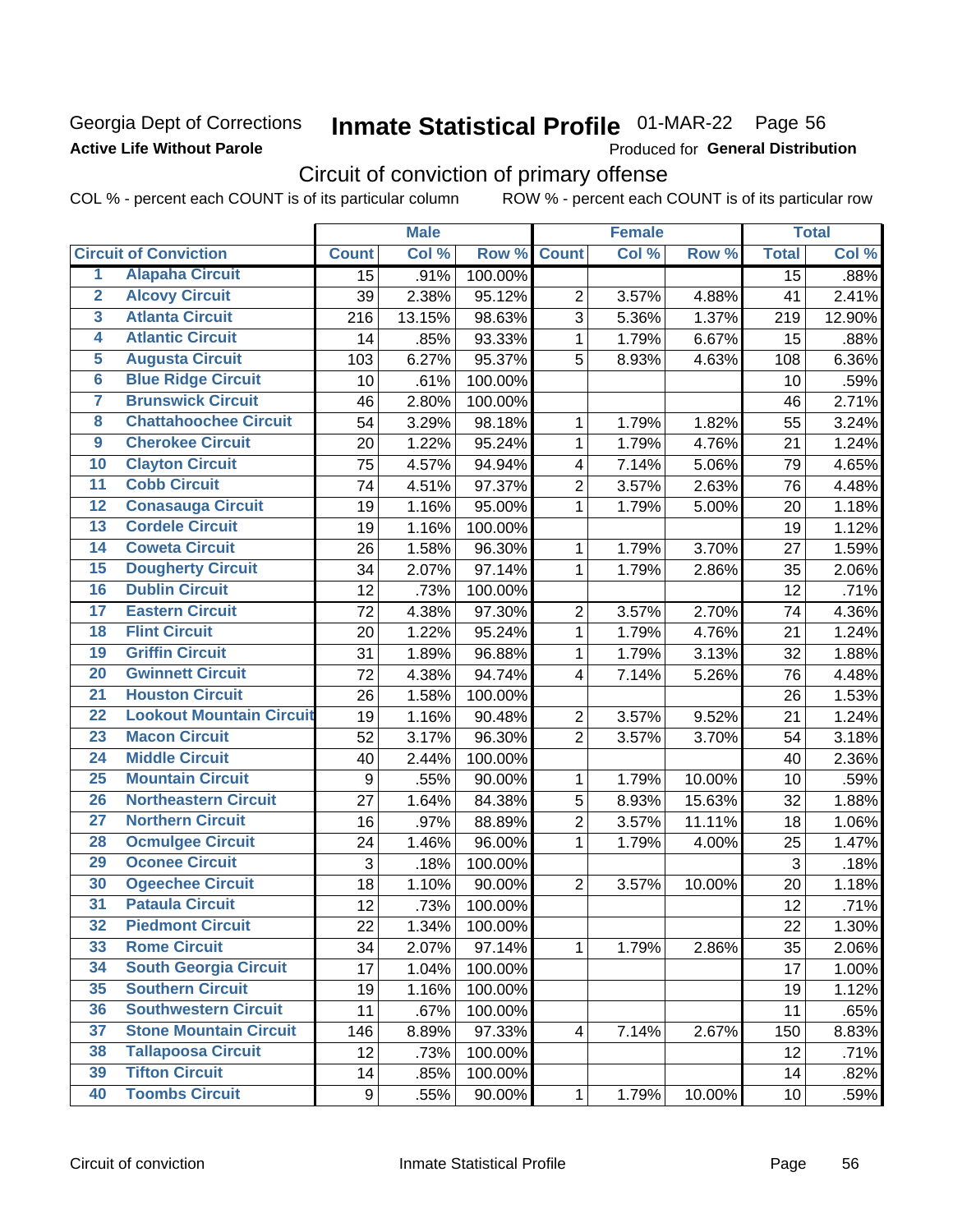### Georgia Dept of Corrections **Active Life Without Parole**

## Inmate Statistical Profile 01-MAR-22 Page 57

Produced for General Distribution

### Circuit of conviction of primary offense

|    |                                  |              | <b>Male</b>    |         |                | <b>Female</b> |        |              | <b>Total</b>   |
|----|----------------------------------|--------------|----------------|---------|----------------|---------------|--------|--------------|----------------|
|    | <b>Circuit of Conviction</b>     | <b>Count</b> | Col %          | Row %   | <b>Count</b>   | Col %         | Row %  | <b>Total</b> | Col %          |
| 41 | <b>Waycross Circuit</b>          | 39           | 2.38%          | 95.12%  | 2              | 3.57%         | 4.88%  | 41           | 2.41%          |
| 42 | <b>Western Circuit</b>           | 25           | 1.52%          | 100.00% |                |               |        | 25           | 1.47%          |
| 43 | <b>Rockdale Circuit</b>          | 10           | .61%           | 100.00% |                |               |        | 10           | .59%           |
| 44 | <b>Douglas Circuit</b>           | 39           | 2.38%          | 95.12%  | $\overline{2}$ | 3.57%         | 4.88%  | 41           | 2.41%          |
| 45 | <b>Appalachian Circuit</b>       | 4            | .24%           | 100.00% |                |               |        | 4            | .24%           |
| 46 | <b>Enotah Circuit</b>            | 3            | .18%           | 100.00% |                |               |        | 3            | .18%           |
| 47 | <b>Bell-Forsyth J.C.</b>         | 4            | .24%           | 80.00%  |                | 1.79%         | 20.00% | 5            | .29%           |
| 48 | <b>Towaliga Judicial Circuit</b> | 11           | .67%           | 100.00% |                |               |        | 11           | .65%           |
| 49 | <b>Paulding Circuit</b>          | 6            | $.37\%$        | 100.00% |                |               |        | 6            | .35%           |
|    | <b>Total Rported</b>             | 1,642        | 100%           | 96.7%   | 56             | 100%          | 3.3%   | 1,698        | 100%           |
|    | <b>Not Reported</b>              |              | 9              |         |                | $\mathbf{2}$  |        |              | 11             |
|    | <b>Grand Total</b>               |              | 1,651          |         |                | 58            |        |              | 1,709          |
|    | <b>Mode (most frequent)</b>      |              | <b>Atlanta</b> |         |                | Augusta       |        |              | <b>Atlanta</b> |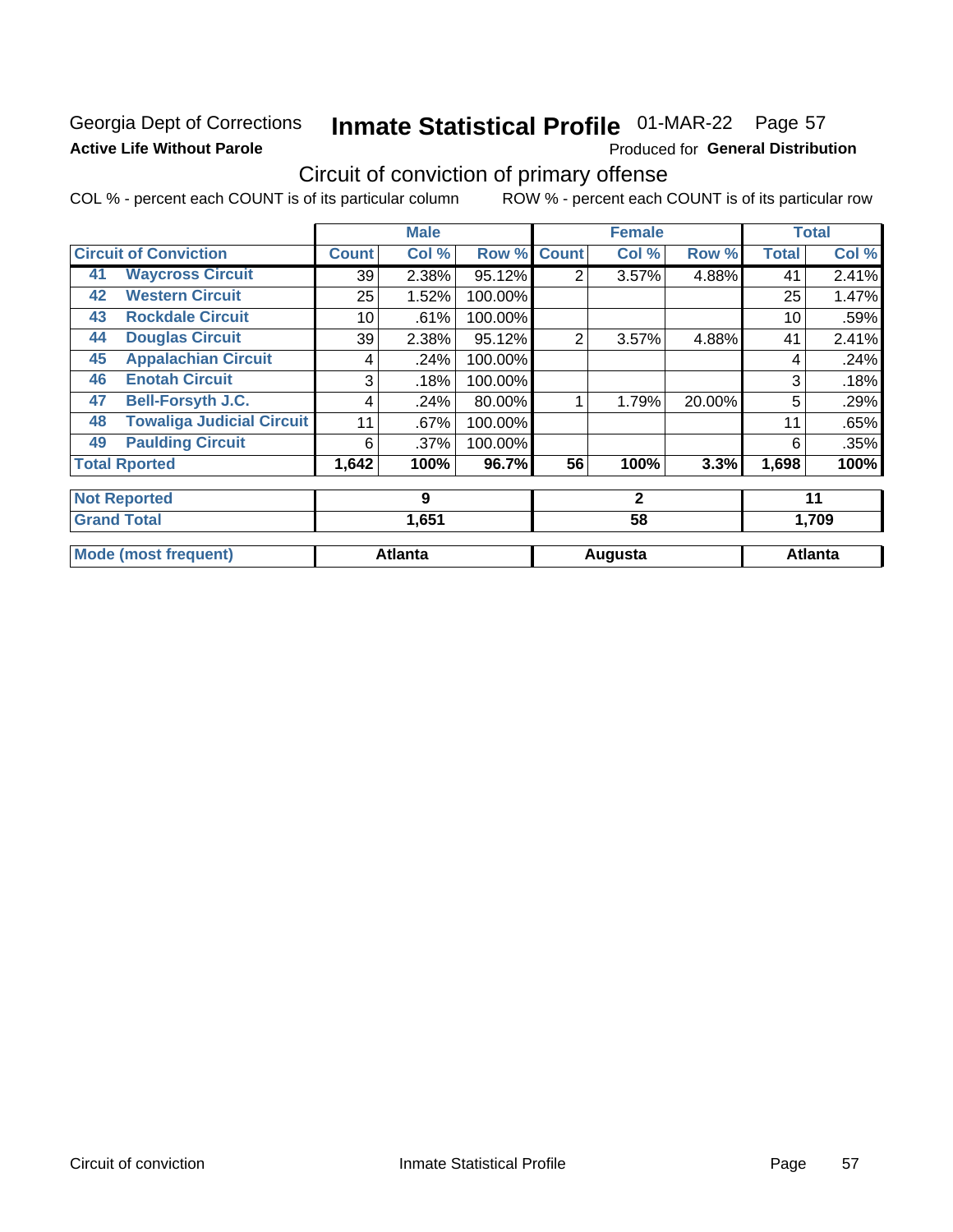### **Active Life Without Parole**

### Produced for General Distribution

### Years served (jail + prison) in this incarceration

COL % - percent each COUNT is of its particular column

|                        |              | <b>Male</b> |         |                 | <b>Female</b> |        |                 | <b>Total</b> |
|------------------------|--------------|-------------|---------|-----------------|---------------|--------|-----------------|--------------|
| <b>Years Served</b>    | <b>Count</b> | Col %       | Row %   | <b>Count</b>    | Col %         | Row %  | <b>Total</b>    | Col %        |
| Less than one year     | 21           | 1.27%       | 100.00% |                 |               |        | $\overline{21}$ | 1.23%        |
| 1 to 1.99 years        | 13           | 0.79%       | 86.67%  | $\overline{2}$  | 3.45%         | 13.33% | 15              | 0.88%        |
| 2 to 2.99 years        | 50           | 3.03%       | 98.04%  | 1               | 1.72%         | 1.96%  | 51              | 2.99%        |
| 3 to 3.99 years        | 95           | 5.76%       | 97.94%  | 2               | 3.45%         | 2.06%  | 97              | 5.68%        |
| 4 to 4.99 years        | 95           | 5.76%       | 95.96%  | 4               | 6.90%         | 4.04%  | 99              | 5.80%        |
| 5 to 5.99 years        | 128          | 7.76%       | 96.97%  | 4               | 6.90%         | 3.03%  | 132             | 7.73%        |
| 6 to 6.99 years        | 119          | 7.21%       | 95.20%  | 6               | 10.34%        | 4.80%  | 125             | 7.32%        |
| 7 to 7.99 years        | 122          | 7.39%       | 94.57%  | 7               | 12.07%        | 5.43%  | 129             | 7.55%        |
| <b>8 to 8.99 years</b> | 116          | 7.03%       | 95.87%  | 5               | 8.62%         | 4.13%  | 121             | 7.08%        |
| 9 to 9.99 years        | 94           | 5.70%       | 91.26%  | 9               | 15.52%        | 8.74%  | 103             | 6.03%        |
| 10 to 10.99 years      | 98           | 5.94%       | 97.03%  | $\overline{3}$  | 5.17%         | 2.97%  | 101             | 5.91%        |
| 11 to 11.99 years      | 78           | 4.73%       | 95.12%  | 4               | 6.90%         | 4.88%  | 82              | 4.80%        |
| 12 to 12.99 years      | 54           | 3.27%       | 98.18%  | 1               | 1.72%         | 1.82%  | 55              | 3.22%        |
| 13 to 13.99 years      | 42           | 2.55%       | 97.67%  | $\mathbf 1$     | 1.72%         | 2.33%  | 43              | 2.52%        |
| 14 to 14.99 years      | 46           | 2.79%       | 100.00% |                 |               |        | 46              | 2.69%        |
| 15 to 15.99 years      | 29           | 1.76%       | 93.55%  | $\overline{2}$  | 3.45%         | 6.45%  | 31              | 1.81%        |
| 16 to 16.99 years      | 25           | 1.52%       | 96.15%  | $\mathbf 1$     | 1.72%         | 3.85%  | 26              | 1.52%        |
| 17 to 17.99 years      | 43           | 2.61%       | 100.00% |                 |               |        | 43              | 2.52%        |
| 18 to 18.99 years      | 28           | 1.70%       | 96.55%  | 1               | 1.72%         | 3.45%  | 29              | 1.70%        |
| 19 to 19.99 years      | 41           | 2.48%       | 93.18%  | 3               | 5.17%         | 6.82%  | 44              | 2.58%        |
| 20 to 20.99 years      | 37           | 2.24%       | 100.00% |                 |               |        | 37              | 2.17%        |
| 21 to 21.99 years      | 39           | 2.36%       | 100.00% |                 |               |        | 39              | 2.28%        |
| 22 to 22.99 years      | 32           | 1.94%       | 100.00% |                 |               |        | 32              | 1.87%        |
| 23 to 23.99 years      | 29           | 1.76%       | 96.67%  | 1               | 1.72%         | 3.33%  | 30              | 1.76%        |
| 24 to 24.99 years      | 41           | 2.48%       | 97.62%  | $\mathbf{1}$    | 1.72%         | 2.38%  | 42              | 2.46%        |
| 25 to 25.99 years      | 36           | 2.18%       | 100.00% |                 |               |        | 36              | 2.11%        |
| 26 to 26.99 years      | 27           | 1.64%       | 100.00% |                 |               |        | 27              | 1.58%        |
| 27 to 27.99 years      | 22           | 1.33%       | 100.00% |                 |               |        | 22              | 1.29%        |
| 28 to 28.99 years      | 18           | 1.09%       | 100.00% |                 |               |        | 18              | 1.05%        |
| 29 to 29.99 years      | 4            | 0.24%       | 100.00% |                 |               |        | 4               | 0.23%        |
| Thirty + years         | 28           | 1.70%       | 100.00% |                 |               |        | 28              | 1.64%        |
| <b>Total Reported</b>  | 1,650        | 100%        | 96.60%  | $\overline{58}$ | 100%          | 3.40%  | 1,708           | 100%         |

| <b>Not Reported</b>      |                 |                   |                 |
|--------------------------|-----------------|-------------------|-----------------|
| <b>Grand Total</b>       | 1.651           | 58                | 1,709           |
|                          |                 |                   |                 |
| <b>Mean</b><br>(average) | 12.01           | 9.45              | 11.92           |
| <b>Median (middle)</b>   | 9.6             | 8.57              | 9.54            |
| Mode (most frequent)     | 6 to 6.99 years | 11 to 11.99 years | 6 to 6.99 years |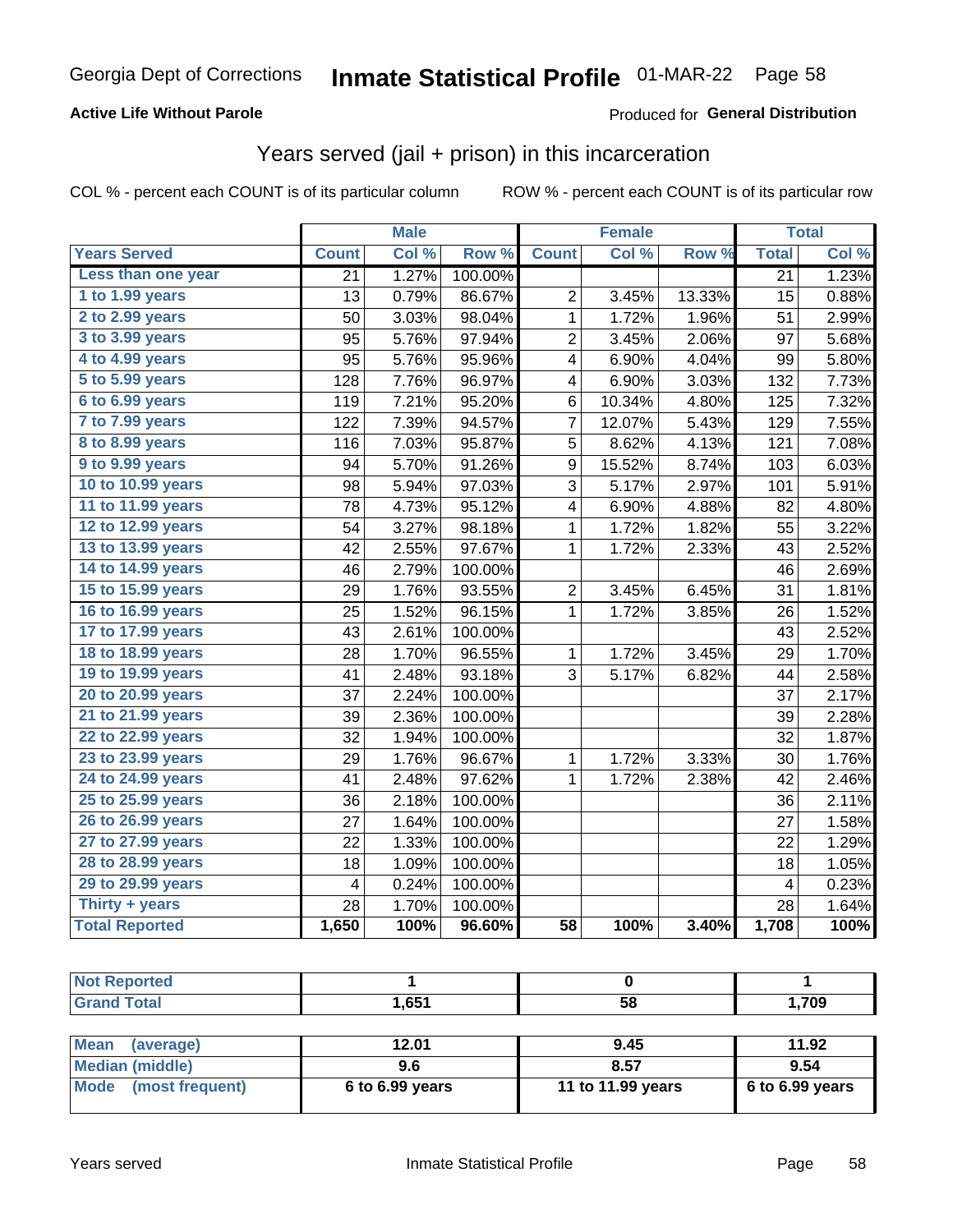## Inmate Statistical Profile 01-MAR-22 Page 59

### **Active Life Without Parole**

Produced for General Distribution

### Results of most recent HIV tests

COL % - percent each COUNT is of its particular column

|                         | <b>Male</b>     |        |        | <b>Female</b> |        |          | Total |        |
|-------------------------|-----------------|--------|--------|---------------|--------|----------|-------|--------|
| <b>HIV Test Results</b> | <b>Count</b>    | Col %  | Row %I | <b>Count</b>  | Col %  | Row %    | Total | Col %  |
| <b>Positive</b>         | 13 <sub>1</sub> | 0.83%  | 92.86% |               | 1.85%  | 7.14%    | 14    | 0.86%  |
| <b>Negative</b>         | .556            | 99.17% | 96.71% | 53            | 98.15% | $3.29\%$ | .609  | 99.14% |
| <b>Total Reported</b>   | .569            | 100%   | 96.67% | 54            | 100%   | 3.33%    | 1,623 | 100%   |

| <b>Not Reported</b> | UΖ   |    | 86  |
|---------------------|------|----|-----|
| <b>Total</b>        | .651 | Эō | 709 |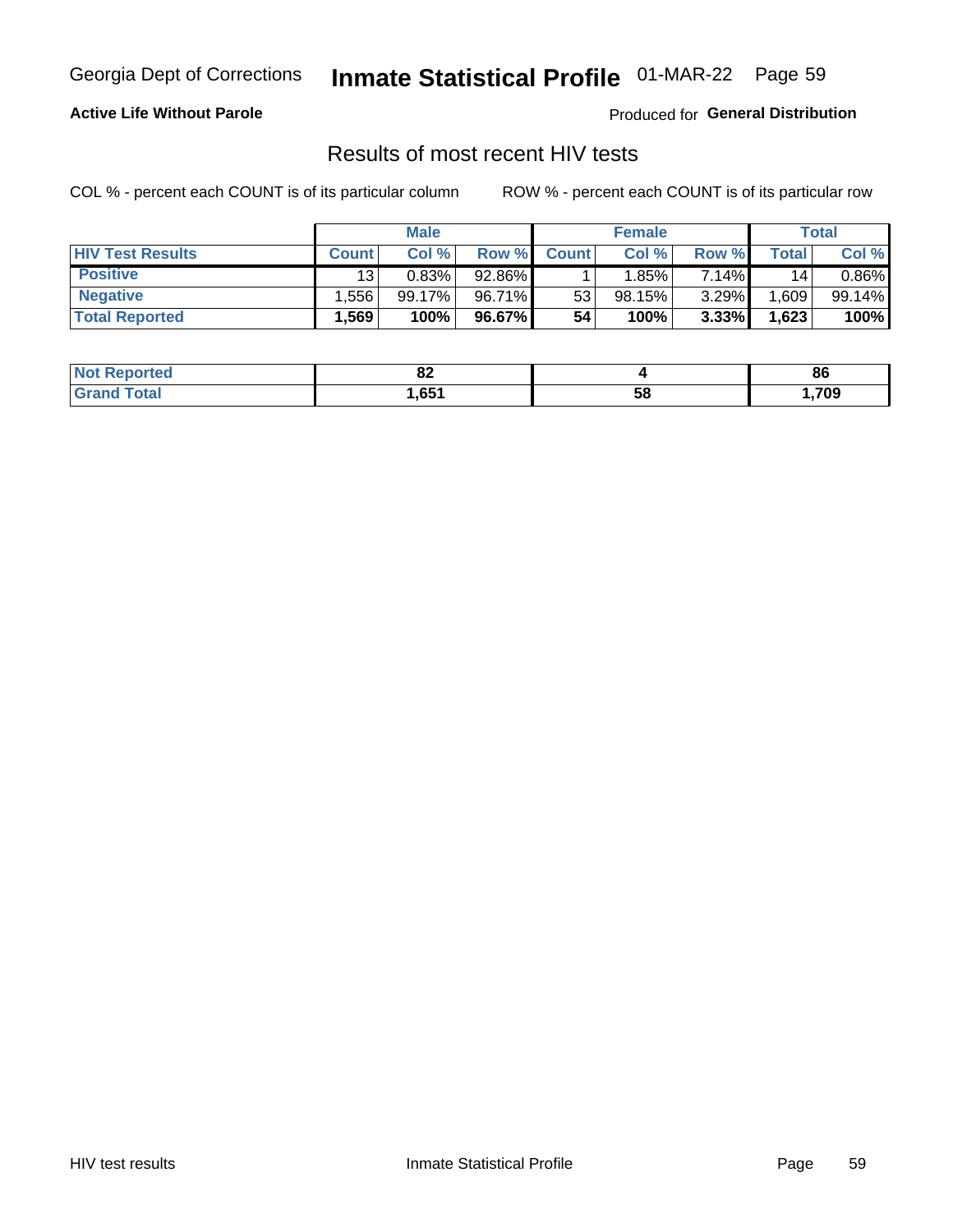### Georgia Dept of Corrections **Inmate Statistical Profile** 01-MAR-22 Page 60

### **Active Life Without Parole**

Produced for **General Distribution**

### Results of most recent tuberculosis test

|                                  | <b>Male</b>  |        |        | <b>Female</b> |           |          | Total        |        |
|----------------------------------|--------------|--------|--------|---------------|-----------|----------|--------------|--------|
| <b>Tuberculosis Test Results</b> | <b>Count</b> | Col %  | Row %I | <b>Count</b>  | Col %     | Row %    | <b>Total</b> | Col %  |
| <b>Positive on current test</b>  | 259          | 15.99% | 99.23% |               | 3.57%     | $0.77\%$ | 261          | 15.57% |
| <b>Negative</b>                  | .361         | 84.01% | 96.18% | 54            | $96.43\%$ | $3.82\%$ | 1,415        | 84.43% |
| <b>Total Reported</b>            | .620         | 100%   | 96.66% | 56            | 100%      | 3.34%    | 1,676        | 100%   |

| <b>Not Reported</b>          |      |    | v     |
|------------------------------|------|----|-------|
| <b>Total</b><br><b>Group</b> | .651 | Эō | 1,709 |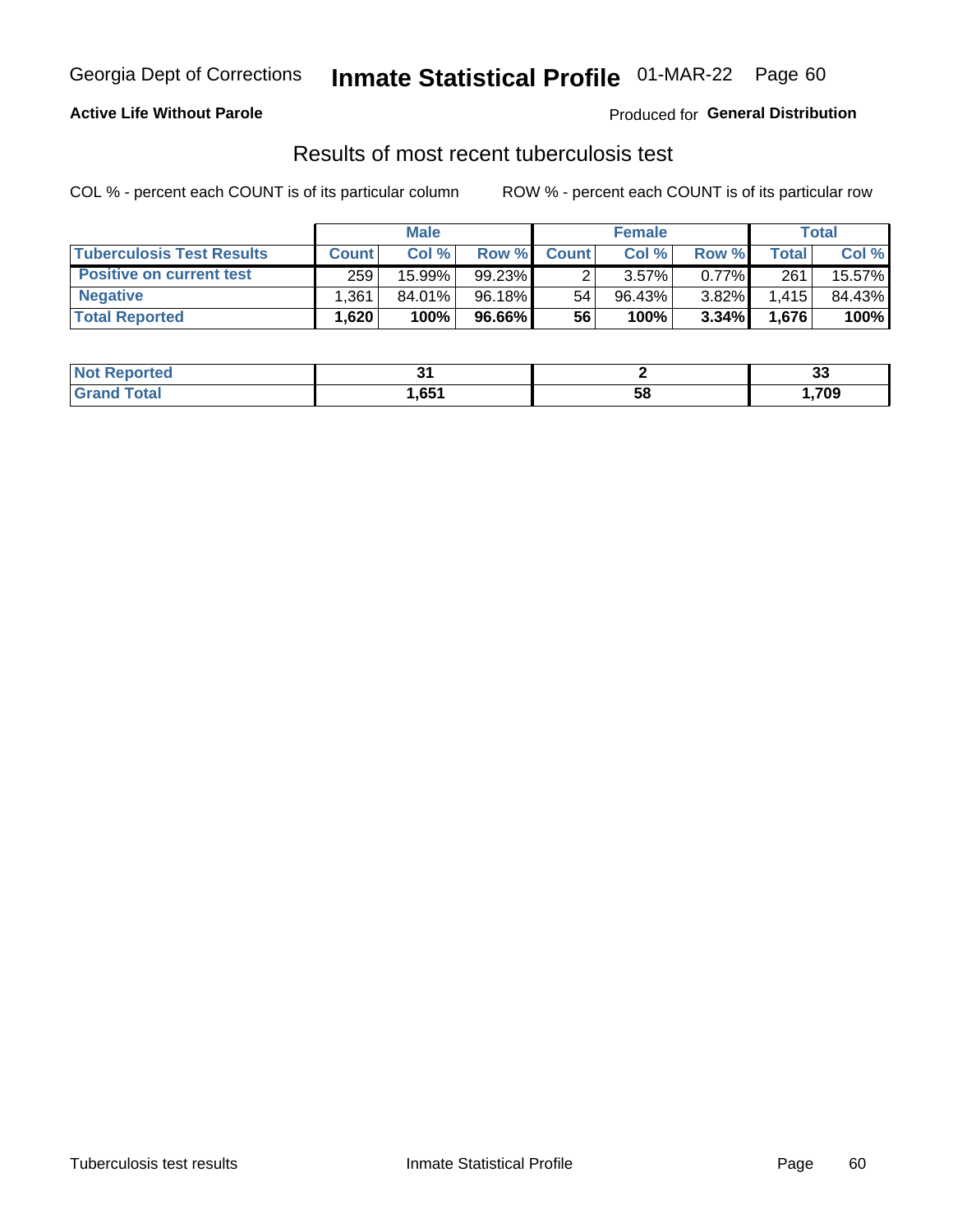## Georgia Dept of Corrections **Inmate Statistical Profile** 01-MAR-22 Page 61

### **Active Life Without Parole**

Produced for **General Distribution**

### Results of most recent syphilis test

|                                 | <b>Male</b>  |          |        | <b>Female</b> |        |          | Total |        |
|---------------------------------|--------------|----------|--------|---------------|--------|----------|-------|--------|
| <b>Syphilis Test Results</b>    | <b>Count</b> | Col%     | Row %  | <b>Count</b>  | Col %  | Row %I   | Total | Col %  |
| <b>Positive on current test</b> | 15           | $2.67\%$ | 93.75% |               | 10.00% | $6.25\%$ | 16    | 2.80%  |
| <b>Negative</b>                 | 546          | 97.33%   | 98.38% |               | 90.00% | 1.62%    | 555   | 97.20% |
| <b>Total Reported</b>           | 561          | 100%     | 98.25% | 10            | 100%   | 1.75%    | 571   | 100%   |

| <b>Not Reported</b> | 090, ا | 48 | ,138 |
|---------------------|--------|----|------|
| <b>Grand Total</b>  | ,651   | 58 | ,709 |